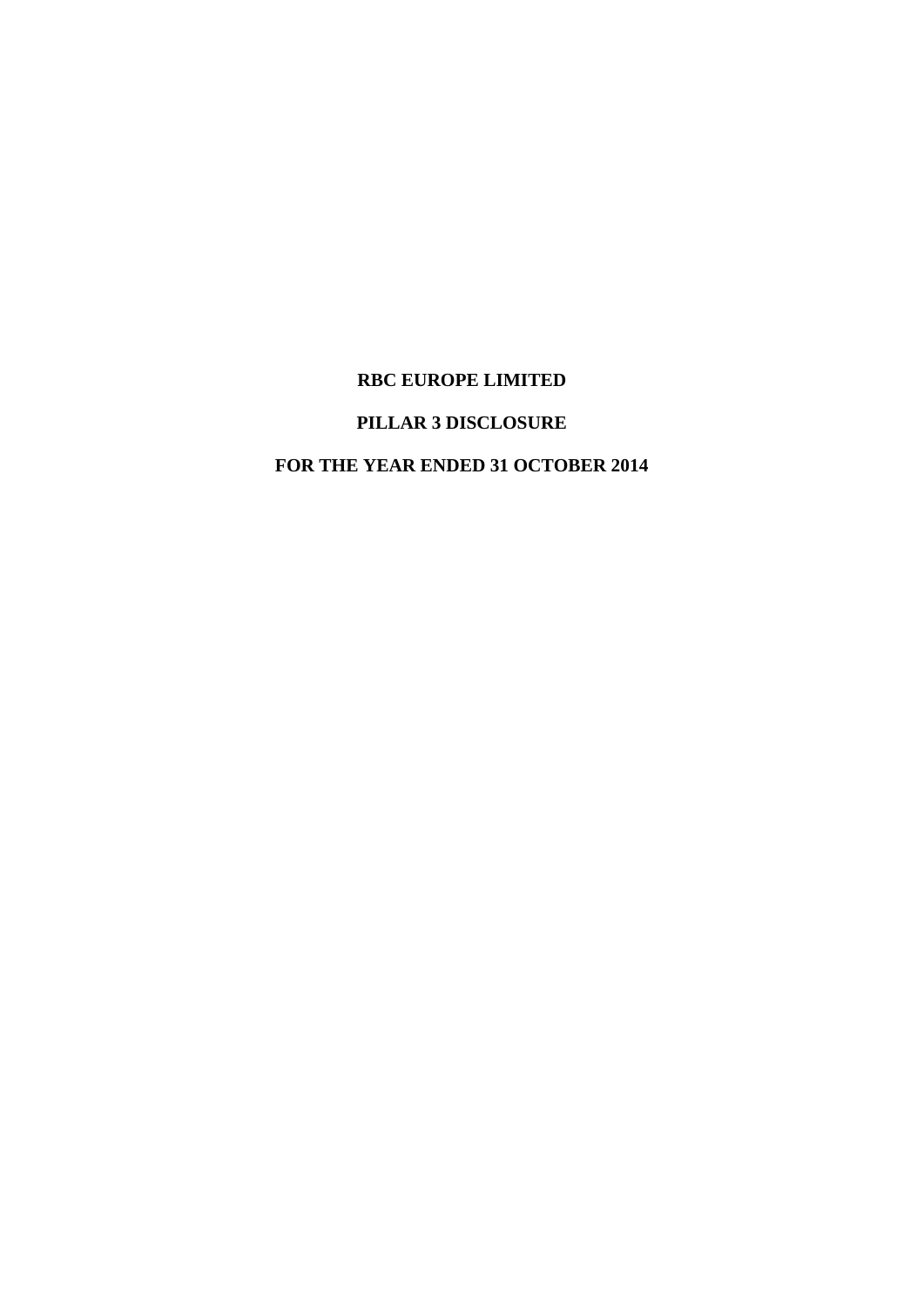## **Table of Contents**

| 1.1          |        |  |
|--------------|--------|--|
| 1.2          |        |  |
| 1.3          |        |  |
| 1.4          |        |  |
| 1.5          |        |  |
|              |        |  |
| 2.1          |        |  |
|              | 2.1.1  |  |
|              | 2.1.2  |  |
|              | 2.1.3  |  |
|              | 2.1.4  |  |
|              | 2.1.5  |  |
|              | 2.1.6  |  |
|              | 2.1.7  |  |
|              | 2.1.8  |  |
|              | 2.1.9  |  |
|              | 2.1.10 |  |
|              | 2.1.11 |  |
|              | 2.1.12 |  |
|              | 2.1.13 |  |
|              | 2.1.14 |  |
|              | 2.1.15 |  |
|              | 2.1.16 |  |
| 2.2          |        |  |
|              | 2.2.1  |  |
|              | 2.2.2  |  |
|              |        |  |
|              | 2.2.3  |  |
|              | 2.2.4  |  |
|              | 2.2.5  |  |
|              |        |  |
| 3.1          |        |  |
| 3.2          |        |  |
| 3.3          |        |  |
|              |        |  |
| 3.4          |        |  |
|              |        |  |
|              |        |  |
| 5.1          |        |  |
| 5.2          |        |  |
| 5.3          |        |  |
|              | 5.3.1  |  |
|              | 5.3.2  |  |
|              | 5.3.3  |  |
|              | 5.3.4  |  |
|              | 5.3.5  |  |
|              | 5.3.6  |  |
|              | 5.3.7  |  |
|              |        |  |
| 6.1          |        |  |
| 6.2          |        |  |
| 6.3          |        |  |
| 6.4          |        |  |
|              | 6.4.1  |  |
|              | 6.4.2  |  |
|              | 6.4.3  |  |
|              | 644    |  |
| 7.0          |        |  |
| 8.0          |        |  |
| 9.0          |        |  |
|              |        |  |
| 10.1         |        |  |
| 10.2         |        |  |
| 10.3         |        |  |
| 10.4         |        |  |
| 10.5         |        |  |
|              |        |  |
| 11.1         |        |  |
| 11.2<br>11.3 |        |  |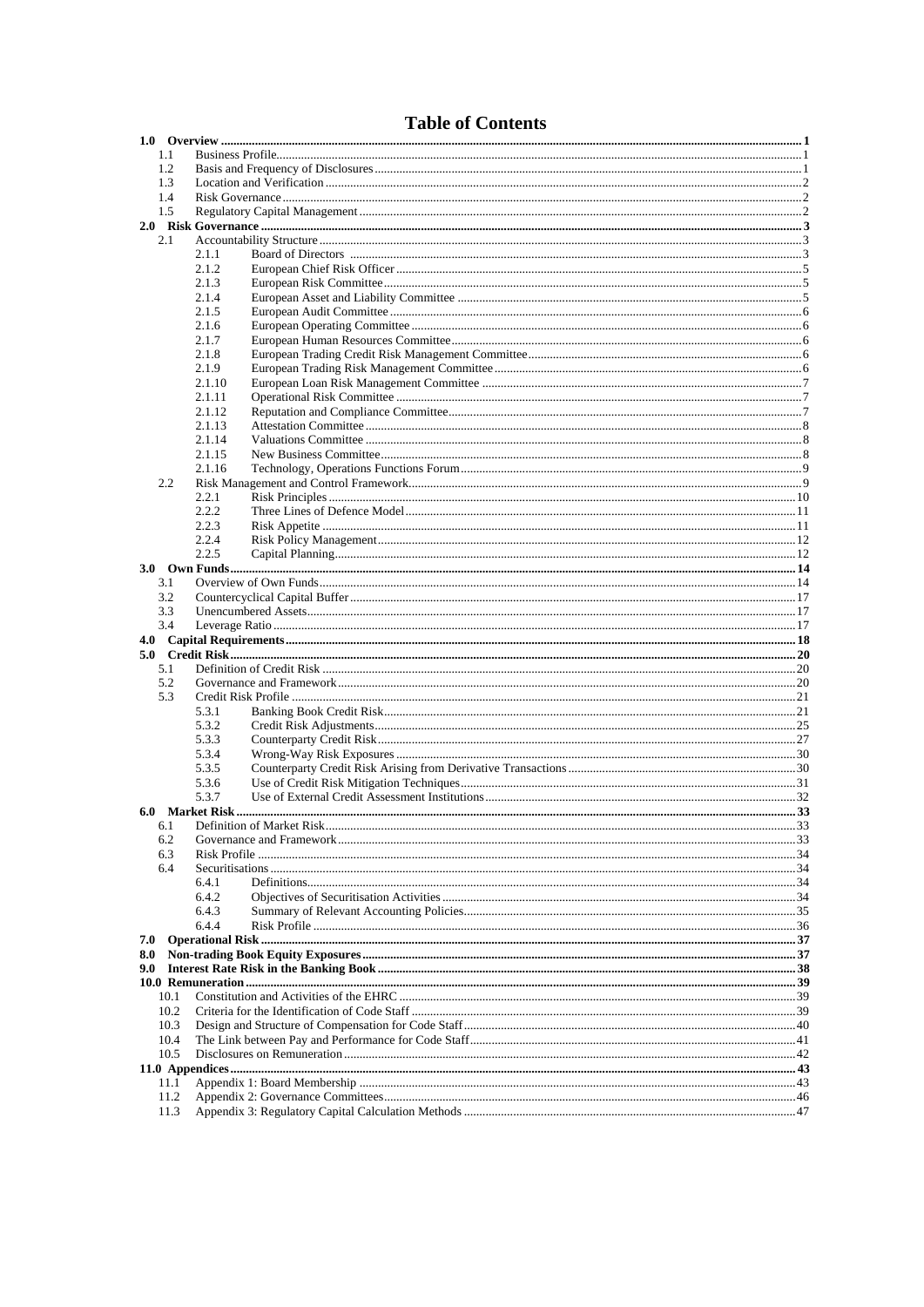## **List of Figures and Tables**

| Table 7: Risk exposure amount by risk type and calculation approach adopted (without transitional provisions) 18 |  |
|------------------------------------------------------------------------------------------------------------------|--|
|                                                                                                                  |  |
|                                                                                                                  |  |
|                                                                                                                  |  |
|                                                                                                                  |  |
|                                                                                                                  |  |
|                                                                                                                  |  |
|                                                                                                                  |  |
|                                                                                                                  |  |
|                                                                                                                  |  |
|                                                                                                                  |  |
|                                                                                                                  |  |
|                                                                                                                  |  |
|                                                                                                                  |  |
|                                                                                                                  |  |
|                                                                                                                  |  |
|                                                                                                                  |  |
|                                                                                                                  |  |
|                                                                                                                  |  |
|                                                                                                                  |  |
|                                                                                                                  |  |
|                                                                                                                  |  |
|                                                                                                                  |  |
|                                                                                                                  |  |
|                                                                                                                  |  |
|                                                                                                                  |  |
|                                                                                                                  |  |
|                                                                                                                  |  |
|                                                                                                                  |  |
|                                                                                                                  |  |
|                                                                                                                  |  |
|                                                                                                                  |  |
|                                                                                                                  |  |
|                                                                                                                  |  |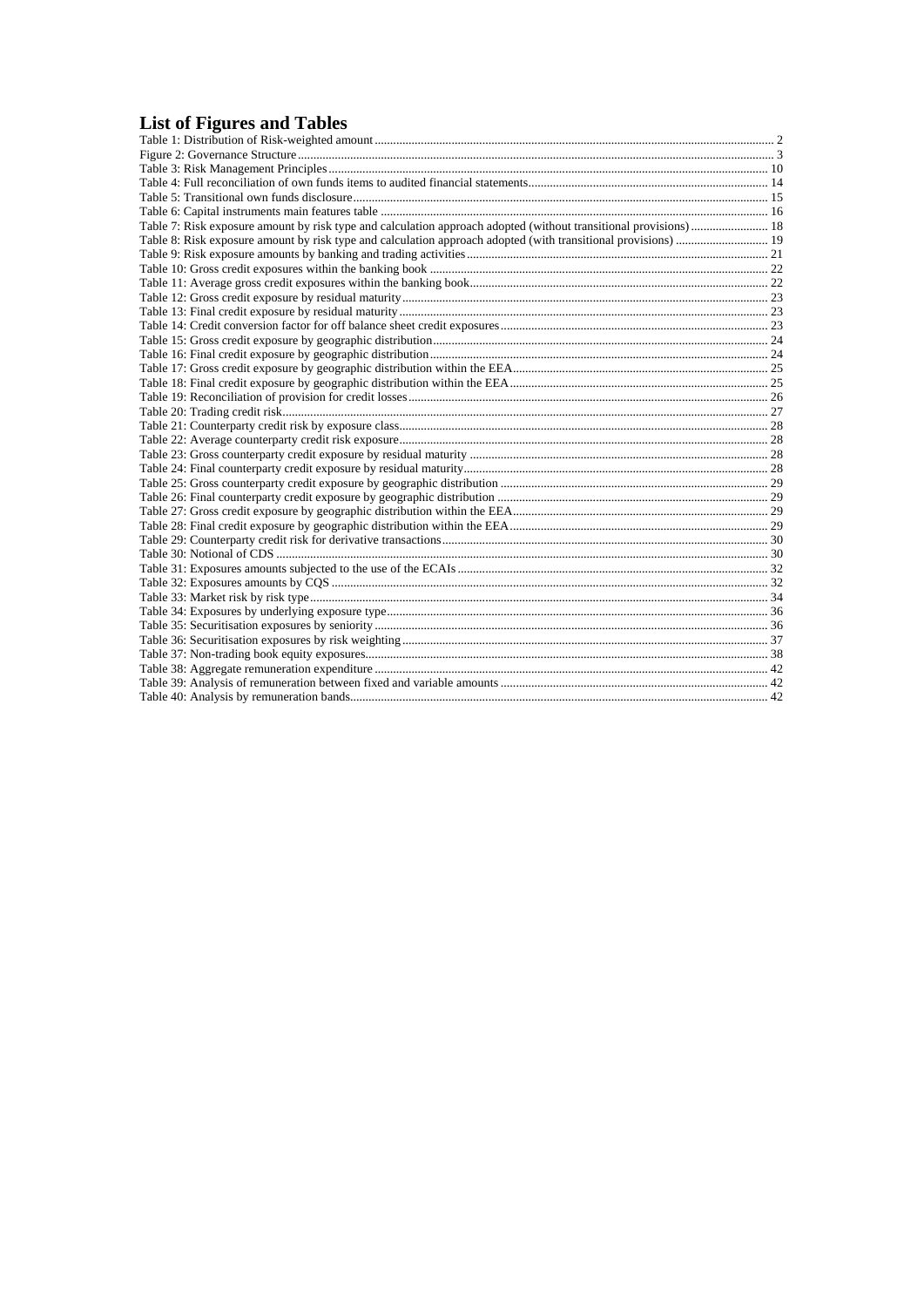# <span id="page-3-0"></span>**1.0 Overview**

## **1.1 Business Profile**

RBC Europe Limited (the Company) is a wholly owned subsidiary of Royal Bank of Canada (RBC), a leading provider of financial services globally. Operating since 1869, RBC is Canada's largest bank and is amongst the top 20 largest banks globally based on market capitalisation. RBC has amongst the highest credit ratings for financial institutions (Moody's Aa3 and Standard & Poor's AA-) and continues to be well capitalised with a Tier 1 Capital Ratio of 11.4% as at 31 October 2014.

The Company is a UK authorised bank and provides investment banking, capital markets and wealth management services to a wide range of clients including financial institutions, corporations, governments and High–Net-Worth clients around the world. The Company works with its clients to help raise capital, access markets, mitigate risk and acquire or divest assets. The vast majority of business is focused on Fixed Income and other securities-related businesses.

The Company obtained the Standard & Poor's rating first time in October 2014. The Company's longand short-term counterparty credit rating assigned by Standard and Poor are AA-/A-1+ as at 31 October 2014.

As at 31 October 2014, the Company does not have any subsidiaries or any investment in associates.

## **1.2 Basis and Frequency of Disclosures**

Basel III is a global regulatory standard on bank capital adequacy, stress testing and market liquidity risk. It intended to strengthen global capital and liquidity rules with the goal of improving the banking sector's ability to absorb shocks arising from the financial and economic stress, thus reducing the risk of spillover from the financial sector to the real economy.

The EU implemented the Basel III framework through the new Capital Requirements Directive and Regulation (CRD IV package). Further UK implementation is by way of the PRA's Policy Statement PS7/13, effective from 1 January 2014.

Basel III capital adequacy framework comprises three complementary pillars:

- Pillar 1 establishes rules for the calculation of minimum capital for Credit, Market, Operational Risk and Leverage (capital adequacy requirements).
- Pillar 2 is an internal discipline to evaluate the adequacy of the regulatory capital requirement under Pillar 1 and other non Pillar 1 risks. This pillar requires the PRA to undertake a supervisory review to assess the robustness of the regulated entity's internal assessment (risk management and supervision).
- Pillar 3 complements the other pillars and affects market discipline through public disclosure. Expanded disclosure about capital and risk enables interested parties to better understand the risk profile of individual banks and companies and to make comparisons (market discipline).

The aim of Pillar 3 is to publish a set of disclosures which allow market participants to assess key information on the capital condition, risk exposures and risk assessment process.

The information disclosed are prepared in accordance with the disclosure requirements set out in Part Eight of the Capital Requirement Regulation (CRR). The disclosures may differ from similar information in the Company's financial statements for the year ended 31 October 2014, which are prepared in accordance with International Financial Reporting Standards (IFRS). Therefore, the information in these disclosures may not be directly comparable with that information.

The Company updates these disclosures on an annually basis as at its financial year end of 31 October. The Company will assess the need to publish some or all disclosures more frequently than annually in the light of the relevant market and business conditions.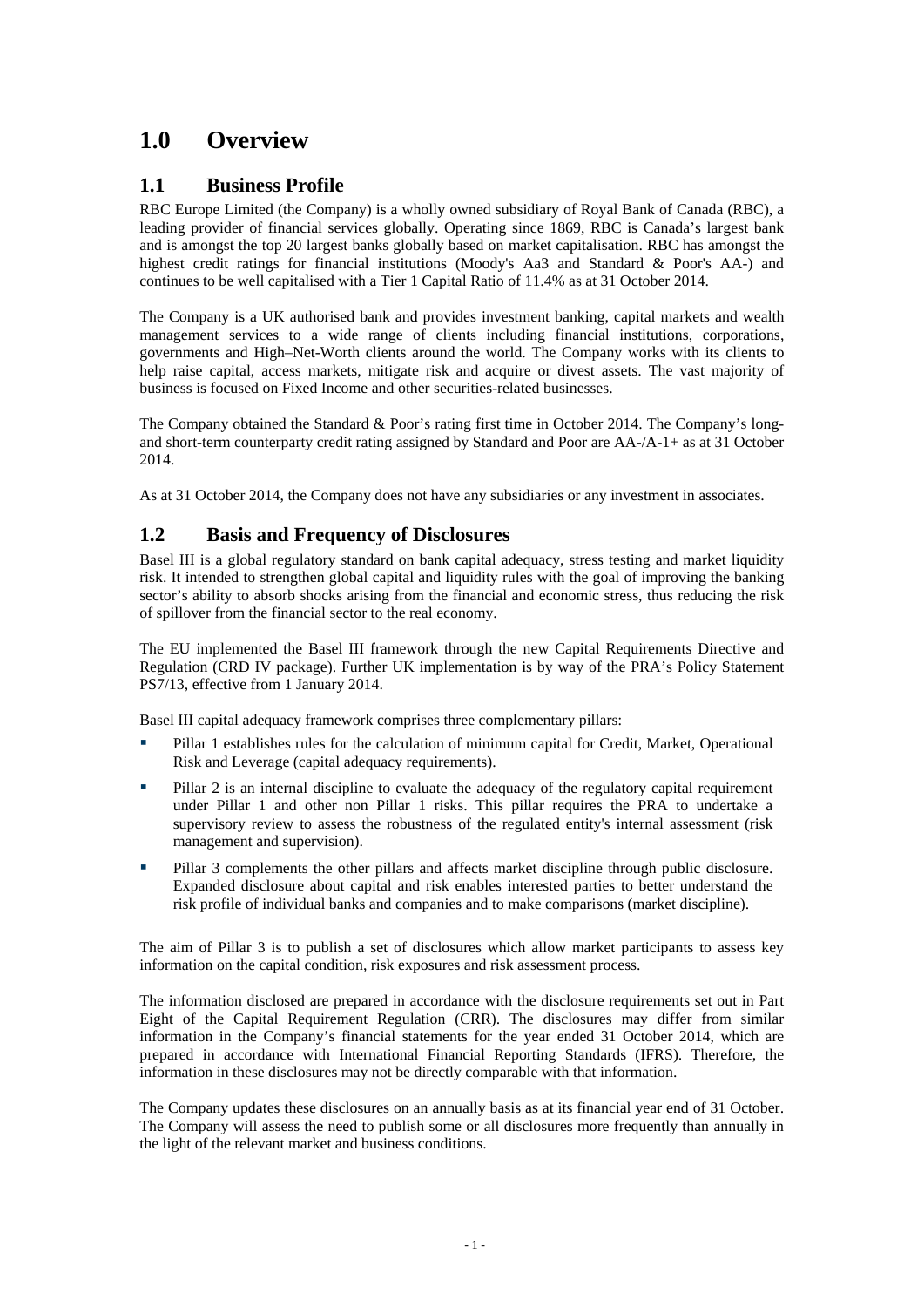## <span id="page-4-0"></span>**1.3 Location and Verification**

These disclosures have been reviewed and approved by the Company's Audit Committee and Board. A copy of these disclosures is also available on RBC Group's corporate website at http://www.rbc.com/aboutus/rbcel-index.html.

## **1.4 Risk Governance**

The Company has a clear corporate and risk governance framework in order to manage, control and provide assurance on risk on behalf of both internal and external stakeholders. The governance structure determines the fundamental relationships between the Company's Board of Directors (the Board), Management, RBC Group and other stakeholders. It defines the framework in which ethical values are established and the context in which corporate strategies and objectives are set.

The Company considers its risk and control framework to be appropriate for the effective management of its risks and is committed to ensuring that these remain relevant and effective in a changing business environment. The Company has a well-embedded Risk Appetite Framework articulating its appetite for the type and quantum of risk through clearly defined metrics. As at 31 October 2014, all measures were within the Company's Board limits and tolerances.

## **1.5 Regulatory Capital Management**

As at 31 October 2014, the Company continued to be well capitalised with a Common Equity Tier 1 and Tier 1 capital ratio of 17.2%. The total capital surplus was £714 million over the minimum capital requirement<sup>[1](#page-4-1)</sup>. This is in line with the risk tolerance set by the Company's Board. The table below illustrates the distribution of the Company's risk profile.

| As at 31 October 2014                                                              | Risk-<br>weighted<br><b>Exposure</b> |
|------------------------------------------------------------------------------------|--------------------------------------|
| £'000                                                                              |                                      |
| Risk-weighted exposure amounts for credit and counterparty credit                  |                                      |
| Banking book credit risk                                                           | 1,527,678                            |
| Counterparty credit risk                                                           | 796,309                              |
| Risk exposure amount for contributions to the default fund of a CCP                | 5,211                                |
|                                                                                    | 2,329,198                            |
| Risk-weighted exposure amount settlement/delivery risk in the Trading book         | 7,054                                |
| Risk-weighted exposure amount for position, foreign exchange and commodities risks |                                      |
| Interest rate                                                                      | 1,747,202                            |
| Equity                                                                             | 713                                  |
| Foreign exchange risk                                                              | 25,376                               |
| Commodities                                                                        | 515,784                              |
|                                                                                    | 2,289,075                            |
| Risk-weighted exposure amount for operational risk                                 | 416,829                              |
| Risk-weighted exposure amount for credit valuation adjustment                      | 62,763                               |
| Total                                                                              | 5,104,918                            |

#### **Table 1: Distribution of Risk-weighted amount**

<u>.</u>

<span id="page-4-1"></span> $1$  CET 1 ratio and total capital surplus are calculated in accordance with the transitional provisions.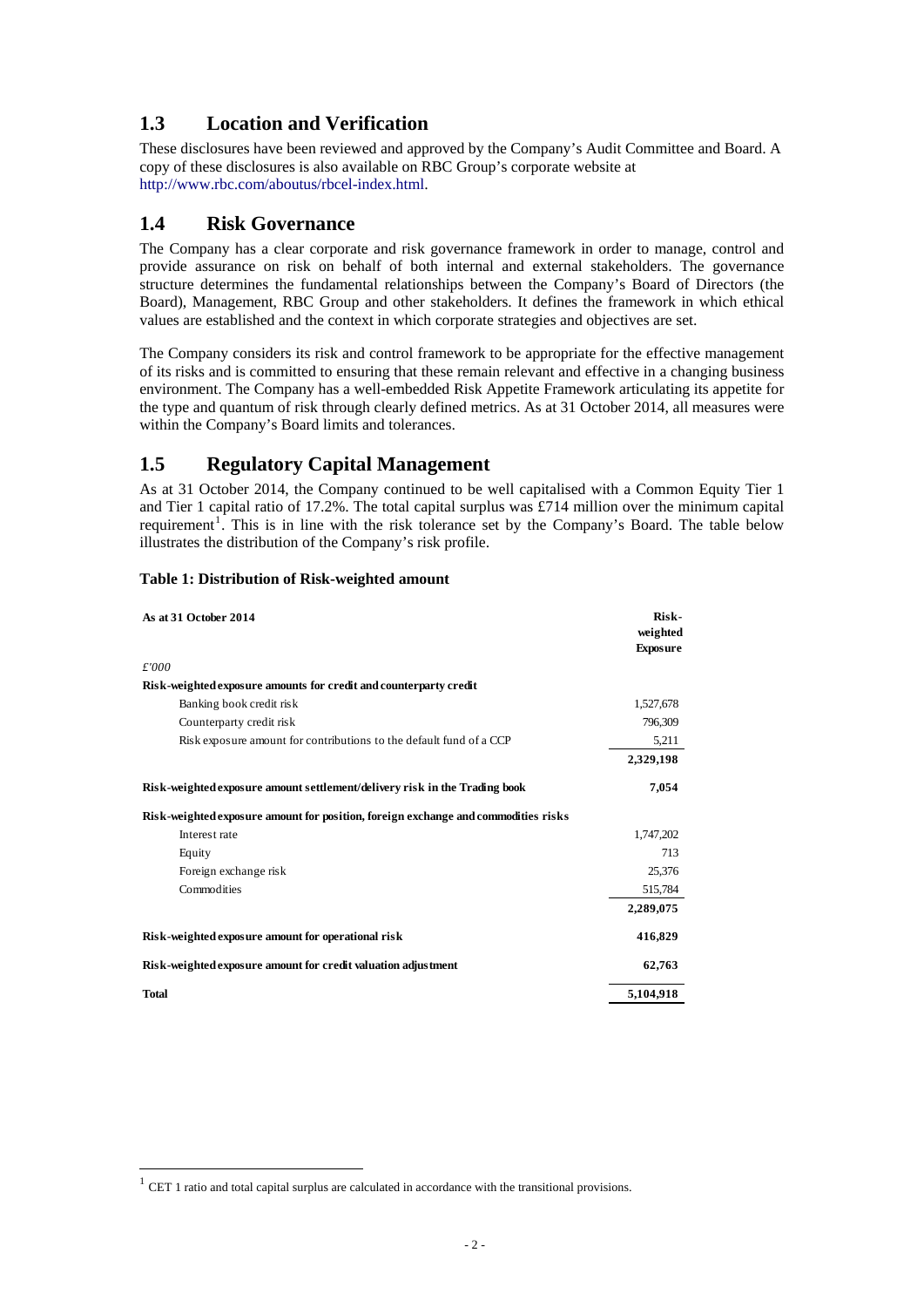# <span id="page-5-0"></span>**2.0 Risk Governance**

## **2.1 Accountability Structure**

The Company has a clear risk management framework to manage, control and provide assurance on risk on behalf of both internal and external stakeholders. The governance structure defines the relationships between the Board of Directors, management, RBC and other stakeholders. It also defines the framework by which values are established and the context in which corporate strategies and objectives are set.

The strength of the Company's governance starts at the top with an independent Chairman and experienced Executive and Non-Executive Directors, who give priority to strategic planning and risk oversight, ensure that standards exist to promote appropriate behaviour throughout the organisation and drive continuous improvement in governance practices.

The Board is ultimately responsible for the supervision of the firm but has delegated day-to-day decision making to the Chief Executive Officer. A number of Board and management committees have been established to ensure that appropriate controls and procedures are embedded to support the Company's operations. Each has formal Terms of Reference (ToR) establishing the membership, responsibilities, as well as how each committee sits within the Company's governance structure.

The mandate and membership of all committees are reviewed on a regular basis to ensure that these committees are effective and continue to be relevant to meet business and risk management needs. This allows the Board to be confident that the governance structure remains appropriate and fit for purpose. Cross-membership of various management committees also ensures that senior management have a clear picture of issues impacting the Company.

Figure 2 below depicts the current the Company's management committee structure:





### **2.1.1 Board of Directors**

Under the Board Mandate (which sets out the role, duties, collective responsibilities and operation of the Board), the Directors are responsible for the overall stewardship of the Company. The Directors are fundamentally responsible for decision making and the oversight of the Company's management and are required to act in the way they consider, in good faith, would be most likely to promote the success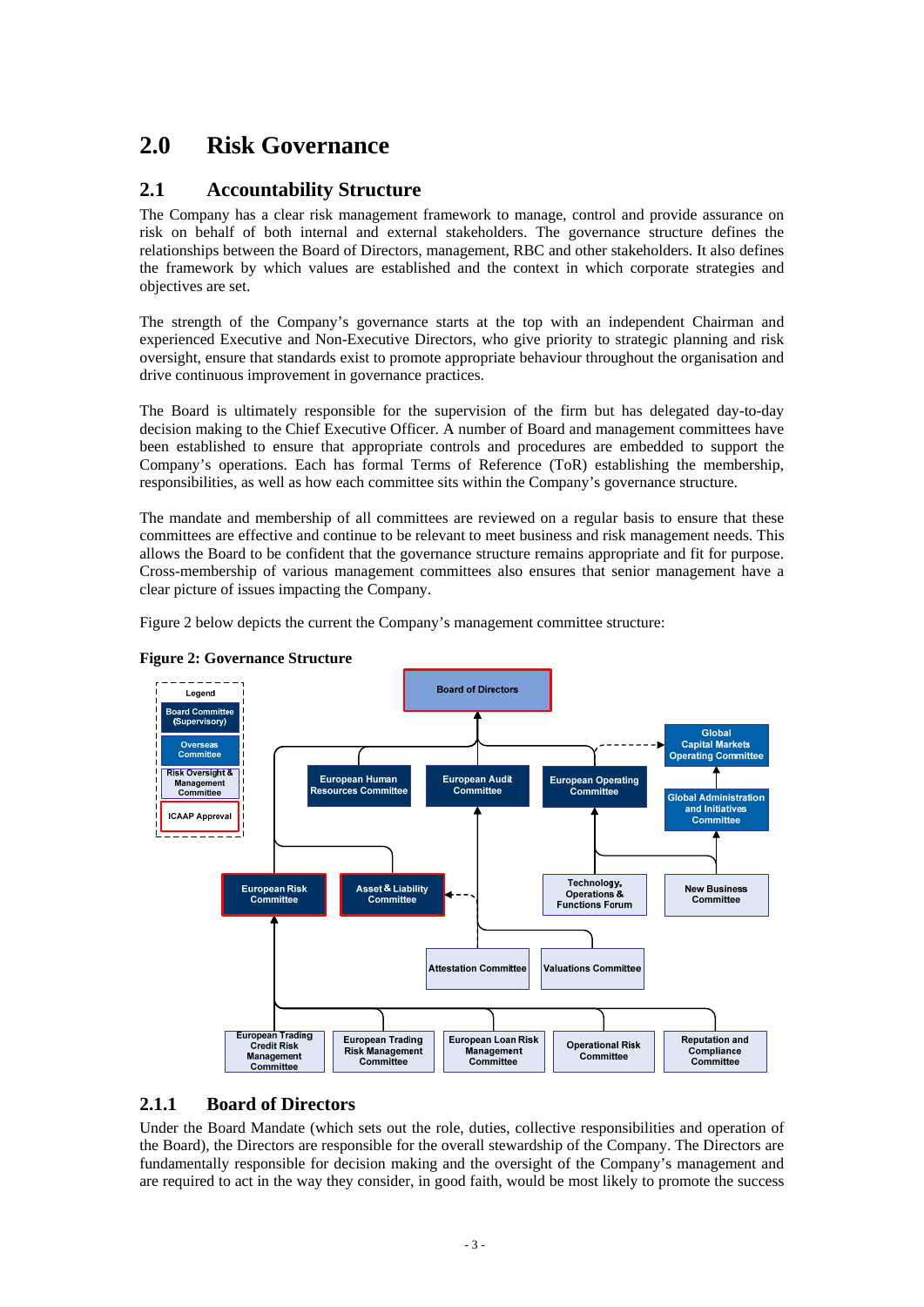of the Company for the benefit of its members as a whole, by applying skill, judgement and expertise to issues while complying with legal processes of corporate governance.

The Board and Board Committees monitor and assess effectiveness of controls against changing regulatory expectations. Through its governance structures and controls, the Board has a line-of-sight on key risks and operational controls across the firm.

The Board is responsible for setting the strategic risk direction and risk appetite for the Company. This includes:

- Clearly articulating the risk appetite for the firm and establishing mechanisms to ensure that the level of risk within the firm remains within the specified risk appetite;
- Maintaining a direct line-of-sight over key current and emerging risks across the firm;
- Ensuring that an effective systems and controls framework is in place for business, risk and capital management;
- Reviewing and approving the recovery strategies outlined in the RBC UK Recovery Plan applicable to the Company;
- Ensuring that the financial objectives are aligned with risk appetite and objectives; and
- Monitoring and assessing the effectiveness of controls against changing regulatory expectations.

As at 31 October 2014, the Board consists of two Independent Non-Executive Directors (INEDs), including the Chairman, two Non-Executive Director (NEDs) representing the shareholder (RBC), and four Executive Directors.

#### Recruitment Policy for Board Members

Appointments to the Board of the Company follow a formal procedure. As the Company is a wholly owned subsidiary within the RBC Group and not a listed public company, proposals for appointments to the Board, following consultation with the Chairman, are made to the RBC Subsidiary Governance Office, in accordance with the relevant procedures set out in the RBC Group policy pertaining to the governance of subsidiary companies (SGO Policy). As part of the selection process prior to proposals being considered by the Board, individuals are interviewed by Directors of the Company and representatives of the RBC Group. In accordance with the SGO Policy, all proposals submitted to the Board consider the collective competence of the Board to ensure that there is sufficient experience and technical expertise and a balance of executives and non-executives to ensure that the Board and its Committees are, at all times, adequately staffed and compliant with applicable legal and/or regulatory requirements and will take account of the Company's diversity policy.

Proposals to the Board also reflect if the individual:

- Is competent to fill and is fit and proper to carry out that role;
- **POSSESSES SUFFICIENT KNOWLEDGE, SKILLS and experience to perform the duties of a Director;**
- Is willing and able to commit sufficient time to discharge his or her responsibilities to the Company.

As part of the formal Director appointment process, the Company undertakes a number of additional checks, which include, but are not necessarily limited to: criminal records searches; FCA/PRA Register searches; an electoral register check; a financial probity check; a UK directorship check; and a sanction list check. The overall competence of the individual is also validated by educational qualification checks, verification of professional body memberships and relevant employment references.

Aligned with RBC's core values, including "Diversity for growth and innovation", the Board recognizes the benefits of promoting diversity, both within the Company and at Board level. Diverse perspectives linked in common purpose contribute to innovation and growth for RBC. In assessing candidates and selecting nominees for the Board, diversity is an important factor and external search firms working on the Company's behalf are mandated to put forward a diverse range of candidates.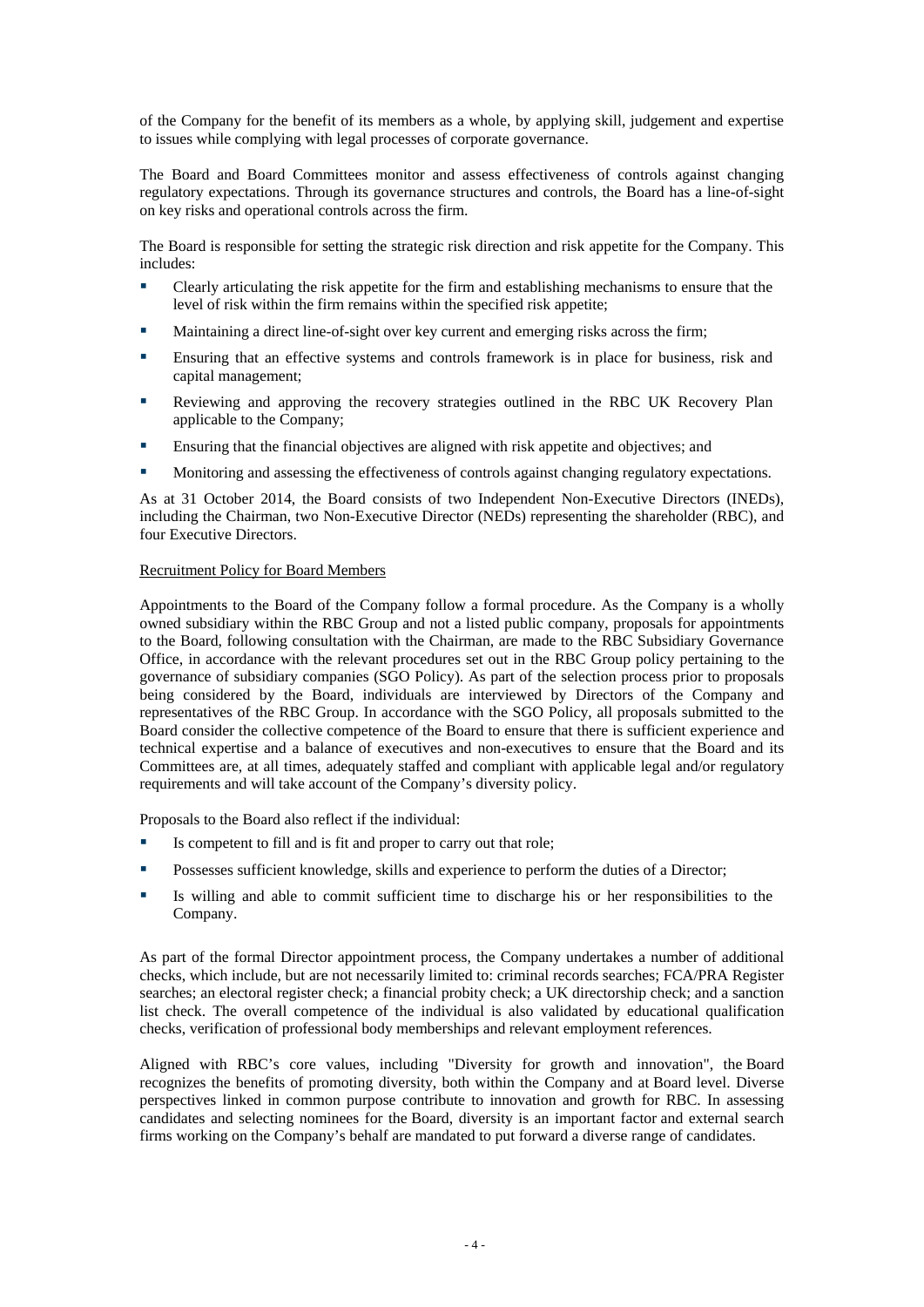<span id="page-7-0"></span>The relevant background and professional experience of the Directors of the Board are provided in Appendix 1.

## **2.1.2 European Chief Risk Officer**

Decision-making relating to management of risk is delegated by the Board to the European Chief Risk Officer (CRO). The CRO then delegates risk decision-making to specific individuals, such as the Heads of Risk Management functions in consultation with supporting committees as appropriate.

The CRO, supported by the Heads of Risk, is responsible for:

- Developing and embedding a company-wide Risk Framework for approval by the European Risk Committee (ERC);
- Recommending the Company's Risk Appetite Framework to the ERC for subsequent approval by the Board;
- Ensuring that risks falling outside of the approved Risk Appetite are identified and escalated to Business Heads, Senior Management, ERC, and the Board; and
- Ensuring that the risks generated by the businesses are measured, monitored, controlled and reported on an on-going basis.

### **2.1.3 European Risk Committee**

The European Risk Committee (ERC) reviews risk issues, gives advice and makes recommendations to the Board or other parties as appropriate as well as making decisions on risk issues within its sphere of responsibility.

ERC holds the primary responsibilities for:

- Developing a risk appetite for the Company and recommend it to the Board;
- **Implementing an effective risk management framework including directing and approving risk** policies;
- Monitoring all material risk exposures, review and approve any risk exceptions and ensure that any breaches of risk appetite are remediated and/or escalated;
- Reviewing and challenging the findings from the annual the Company Internal Capital Adequacy Assessment Process and Internal Liquidity Adequacy Assessment processes and recommend these to the Board for approval;
- Reviewing, challenging and recommending for approval to the Board the recovery strategies outlined in the RBC UK Recovery Plan; and
- Reviewing emerging risks and changes in legal, regulatory and accounting requirements and their implications on risk management within the Company .

The ERC is chaired by an INED to ensure independence and robustness of review and challenge. It met five times during the financial year ending 31 October 2014.

### **2.1.4 European Asset and Liability Committee**

The European Assets and Liabilities Committee (ALCO) is responsible for all matters relating to the Company's financial resources including the management of balance sheet, capital position, funding and liquidity, and structural banking book interest rate risk. Specifically, ALCO's responsibilities in relation to these matters include:

- Approval of limits, controls and policies;
- Review of the current and projected positions relative to agreed limits and any regulatory constraints;
- Oversight of the preparation and production of the annual Internal Capital Adequacy Assessment Process and Internal Liquidity Adequacy Assessment documents for the Company; and
- Ensuring business and operational strategies are consistent with appetite, in the context of balance sheet and funding.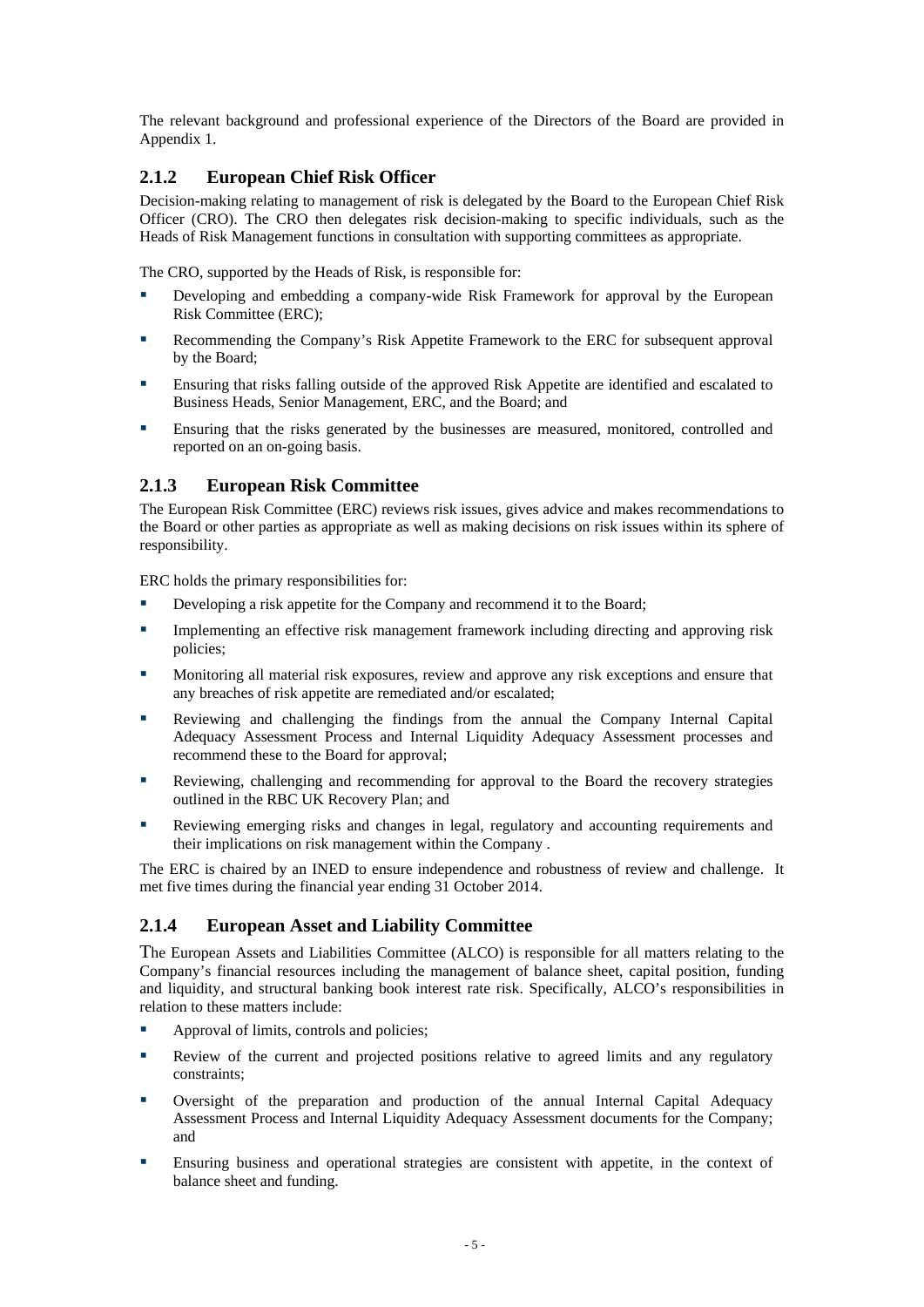<span id="page-8-0"></span>ALCO is comprised of senior management from the business, Risk, Finance, and Corporate Treasury functions.

## **2.1.5 European Audit Committee**

The European Audit Committee (EAC) is responsible for providing independent assurance to management and the Board of Directors on the effectiveness of risk management practices. EAC is responsible for:

- Monitoring the integrity of the Company's financial statements and reviewing and, where appropriate, making recommendations to the Board on business risks, internal controls and compliance; and
- The performance of the internal audit function and making recommendations to the Board on the appointment and performance of external auditors.

EAC is chaired by an INED and includes four additional NEDs and INEDs.

### **2.1.6 European Operating Committee**

The European Operating Committee (EOC) is a Board committee established to provide oversight of business strategies and performance as well as the determination of new business initiatives and local human resourcing policies. It also facilitates cross-business and cross-functional discussion around key decisions and material developments in the Company.

The EOC is chaired by the CEO.

### **2.1.7 European Human Resources Committee**

The European Human Resources Committee (EHRC) is responsible for ensuring that the Company's compensation programs align with prudent risk management principles, regulatory guidance and sound compensation practices. The Company has an established process in place to assist the EHRC in the determination of whether any performance adjustments to compensation are required.

The EHRC is chaired by an INED.

### **2.1.8 European Trading Credit Risk Management Committee**

The European Trading Credit Risk Management Committee (ETCRMC) is a management committee responsible for actively managing the Trading Credit Risk of RBC Capital Markets UK. Responsibilities include:

- Review the status of the trading credit risk portfolio, which comprises trading inventory, debtand equity underwritings, counterparty credit risk, mainly arising from securities financing and OTC derivatives, and exposure to clearing houses;
- **Consider credit risk exposures booked in the Company and RBC London Branch;**
- Review the limit policy and the relevant limit exceptions:
- Consider all trading credit risk situations with significant risk impact;
- Serve as a forum for communication of compliance issues and initiatives related to trading credit risk activities;
- Maintain and review a Watch List of trading credit risk exposures it deems to represent high risk; and
- Review the relevant credit risk policies (with positive advice and counsel from RBC Group as appropriate).

### **2.1.9 European Trading Risk Management Committee**

The European Trading Risk Management Committee (ETRMC) is a management committee established to review market risk and trading credit risks. Responsibilities include:

 Review all trading business situations with significant risk impact as well as the impact of the evolving risk environment on trading strategies and exposures;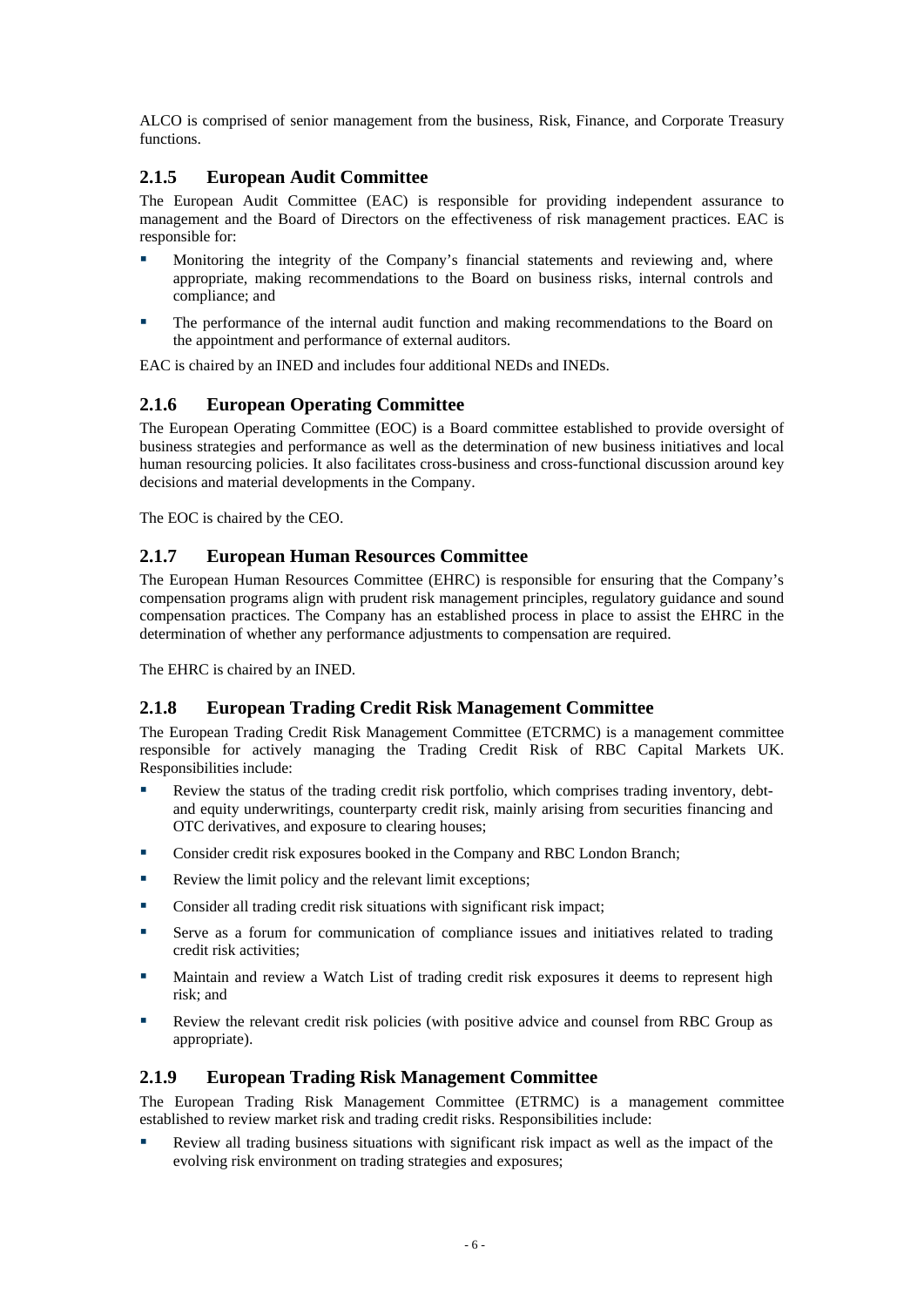- <span id="page-9-0"></span>Review business performance, Value-at-Risk, Stress Risk and other key risk metrics; and
- Review all operational limits and excesses to operational, tactical and trading credit limits.

#### **2.1.10 European Loan Risk Management Committee**

The European Loan Risk Management Committee (ELRMC) is a management committee established to review all new and increased loan transactions, taking into account the advice and counsel of Group Risk Management. Main responsibilities include:

- Reviewing all lending situations with a significant risk impact as well as the impact of the evolving risk environment on lending strategies and exposures;
- Review emerging credit risk issues and activities, assess operational risk events arising from financing activities and make recommendations to avoid future similar operational risk events.
- Review the Watch list of loan facilities, consider the recoverability of exposure and review and recommend the level of general and specific provisions.
- Act as a forum for compliance issues related to lending activities and ensure that all outstanding or pending legal, regulatory and audit issues are addressed properly and in a timely fashion; and
- Annual review of all credits over £25m.

#### **2.1.11 Operational Risk Committee**

The Operational Risk Committee (ORC) is responsible for actively managing the operational risk of the Company and RBC London Branch (together "RBC UK"), in the Capital Markets and Investor & Treasury Services and Wealth Management International businesses undertaken in the UK. ORC is also responsible for regulatory operational risk requirements from both the FCA and PRA. The ORC holds meetings with all key desks and relevant functions to capture and review detailed operational issues and risks, business line operational risk appetite and associated actions. Its key responsibilities include:

- Ensure that operational risks arising from RBC UK business activities are effectively identified and managed consistent with the Operational Risk Framework;
- Review and challenge business led presentations on their perceived operational risk profile based on appropriate data and key risk indicators;
- Review and challenge business and function led presentations on future initiatives impacting their perceived operational risk profile versus the operational risk appetite;
- Review adequacy of supervisory arrangements and demonstration thereof;
- Review operational risk relevant compliance data;
- **Consider relevant operational risk regulations and changes thereto;**
- **Approve and recommend operational Risk policies and procedures;**
- Consider impact of PRA expectations and operational risk developments on RBC UK; and
- Review future risks and issues that require managing now and escalate where appropriate.

### **2.1.12 Reputation and Compliance Committee**

The Reputation and Compliance Committee (RACC) is responsible for managing conflicts of interest and key compliance and reputational issues across RBC Capital Markets Europe (RBCCM) and Wealth Management UK (RBCWM) activities in the European region, to the extent that RBCWM activities are conducted through the Company. Main responsibilities of the Committee include:

- Provide strategic advice on the management information it will require to evaluate the level of reputational conflict of interest risk;
- Review the matters addressed by the RBCCM and RBCWM RACC sub-Committees:
- Receive information and consider matters raised in relation to the key compliance matters including those referred to above;
- Consider specific alerts/themes arising from the trade surveillance and desk monitoring performed by Compliance;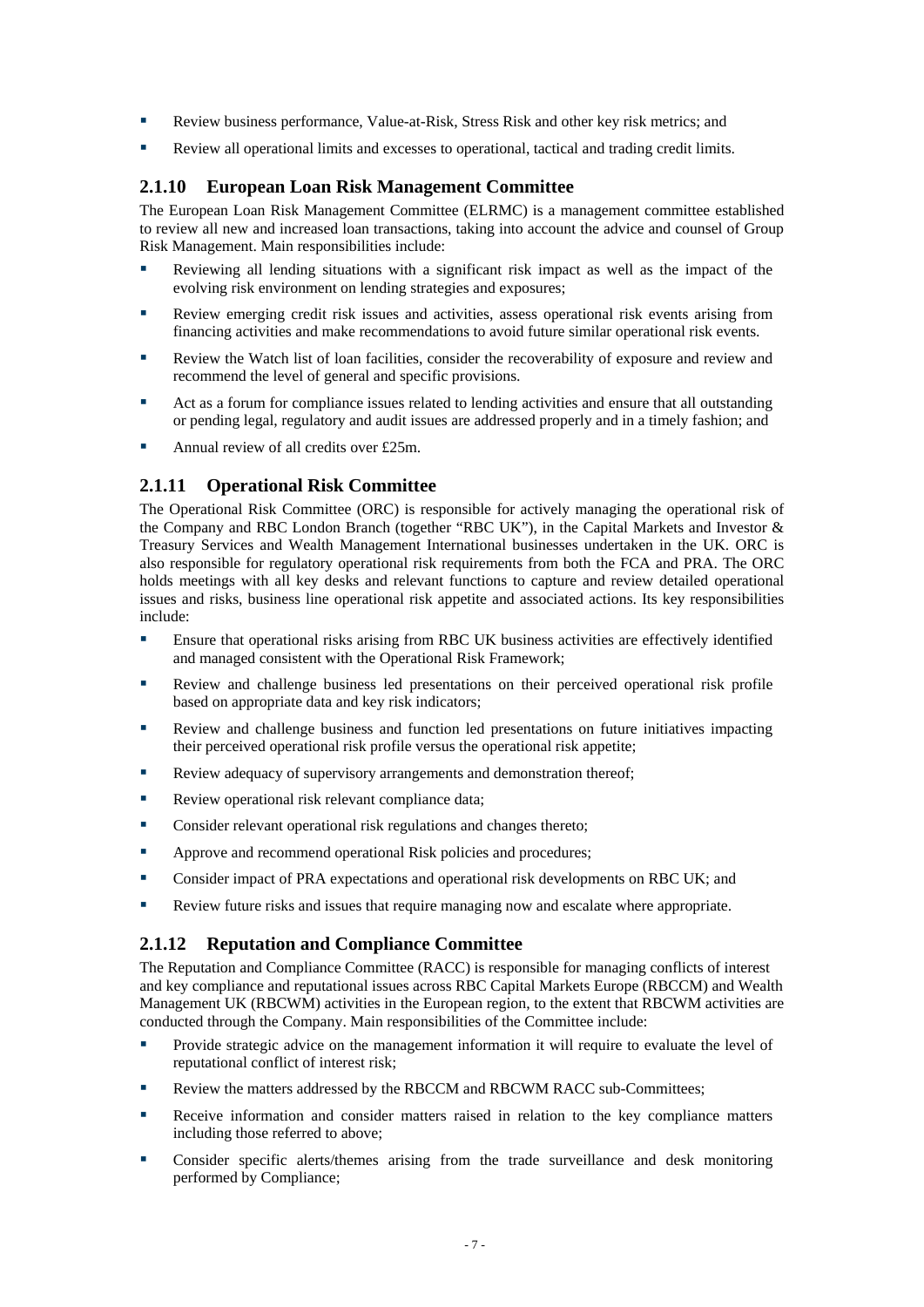- <span id="page-10-0"></span> Review reports on the adherence to the local gifts and entertainment policies, outside business interests and personal account dealing policy;
- Provide guidelines to the business, through formally adopting policies in relation to conflicts of interest and other key compliance matters;
- Evaluate and manage issues in current and future business initiatives and arrangements to minimise the risks presented by conflicts of interest, and other key compliance issues;
- Seek advice/counsel from RROC in relation to issues that potentially expose the firm to significant reputational, legal and regulatory risk;
- Instigate reviews where required, either by internal or external personnel, to monitor that the systems and controls in place to identify and manage conflicts of interest and other key compliance issues remain appropriate, continue to be adhered to and are working effectively; and
- Take measures to ensure that the culture of the firm, in itself, acts as a key mitigating tool for the proper management of conflicts of interest and other compliance issues, including, where relevant, the provision of appropriate training to all levels of staff.

#### **2.1.13 Attestation Committee**

The Attestation Committee (AC) is a management committee established to review the monthly general ledger attestation process. Key responsibilities include:

- Review the results of the monthly attestation process and issues arising;
- Review the results of the monthly standards of documentation process;
- **EXECUTE:** Approve local policies and procedures in relation to the general ledger attestation process:
- Present monthly reports and escalate unresolved issues to the EAC for review and direction; and
- Review all Operational Risk Events and assess potential impacts to the Global Attestation process.

### **2.1.14 Valuations Committee**

The Valuation Committee (VC) is responsible for review and approval of all valuation methodologies, valuation adjustments, independent price verification methodologies and valuation controls applicable to RBC Europe. Responsibilities include:

- Acting in conjunction with internal and external auditors as well as regulators to ensure consistency of application, comprehensiveness of cover and adherence to market best practice; and
- Regularly review material movements in all valuation adjustments and report highlights and other valuation risks and issues to ETRMC and the Company's Risk Committees.

### **2.1.15 New Business Committee**

The New Business Committee (NBC) is responsible for reviewing and evaluating and making recommendations on all new business. Main responsibilities include:

- Assessing the level of materiality for new business initiatives;
- Ensuring that risk issues are identified prior to business commencing;
- Ensuring that all requisite approvals are obtained prior to the commencement of a new initiative; and
- Ensuring timely documentation of policy, including Standing Orders, in accordance with bank standards; reviewing specific transactions that are outside of bank policy and ensuring that risks are identified and requisite approvals obtained.

Decision making authority within the NBC rests solely with the Committee Chairman (the Company's CFO). The remainder of the Committee serves in an advisory capacity.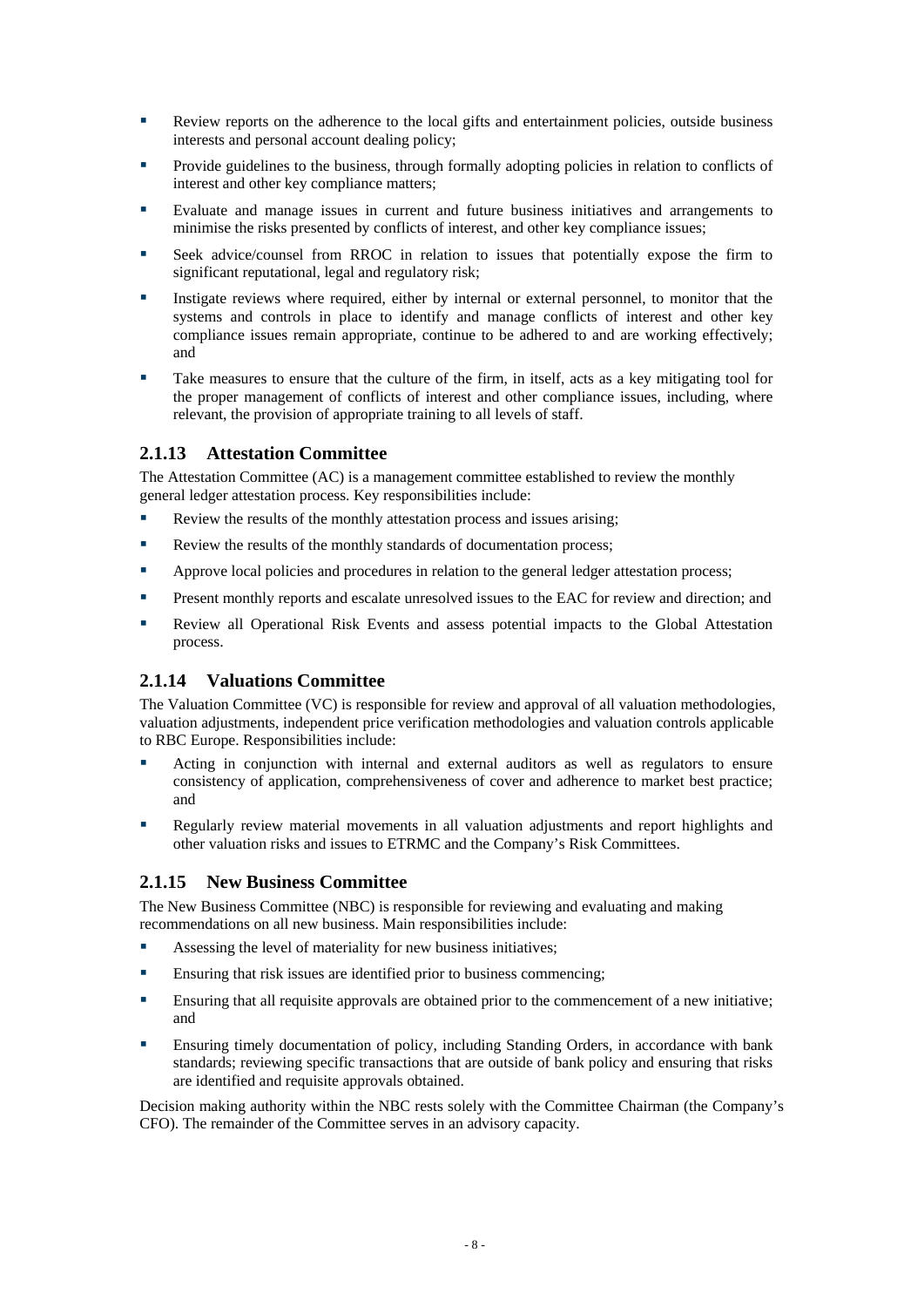## <span id="page-11-0"></span>**2.1.16 Technology, Operations Functions Forum**

The Technology, Operations Functions Forum (TOFF) is a management committee established to manage and oversee functional, operating and technology activities across the business. Responsibilities include:

- Facilitating cross-functional discussion and consultation at Head of function level;
- **Proactively assessing early stage proposals for new initiatives or projects in order to optimize** the allocation of scarce resources such as budget, capital and full-time equivalent employees;
- Focusing management attention on emerging opportunities and risks to achieving objectives; and
- Instigate reviews where required to monitor that systems and controls in place to monitor conflicts of interest and treating customers fairly remain appropriate, continue to be adhered to and are working effectively.

Information on frequency of committee meetings is included in Appendix 2.

## **2.2 Risk Management and Control Framework**

The Company defines risk as the potential for loss or an undesirable outcome or reduction in value of the Company's business with respect to volatility of actual earnings in relation to expected earnings, capital adequacy, and liquidity. This definition includes both risks that have a direct and immediate impact (e.g., credit risk due to a loan default), and risks that have an indirect or longer term impact (e.g., regulatory and reputation risks due to failure to comply with regulatory guidelines or the failure to live up to clients' expectations).

The risk of financial loss through business activities is inherent in all of the businesses conducted by the Company. For this reason, risk management is considered to be an intrinsic part of the strategy and capital planning processes. The level of risk corresponding to each risk type continues to remain within pre-approved risk specific limits and tolerances which are reviewed at least quarterly by ERC in light of changes to market conditions and business strategies.

The Enterprise Risk Management Framework (ERMF) sets out the overarching arrangements for risk management, control and assurance within the Company. The ERMF is designed to provide a consistent and structured approach to identify, assess, measure, control, monitor and report on significant risks. Risk identification and assessment processes are established and maintained by Group Risk Management (GRM).

The Framework helps to ensure that risk is managed and controlled on behalf of internal and external stakeholders, including shareholders, customers, employees and regulators. Effective and efficient risk governance and oversight provide management with assurance that the Company's business activities will not be excessively impacted by risks that could have been reasonably foreseen. This, in turn, reduces the uncertainty of achieving its strategic objectives.

The Company's definition of its key material risks is consistent with its peers' and general market classifications. The material risks that the Company is exposed to include market risk, credit risk, operational risk, liquidity risk, regulatory compliance risk, and reputation risk.

The Company has robust governance arrangements in place which include a clear organisational structure, lines of responsibility, and effective processes to identify, manage, monitor and report on material risks. Within the Company, the Compliance department manages regulatory compliance risk whilst other risks and components of Regulatory risk are managed by the Finance, Market risk, Credit risk, Operational risk, Human Resources, Legal and Tax departments.

Legal and Regulatory Environment Risk is an overarching risk that exists in all aspects of the businesses and, therefore, its management is undertaken as part of risk management and business practices across the Company. It is defined as the risk that unexpected or frequent changes to laws or regulations could negatively impact the Company's business model, activities, earnings capacity, liquidity or capital adequacy.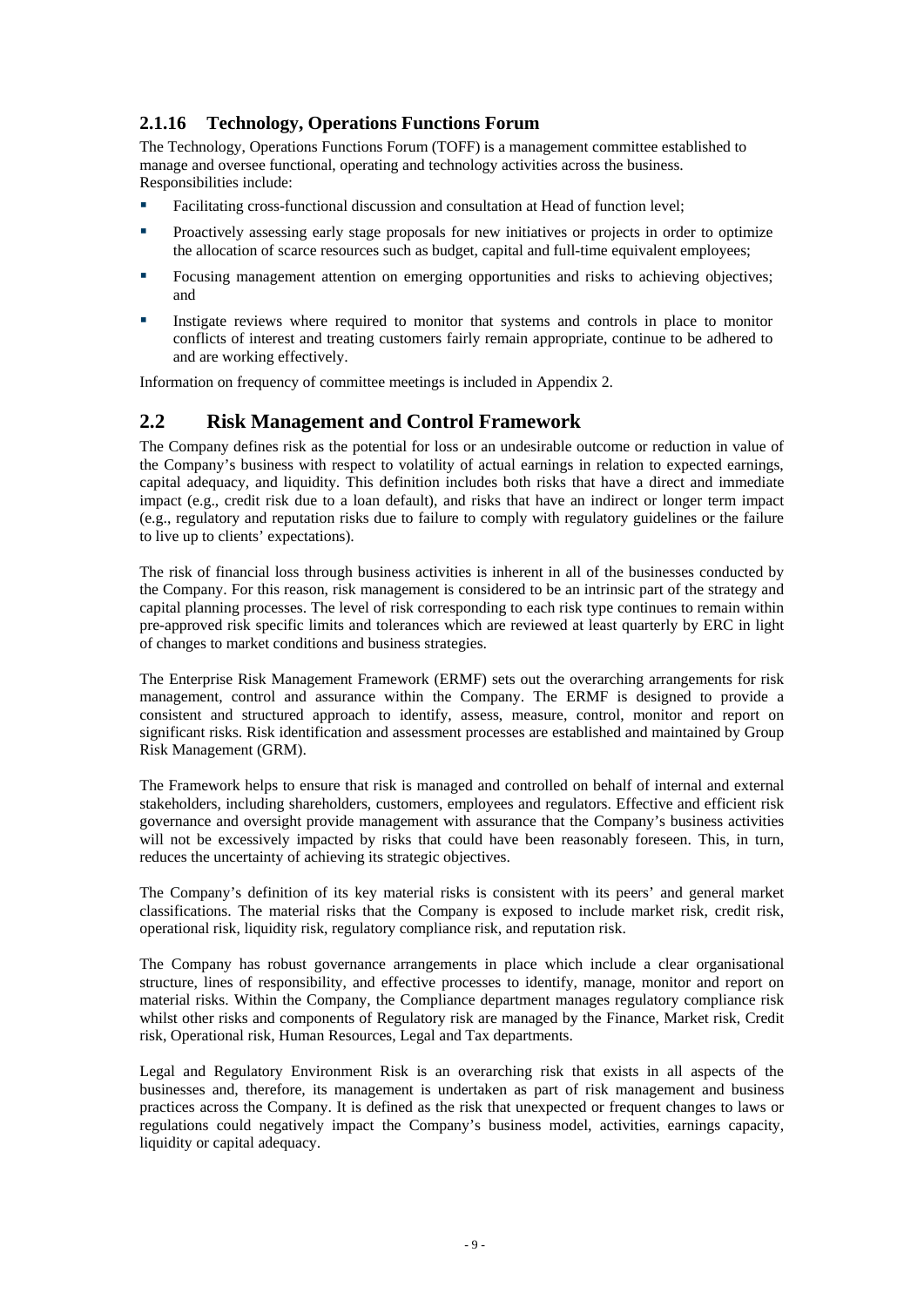<span id="page-12-0"></span>The Company operates in multiple jurisdictions and, in certain cases, a change in the law or regulatory requirements could have a detrimental impact on the operations and/or profitability within certain businesses. Therefore, the management of legal and regulatory environment risk is managed by:

- **The Compliance department which identifies emerging regulatory changes and updates key** Senior Management committees on the practical impact of such changes;
- The Company's Law Group which monitors the legal landscape for changes and provides advice and guidance; and
- Regulatory Policy team in Financial Control and Liquidity Reporting team in GRM which review and monitor regulatory changes pertaining to prudential capital and liquidity regulations and provides advice and guidance, as appropriate.

## **2.2.1 Risk Principles**

The Company applies the following general principles for its management of risk:

| <b>Principle</b>                                                                                               | <b>Description</b>                                                                                                                                                                                                                                                                                                                                                                                                                                                                                                                              |
|----------------------------------------------------------------------------------------------------------------|-------------------------------------------------------------------------------------------------------------------------------------------------------------------------------------------------------------------------------------------------------------------------------------------------------------------------------------------------------------------------------------------------------------------------------------------------------------------------------------------------------------------------------------------------|
| Effectively<br>balancing risk and<br>reward is essential<br>for success                                        | The Company is in the business of managing risk. Avoiding it entirely is<br>neither possible nor profitable. Instead of avoiding risk, the Company finds<br>ways to balance it with potential rewards through:<br>Aligning business strategy with risk appetite;<br>Diversifying the risks in relationships and portfolio management;<br>×.<br>T,<br>Pricing appropriately for the risk;<br>Mitigating the risk through preventive and detective controls; and<br>п<br>Transferring risk to third parties through insurance, hedging, etc.<br>п |
| Responsibility for<br>risk management is<br>shared                                                             | Employees at all levels are responsible for managing the day-to-day risks<br>that arise in the context of their roles. The Company follows the "Three<br>Lines of Defence" risk governance model, which is detailed in the following<br>section.                                                                                                                                                                                                                                                                                                |
| Business decisions<br>must be based on<br>an understanding<br>of risk                                          | Employees are expected to:<br>Be rigorous in assessing the risks of relationships, products,<br>transactions and other business activities;<br>T,<br>Be transparent when discussing the risk dimensions with GRM and<br>senior management decision-makers;<br>Continuously seek to improve the Company's risk management<br>×.<br>processes and tools in response to best risk management practices in<br>order to enable effective decision-making; and<br>Generate ideas that will reduce process without increasing risk.<br>×.              |
| Avoid activities<br>that are not<br>consistent with the<br>Company's<br>Values, Code of<br>Conduct or policies | Employees are expected to:<br>Follow the Code of Conduct at all times;<br>Never compromise quality for growth;<br>T.<br>Avoid unethical clients;<br>I.<br>Comply with all regulatory requirements; and<br>×.<br>Support transactions and relationships with proper and complete<br>×.<br>documentation to avoid litigation.                                                                                                                                                                                                                     |
| Proper focus on the<br>client reduces the<br>Company's risks                                                   | 'Knowing Your Client' at the start of, and throughout, the relationship is a<br>key risk management principle in the financial industry. Employees are<br>expected to:<br>T.<br>Make sure all products and transactions are suitable for, and                                                                                                                                                                                                                                                                                                   |

**Table 3: Risk Management Principles**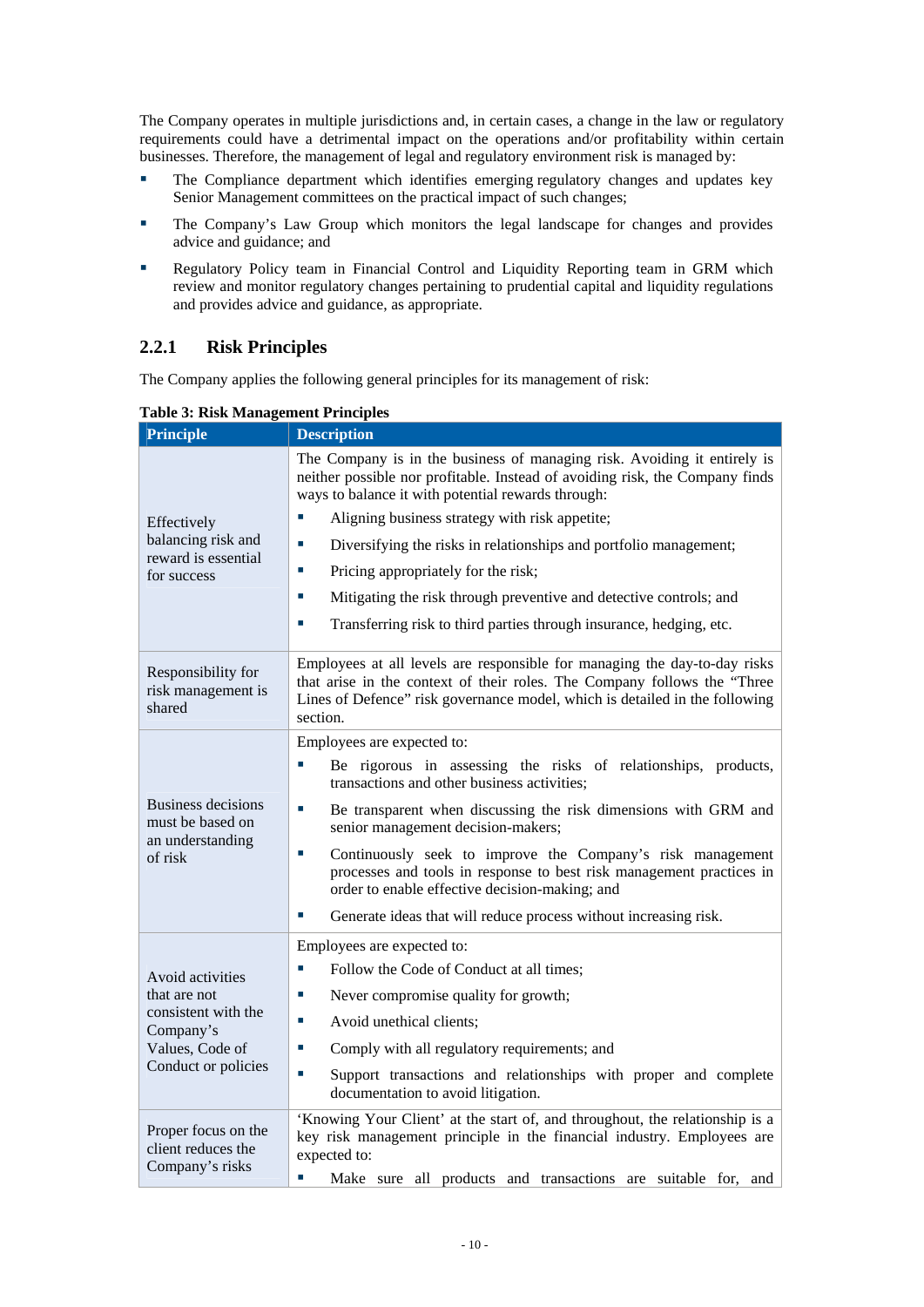<span id="page-13-0"></span>

| <b>Principle</b> | <b>Description</b>                                                                                                                                                                                                 |
|------------------|--------------------------------------------------------------------------------------------------------------------------------------------------------------------------------------------------------------------|
|                  | understood by, the client;                                                                                                                                                                                         |
|                  | Keep focus on the client even in difficult situations; quick and<br>appropriate problem resolution also helps minimize risk;                                                                                       |
|                  | Use "Know Your Client" assessments to determine the client's<br>×.<br>financial situation, capacity for loss, risk tolerance, and financial<br>objectives;                                                         |
|                  | Develop and maintain a sound understanding of the Company's<br>×.<br>product offerings to ensure that employees propose plans and<br>strategies and select or design products that meet the clients' needs;<br>and |
|                  | Build relationship with its clients on a clear understanding of the terms<br>of the working relationship, with mutual commitments for full and<br>accurate disclosure of relevant financial information.           |
|                  | Since policy and procedure cannot cover all circumstances, the Company's<br>employees are expected to:                                                                                                             |
| Use judgment and | Apply judgement and common sense and, when in doubt, escalate; and<br>×.                                                                                                                                           |
| common sense     | Hire the right people for the right jobs and provide proper training and<br>×.<br>support.                                                                                                                         |

## **2.2.2 Three Lines of Defence Model**

The Company has implemented a robust system of monitoring, reporting and control based on the Three Lines of Defence model. This details responsibility for risk management, control and assurance, and clarifies the segregation of duties between those who take on risk, those who control risk and those who provide assurance.

*First Line of Defence* - This is provided by the business and support functions embedded in the business. The First Line of Defence has the ownership and accountability for:

- Risk identification, assessment, mitigation, control and reporting in accordance with established the Company's risk policies; and
- Alignment of business and operational strategies with corporate risk culture and risk appetite.

*Second Line of Defence* - This comprises the areas to which the Board has delegated day-to-day oversight functions, in particular the CEO and CRO. The latter is supported by ERC and Heads of Risk. The Second Line of Defence is accountable for:

- Establishing the Company-level risk management frameworks, and provides risk guidance;
- **Providing oversight for the effectiveness of First Line risk management practices; and**
- Monitoring and independently reporting on the level of risk against the established appetite.

*Third Line of Defence* - This is provided through Internal Audit Services and the European Audit Committee. The Third Line provides independent objective assurance on the effectiveness of risk management policies, processes and practices in all areas of the Company. Further assurance is provided by the firm's external auditor, Deloitte LLP, in the form of a quarterly report to the European Audit Committee.

### **2.2.3 Risk Appetite**

Risk Appetite is defined as the amount and type of risk that the Company is willing to accept in the pursuit of its business objectives.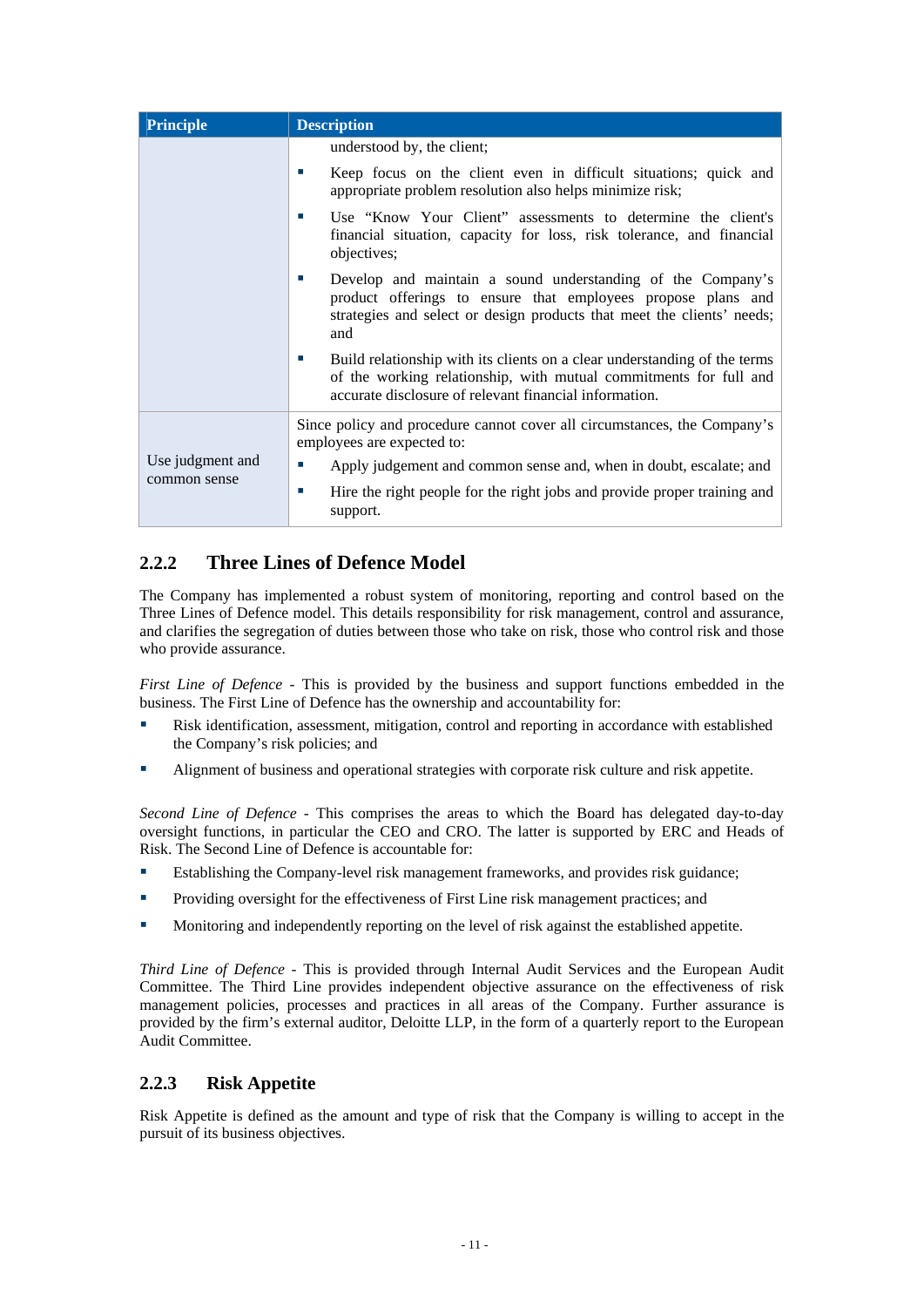<span id="page-14-0"></span>The overall objective of the Company's Risk Appetite Framework is to protect the Company from unacceptable levels of risk while supporting and enabling the firm's overall business strategy and goals. The Framework is defined in the context of the RBC Enterprise Risk Appetite Framework and has been customised to cater for local requirements. It provides details on the Company's risk appetite principles, constraints and metrics and is approved annually by the Board.

### **2.2.4 Risk Policy Management**

The Company has implemented RBC policies and processes in the context of the Company's Risk Policy Management Requirements to support the assessment and management of risks. The Company regularly reviews policies and controls to ensure continued effectiveness and alignment with relevant laws and regulations. To ensure it is operating with integrity, the Company adheres to a number of other principles, codes and policies including the RBC Code of Conduct, which governs the behaviour of its employees and informs how the Company conducts its business operations.

Where necessary, the Company adapts the RBC Enterprise wide policies to ensure compliance with local legal and regulatory requirements and expectations. The European CRO has the responsibility of ensuring these policies are consistent with:

- Regulatory requirements;
- Relevant RBC policies; and
- Higher and lower level policy documents within the risk policy architecture.

The Company's Risk Policy Management Requirements document adopts the following three-tier hierarchy for approving frameworks, policies, standing orders, standards and procedures (collectively referred to as policy documents):

- **Level 1 policy documents include overarching frameworks and policies that outline the** Company's regulatory requirements and risk governance. These are approved by ERC or ALCO, both Board Committees.
- Level 2 policy documents include risk-specific frameworks and policies that lay the foundations for how each risk (and any sub-risk) is managed. These are approved by Management Committees.
- Level 3 policy documents include those that are put in place to support Level 2 policy documents. These are approved by either Management Committees or Heads of Risk.

The Board delegates responsibility to ERC to ensure that all the Company's risk and capital policies meet the minimum governance standards defined within the Risk Policy Management Requirements.

Capital adequacy and capital ratios measures are monitored daily against internal thresholds by the Regulatory Reporting team in the Finance department. Any breaches are escalated immediately. ALCO also receives monthly reports detailing current capital adequacy position, while the Board and the ERC are updated on a quarterly basis.

Analysis, monitoring and reporting of risk profiles and performance against risk appetite limits and tolerances are conducted by the relevant risk functions. Results are reported to the ERC at least quarterly, with management committees updated on a more regular basis.

Stress testing and reverse stress testing are conducted on at least an annual basis. The analysis is undertaken more frequently if deemed necessary as a result of changing business strategy, results or market conditions.

### **2.2.5 Capital Planning**

The Company undertakes an annual Internal Capital Adequacy Assessment Process (ICAAP) to ensure that the business strategy and planning translate into adequate capital levels over internal and external capital minima, and identifies period where capital buffers become tight so corrective action can be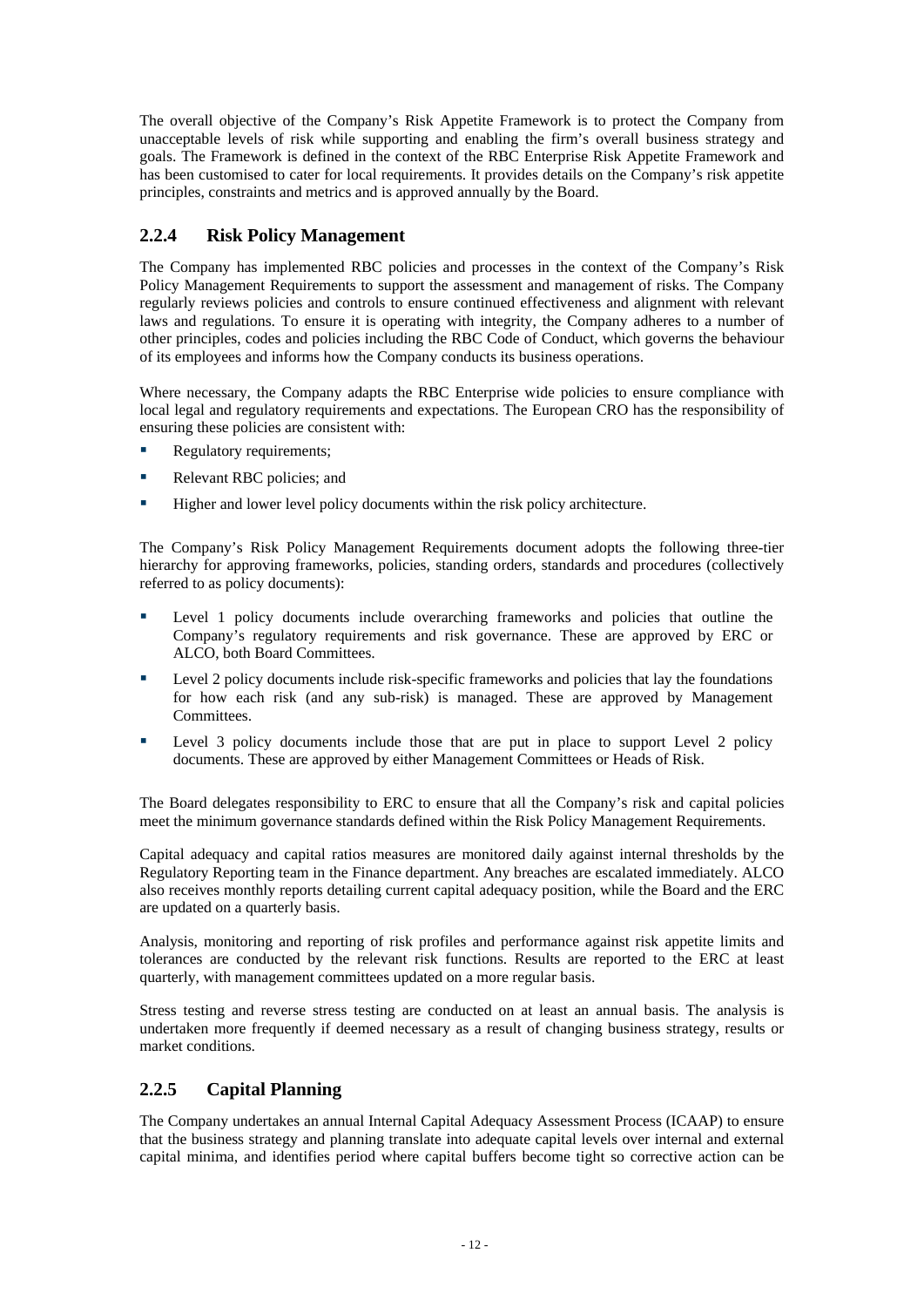undertaken in advance. This also includes reviewing the capital levels against risk appetite to ensure that the business strategy and planned capital levels remain in line with the Company's risk appetite.

The capital plan is derived from the Company's base case business plan and takes into account changes to business forecasts, market conditions and other developments, such as accounting or regulatory changes that may impact capital requirements.

The base case capital plan also forms the basis for stress testing analysis, which allows the Company to derive a Capital Planning Buffer (CPB). Stressing the capital plans, through use of a range of severe but plausible down-turn scenarios, enables the Company to test the strength of its capital base and also to consider mitigating actions in advance in order to maintain overall financial adequacy in periods of stress.

The capital plan is updated on a periodic basis to reflect actual operating results, updated Profit and Loss forecasts and any changes in business strategies. Additionally, the Finance function evaluates the capital impact of new (large) transactions and products and advises senior management accordingly.

The ICAAP is an annual process managed by the Enterprise Risk Management (ERM), Europe function reporting into the European Chief Risk Officer.

The ICAAP Steering Committee, which consists of senior management representatives from ERM, Finance, GRM and Corporate Treasury, oversees all aspects involved in the development of the ICAAP, including accurate documentation of key findings from the assessment. Following the ICAAP Steering Committee review, the ICAAP report is submitted to ALCO and ERC for review, challenge and approval. The ICAAP is approved by the ALCO and ERC under delegated authority from the Board.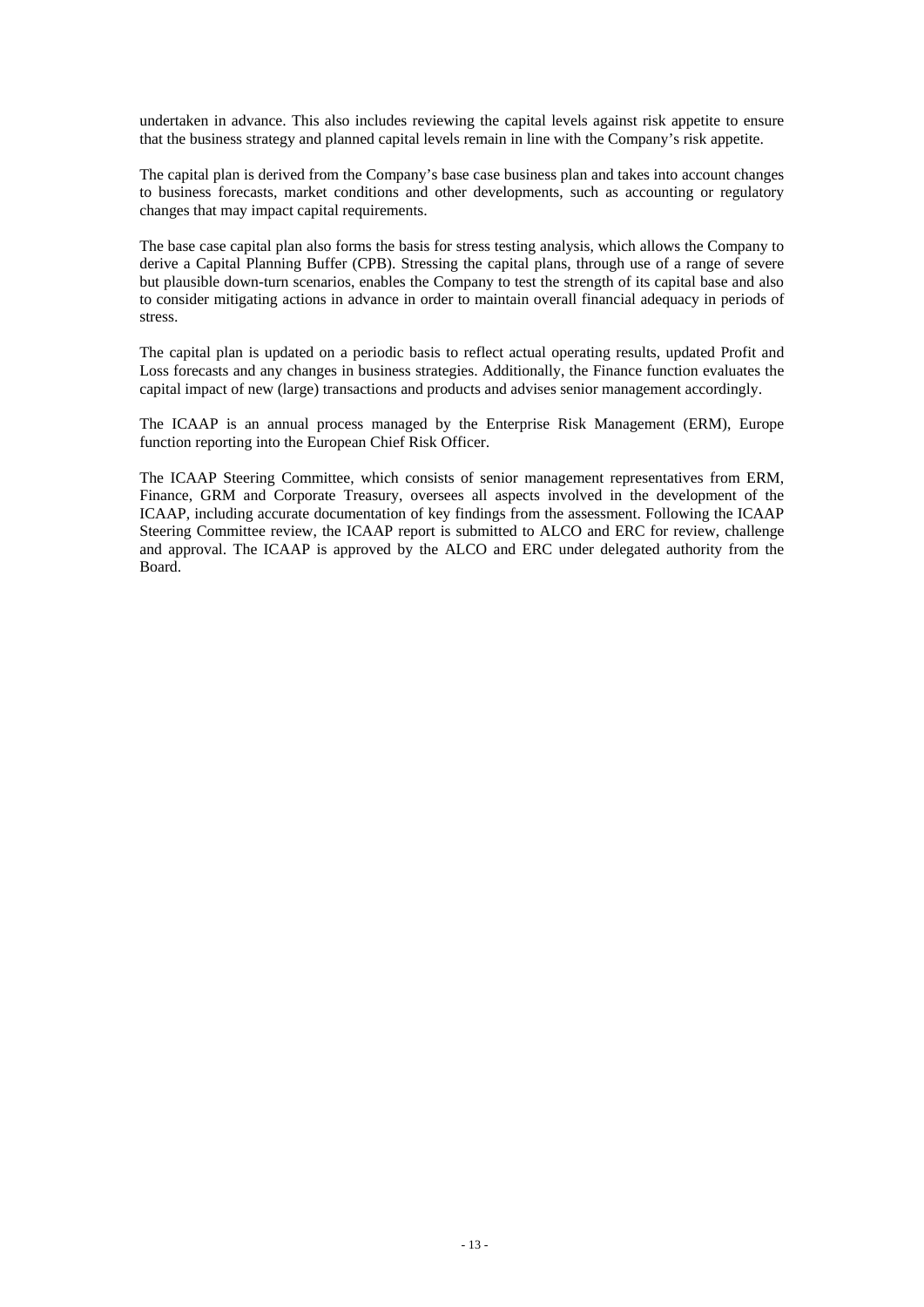## <span id="page-16-0"></span>**3.0 Own Funds**

## **3.1 Overview of Own Funds**

As at 31 October 2014, the Company had total own funds of £1,140 million, which comprises of Tier 1 Capital of £897 million and Tier 2 Capital of £243 million under the transitional provisions. A full reconciliation of own funds items to audited financial statements are shown in the table below.

#### **Table 4: Full reconciliation of own funds items to audited financial statements**

| Per Audited Statement of changes in equity                                            |          |                 |
|---------------------------------------------------------------------------------------|----------|-----------------|
| £'000                                                                                 |          | 31 October 2014 |
| Common shares                                                                         |          | 497.996         |
| Other components of equity:                                                           |          |                 |
| Capital reserves                                                                      | 36.619   |                 |
| Share premium                                                                         | 803      |                 |
| Remeasurement of pension assets and liabilities                                       | 3,227    |                 |
| Available-for-sale reserve                                                            | 18,326   |                 |
| Total other components of equity                                                      |          | 58,975          |
| Retained earnings                                                                     |          |                 |
| Opening                                                                               | 361,224  |                 |
| Net losses                                                                            | (7,149)  |                 |
| Audited retained earnings at 31 October                                               |          | 354,075         |
| <b>Total equity</b>                                                                   |          | 911,046         |
| Adjustments to CET1 due to prudential filters                                         |          |                 |
| Value adjustments due to the requirements for prudent valuation                       |          | (2,351)         |
| Deductions of CET1 Capital                                                            |          |                 |
| Other intangible assets                                                               | (572)    |                 |
| Deferred tax liabilities associated to other intangible assets                        | 114      |                 |
| Deferred tax assets that rely on future profitability and do not arise from temporary |          |                 |
| differences net of associated tax liabilities                                         | (4, 478) |                 |
| Defined benefit pension assets                                                        | (8,200)  |                 |
| Deferred tax liabilities associated to defined benefit pension assets                 | 1,640    |                 |
| Total CET1 deductions                                                                 |          | (11, 496)       |
| <b>Total Fully Loaded Tier 1 Capital</b>                                              |          | 897,199         |
| Transitional adjustments to CET1 Capital                                              |          |                 |
| A vailable-for-sale reserve                                                           |          | (18, 326)       |
| Total Tier 1 Capital with transitional adjustments                                    |          | 878,873         |
| <b>Tier 2 Capital</b>                                                                 |          |                 |
| Subordinated loans                                                                    |          | 243,398         |
| Own Funds with transitional adjustments                                               |          | 1,122,271       |
| <b>Fully Loaded Own Funds</b>                                                         |          | 1,140,597       |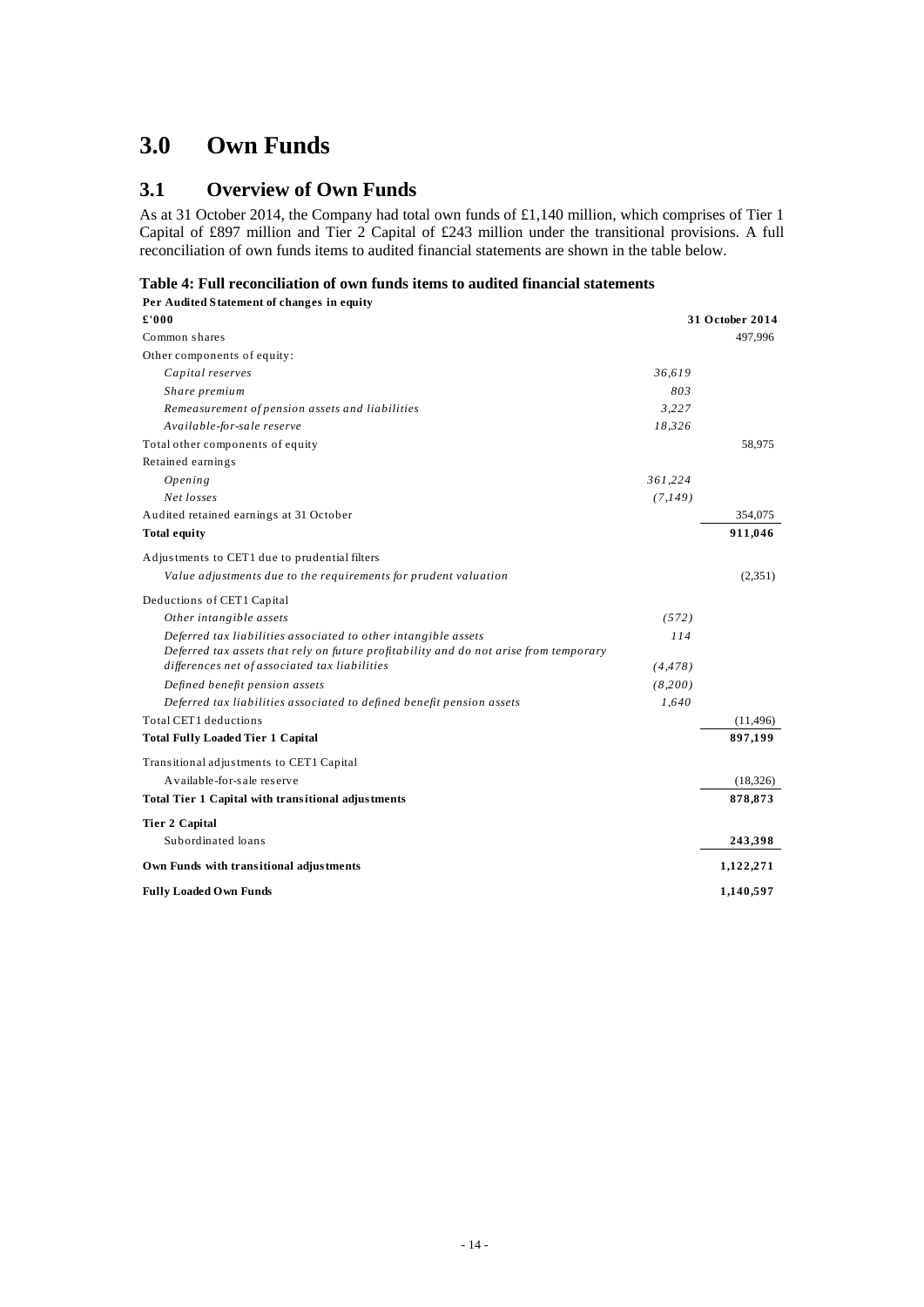#### <span id="page-17-0"></span>**Table 5: Transitional own funds disclosure**

| Common Equity Tier 1 capital: instruments and reserves                                                                                   | 31 October 2014<br>£'000 | Prescribed<br>residual amount | <b>Final CRD IV</b> |
|------------------------------------------------------------------------------------------------------------------------------------------|--------------------------|-------------------------------|---------------------|
| Capital instruments and the related share premium accounts                                                                               | 498,799                  |                               | 498,799             |
| of which: Common shares                                                                                                                  | 497,996                  |                               | 497,996             |
| Retained earnings                                                                                                                        | 354,075                  |                               | 354,075             |
| Accumulated other comprehensive income (and any other reserves)                                                                          | 58,172                   |                               | 58,172              |
| Common Equity Tier 1 (CET1) capital before regulatory adjustments                                                                        | 911,046                  | ä,                            | 911,046             |
| Common Equity Tier 1 (CET1) capital: regulatory adjustments                                                                              |                          |                               |                     |
| Additional value adjustments                                                                                                             | (2,351)                  |                               | (2, 351)            |
| Goodwill and Other intangible assets (net of related tax liability)                                                                      | (458)                    |                               | (458)               |
| Deferred tax assets that rely on future profitability excluding those arising from<br>temporary difference                               | (4, 478)                 |                               | (4, 478)            |
| Defined-benefit pension fund assets (net of related tax liability)                                                                       | (6,560)                  |                               | (6, 560)            |
| Regulatory adjustments applied to Common Equity Tier 1 in respect of amounts<br>subject to pre-CRR treatment                             | (18, 326)                | 18,326                        |                     |
| Regulatory adjustments relating to unrealised gains and losses                                                                           |                          |                               |                     |
| Of which: Filter for unrealised gains on available-for-sale equities                                                                     | (18, 326)                | 18,326                        |                     |
| Total regulatory adjustments to Common Equity Tier 1 (CET1)                                                                              | (32, 173)                | 18,326                        | (13, 847)           |
| Common Equity Tier 1 (CET1) capital                                                                                                      | 878,873                  | 18,326                        | 897,199             |
| <b>Additional Tier 1 (AT1) capital</b>                                                                                                   |                          |                               |                     |
| Tier 1 capital $(T1 = CET1 + AT1)$                                                                                                       | 878,873                  | 18,326                        | 897,199             |
| Tier 2 (T2) capital: instruments and provisions                                                                                          |                          |                               |                     |
| Subordinated loans                                                                                                                       | 243,398                  |                               | 243,398             |
| Tier 2 (T2) capital                                                                                                                      | 243,398                  |                               | 243,398             |
| Total capital $(TC = T1 + T2)$                                                                                                           | 1,122,271                | 18,326                        | 1,140,597           |
| Total risk-weighted exposures                                                                                                            | 5,104,918                |                               |                     |
| <b>Capital ratios and buffers</b>                                                                                                        |                          |                               |                     |
| Common Equity Tier 1 ratio                                                                                                               | 17.2%                    |                               |                     |
| Tier 1 ratio                                                                                                                             | 17.2%                    |                               |                     |
| Total capital ratio                                                                                                                      | 22.0%                    |                               |                     |
| Institution specific buffer requirement                                                                                                  |                          |                               |                     |
| of which: capital conservation buffer requirement                                                                                        |                          |                               |                     |
| of which: countercyclical buffer requirement                                                                                             |                          |                               |                     |
| of which: systemic risk buffer requirement                                                                                               |                          |                               |                     |
| of which: Global Systemically Important Institution (G-SII) or Other Systemically                                                        |                          |                               |                     |
| Important Institution (O-SII) buffer                                                                                                     |                          |                               |                     |
| Common Equity Tier 1 available to meet buffers (as a percentage of risk exposure<br>amount)                                              | 13.2%                    |                               |                     |
| Amounts below the thresholds for deduction (before risk-weighting)                                                                       |                          |                               |                     |
| Direct and indirect holdings of the capital of financial sector entities where the                                                       |                          |                               |                     |
| institution does not have a significant investment in those entities (amount below                                                       |                          |                               |                     |
| 10% threshold and net of eligible short positions<br>Direct and indirect holdings of the CET1 instruments of financial sector entities   |                          |                               |                     |
| where the institution has a significant investment in those entities (amount below<br>10% threshold and net of eligible short positions  |                          |                               |                     |
| Deferred tax assets arising from temporary difference                                                                                    | 16,585                   |                               |                     |
| Applicable caps on the inclusion of provisions in Tier 2                                                                                 |                          |                               |                     |
| Credit risk adjustments included in T2 in respect of exposures subject to<br>standardised approach (prior to the application of the cap) |                          |                               |                     |
| Cap on inclusion of credit risk adjustments in T2 under standardised approach                                                            |                          |                               |                     |
| Credit risk adjustments included in T2 in respect of exposures subject to internal                                                       |                          |                               |                     |
| rating-based approach (prior to the application of the cap)                                                                              |                          |                               |                     |
| Cap for inclusion of credit risk adjustments in T2 under internal ratings-based                                                          |                          |                               |                     |
| approach                                                                                                                                 |                          |                               |                     |
| Capital instruments subject to phase-out arrangements (applicable between 1 Jan 2014 and 1 Jan 2022)                                     |                          |                               |                     |
| - Current cap on CET1 instruments subject to phase-out arrangements                                                                      |                          |                               |                     |
| - Amount excluded from CET1 due to cap (excess over cap after redemptions and<br>maturities)                                             |                          |                               |                     |
| - Current cap on AT1 instruments subject to phase-out arrangements                                                                       |                          |                               |                     |
| - Amount excluded from AT1 due to cap (excess over cap after redemptions and                                                             |                          |                               |                     |
| maturities)                                                                                                                              |                          |                               |                     |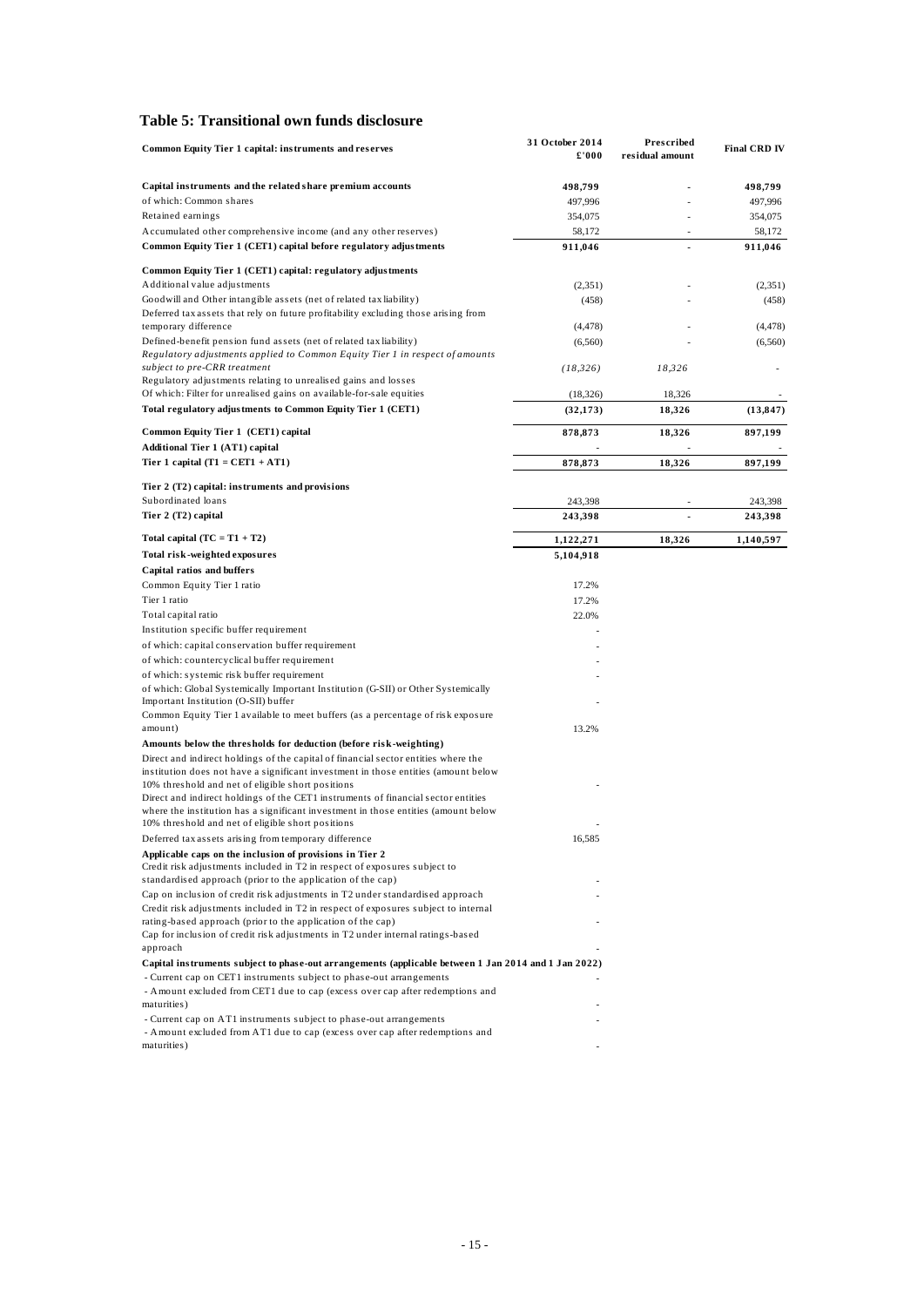## <span id="page-18-0"></span>**Table 6: Capital instruments main features table**

| Capital instruments' main features template $(1)$                                                  | <b>Common shares</b>                                                              | <b>Common shares</b>                                                              | Subordinated loan due 2019                                                                                                                        | Subordinated loan due 2024                                                                                                                        | Subordinated loan due 2026                                                                                                                        |
|----------------------------------------------------------------------------------------------------|-----------------------------------------------------------------------------------|-----------------------------------------------------------------------------------|---------------------------------------------------------------------------------------------------------------------------------------------------|---------------------------------------------------------------------------------------------------------------------------------------------------|---------------------------------------------------------------------------------------------------------------------------------------------------|
| Issuer                                                                                             | <b>RBC</b> Europe Limited                                                         | RBC Europe Limited                                                                | <b>RBC</b> Europe Limited                                                                                                                         | <b>RBC</b> Europe Limited                                                                                                                         | <b>RBC</b> Europe Limited                                                                                                                         |
| Unique identifier (eg CUSIP, ISIN or Bloomberg identifier for                                      | N/A                                                                               | N/A                                                                               | N/A                                                                                                                                               | N/A                                                                                                                                               | N/A                                                                                                                                               |
| private placement                                                                                  |                                                                                   |                                                                                   |                                                                                                                                                   |                                                                                                                                                   |                                                                                                                                                   |
| Governing law(s) of the instrument                                                                 | English                                                                           | English                                                                           | English                                                                                                                                           | English                                                                                                                                           | English                                                                                                                                           |
| Regulatory treatment                                                                               |                                                                                   |                                                                                   |                                                                                                                                                   |                                                                                                                                                   |                                                                                                                                                   |
| <b>Transitional CRR</b> rules                                                                      | Common Equity Tier 1                                                              | Common Equity Tier 1                                                              | Tier 2                                                                                                                                            | Tier 2                                                                                                                                            | Tier 2                                                                                                                                            |
| Post-transitional CRR rules                                                                        | Common Equity Tier 1                                                              | Common Equity Tier 1                                                              | Tier 2                                                                                                                                            | Tier 2                                                                                                                                            | Tier 2                                                                                                                                            |
| Eligible at solo/(sub-)consolidated/solo & (sub-)consolidated                                      | Solo                                                                              | Solo                                                                              | Solo                                                                                                                                              | Solo                                                                                                                                              | Solo                                                                                                                                              |
| Instrument type (types to be specified by each jurisdiction)                                       | Common Equity Tier 1<br>as published in Regulation<br>(EU) No 575/2013 Article 28 | Common Equity Tier 1<br>as published in Regulation<br>(EU) No 575/2013 Article 28 | Tier 2<br>as published in Regulation<br>(EU) No 575/2013 Article 63                                                                               | Tier 2<br>as published in Regulation<br>(EU) No 575/2013 Article 63                                                                               | Tier 2<br>as published in Regulation<br>(EU) No 575/2013 Article 63                                                                               |
| Amount recognised in regulatory capital (currency in million, as<br>of most recent reporting date) | GBP 21m                                                                           | GBP 477m                                                                          | GBP 56m                                                                                                                                           | <b>GBP 125m</b>                                                                                                                                   | GBP 62m                                                                                                                                           |
| Nominal amount of instrument                                                                       | GBP 25m                                                                           | GBP 477m                                                                          | <b>USD 100m</b>                                                                                                                                   | <b>USD 200m</b>                                                                                                                                   | USD 100m                                                                                                                                          |
|                                                                                                    |                                                                                   |                                                                                   |                                                                                                                                                   |                                                                                                                                                   |                                                                                                                                                   |
| Issue price                                                                                        | 84 per cent                                                                       | 100 per cent                                                                      | 100 per cent                                                                                                                                      | 100 per cent                                                                                                                                      | 100 per cent                                                                                                                                      |
| Redemption price                                                                                   | 100 per cent of Nominal<br>amount                                                 | 100 per cent of Nominal<br>amount                                                 | 100 per cent of Nominal<br>amount                                                                                                                 | 100 per cent of Nominal<br>amount                                                                                                                 | 100 per cent of Nominal<br>amount                                                                                                                 |
| Accounting classification                                                                          | Equity                                                                            | Equity                                                                            | Liability - amortised cost                                                                                                                        | Liability - amortised cost                                                                                                                        | Liability - amortised cost                                                                                                                        |
| Original date of issuance                                                                          | 20 December 1970                                                                  | 20 December 1970                                                                  | 18 April 2012                                                                                                                                     | 28 May 2014                                                                                                                                       | 28 May 2014                                                                                                                                       |
| Perpetual or dated                                                                                 | Perpetual                                                                         | Perpetual                                                                         | Dated                                                                                                                                             | Dated                                                                                                                                             | Dated                                                                                                                                             |
| Original maturity date                                                                             | No maturity                                                                       | No maturity                                                                       | 18 April 2019                                                                                                                                     | 28 May 2024                                                                                                                                       | 28 May 2026                                                                                                                                       |
| Issuer call subject to prior supervisory approval                                                  | $_{\rm No}$                                                                       | No                                                                                | Yes                                                                                                                                               | Yes                                                                                                                                               | Yes                                                                                                                                               |
| Optional call date, contingent call dates, and redemption amount                                   | N/A                                                                               | N/A                                                                               | Redemption at the Option of<br>the Issuer<br>100 per cent of Nominal<br>amount<br>First call date: 18/Apr/2017<br>In addition Tax/Regulatory call | Redemption at the Option of<br>the Issuer<br>100 per cent of Nominal<br>amount<br>First call date: 28/May/2019<br>In addition Tax/Regulatory call | Redemption at the Option of<br>the Issuer<br>100 per cent of Nominal<br>amount<br>First call date: 28/May/2021<br>In addition Tax/Regulatory call |
| Subsequent call dates, if applicable                                                               | N/A                                                                               | N/A                                                                               | N/A                                                                                                                                               | N/A                                                                                                                                               | N/A                                                                                                                                               |
| Coupons / dividends                                                                                |                                                                                   |                                                                                   |                                                                                                                                                   |                                                                                                                                                   |                                                                                                                                                   |
| Fixed or floating dividend/coupon                                                                  | N/A                                                                               | N/A                                                                               | Floating                                                                                                                                          | Floating                                                                                                                                          | Floating                                                                                                                                          |
| Coupon rate and any related index                                                                  | N/A                                                                               | ${\bf N/A}$                                                                       | Reuters page LIBOR01 +2.40<br>per cent per annum                                                                                                  | Reuters page LIBOR01 +1.82<br>per cent per annum                                                                                                  | Reuters page LIBOR01 +1.92<br>per cent per annum                                                                                                  |
| Existence of a dividend stopper                                                                    | ${\rm N/A}$                                                                       | N/A                                                                               | $_{\rm No}$                                                                                                                                       | No                                                                                                                                                | No                                                                                                                                                |
| Fully discretionary, partially discretionary or mandatory (in<br>terms of timing                   | Fully discretionary                                                               | Fully discretionary                                                               | Mandatory                                                                                                                                         | Mandatory                                                                                                                                         | Mandatory                                                                                                                                         |
| Fully discretionary, partially discretionary or mandatory (in<br>terms of amount)                  | Fully discretionary                                                               | Fully discretionary                                                               | Mandatory                                                                                                                                         | Mandatory                                                                                                                                         | Mandatory                                                                                                                                         |
| Existence of step up or other incentive to redeem                                                  | No                                                                                | No                                                                                | No                                                                                                                                                | No                                                                                                                                                | No                                                                                                                                                |
| Noncumulative or cumulative                                                                        | Non cumulative                                                                    | Non cumulative                                                                    | Non cumulative                                                                                                                                    | Non cumulative                                                                                                                                    | Non cumulative                                                                                                                                    |
| Convertible or non-convertible                                                                     | Non-convertible                                                                   | Non-convertible                                                                   | Non-convertible                                                                                                                                   | Non-convertible                                                                                                                                   | Non-convertible                                                                                                                                   |
| If convertible, conversion trigger (s)                                                             | N/A                                                                               | N/A                                                                               | N/A                                                                                                                                               | N/A                                                                                                                                               | N/A                                                                                                                                               |
| If convertible, fully or partially                                                                 | N/A                                                                               | N/A                                                                               | N/A                                                                                                                                               | N/A                                                                                                                                               | N/A                                                                                                                                               |
| If convertible, conversion rate                                                                    | N/A                                                                               | N/A                                                                               | N/A                                                                                                                                               | N/A                                                                                                                                               | ${\rm N/A}$                                                                                                                                       |
| If convertible, mandatory or optional conversion                                                   | N/A                                                                               | N/A                                                                               | N/A                                                                                                                                               | N/A                                                                                                                                               | N/A                                                                                                                                               |
| If convertible, specify instrument type convertible into                                           | N/A                                                                               | N/A                                                                               | N/A                                                                                                                                               | N/A                                                                                                                                               | N/A                                                                                                                                               |
| If convertible, specify issuer of instrument it converts into                                      | N/A                                                                               | N/A                                                                               | N/A                                                                                                                                               | N/A                                                                                                                                               | N/A                                                                                                                                               |
| Write-down features                                                                                | N <sub>o</sub>                                                                    | No                                                                                | Yes                                                                                                                                               | Yes                                                                                                                                               | Yes                                                                                                                                               |
| If write-down, write-down trigger (s)                                                              | N/A                                                                               | N/A                                                                               | N/A                                                                                                                                               | N/A                                                                                                                                               | N/A                                                                                                                                               |
| If write-down, full or partial                                                                     | N/A                                                                               | N/A                                                                               | N/A                                                                                                                                               | N/A                                                                                                                                               | N/A                                                                                                                                               |
| If write-down, permanent or temporary                                                              | N/A                                                                               | N/A                                                                               | N/A                                                                                                                                               | N/A                                                                                                                                               | N/A                                                                                                                                               |
| If temporary write-down, description of write-up mechanism                                         | N/A                                                                               | N/A                                                                               | N/A                                                                                                                                               | N/A                                                                                                                                               | N/A                                                                                                                                               |
| Position in subordination hierarchy in liquidation (specify                                        |                                                                                   |                                                                                   |                                                                                                                                                   |                                                                                                                                                   |                                                                                                                                                   |
| instrument type immediately senior to instrument)<br>Non-compliant transitioned features           | N/A                                                                               | N/A                                                                               | N/A<br>No                                                                                                                                         | N/A                                                                                                                                               | N/A                                                                                                                                               |
|                                                                                                    | $_{\rm No}$                                                                       | No                                                                                |                                                                                                                                                   | No                                                                                                                                                | No                                                                                                                                                |
| If yes, specify non-compliant features                                                             | N/A                                                                               | N/A                                                                               | N/A                                                                                                                                               | N/A                                                                                                                                               | ${\rm N/A}$                                                                                                                                       |
| (1) 'N/A' inserted if the question is not applicable                                               |                                                                                   |                                                                                   |                                                                                                                                                   |                                                                                                                                                   |                                                                                                                                                   |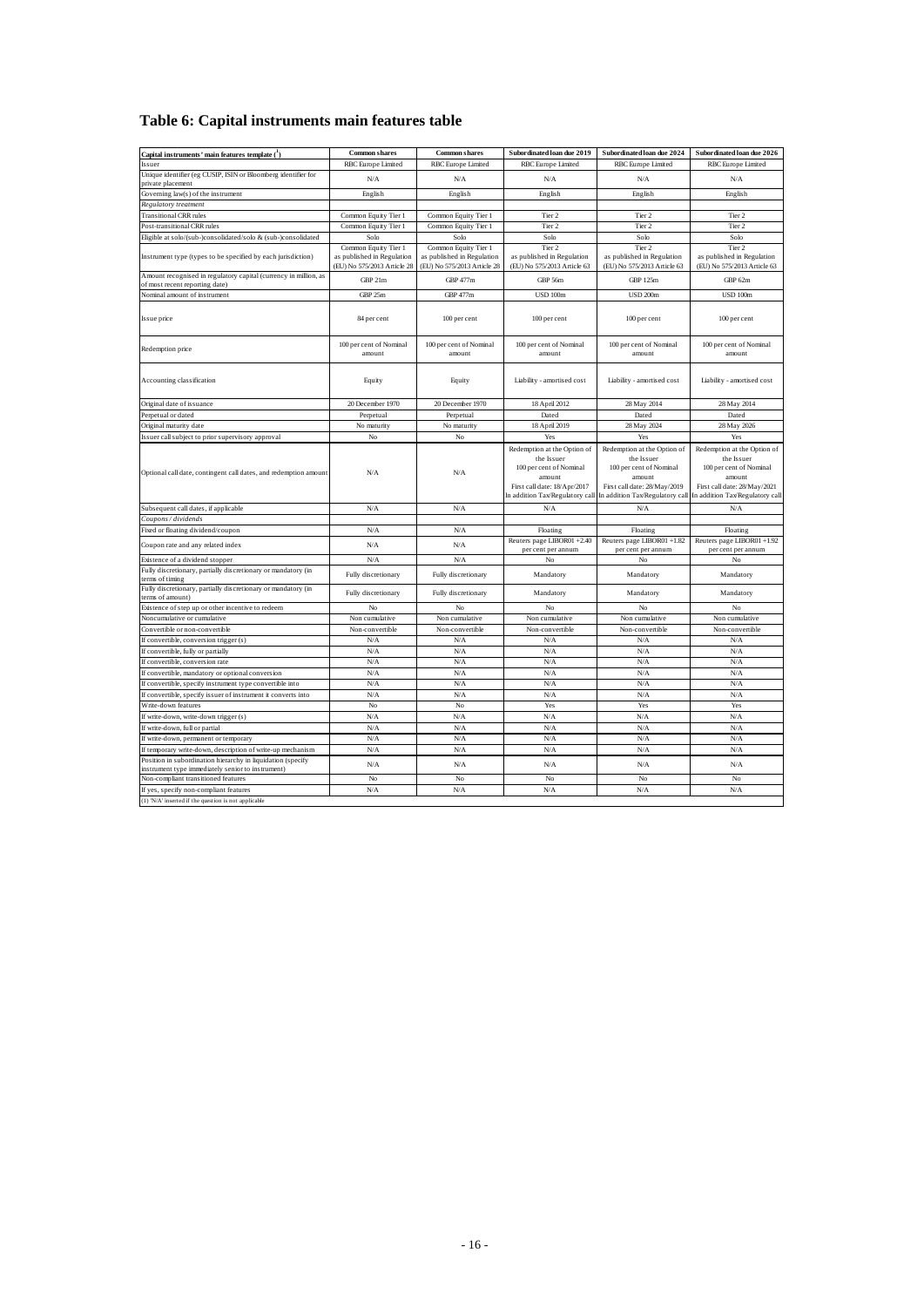## <span id="page-19-0"></span>**3.2 Countercyclical Capital Buffer**

The UK implementation of CRR requires institutions to maintain an institution-specific countercyclical capital buffer based on regulatory determined buffer rates. This requirement follows closely the international approach of Basel III which introduced the countercyclical capital buffer to be implemented by national jurisdictions when excess aggregate credit growth is judged to be associated with a build-up of system-wide risk in each country the Company is exposed to.

As at 31 October 2014, the Company's specific countercyclical capital buffer rate is nil and the capital requirement is nil.

## **3.3 Unencumbered Assets**

The Company defines following assets as encumbered assets:

- Assets which have been pledged as collateral; or
- Asset which the Company believes it was restricted from using to secure funding, for legal or other reasons.

The unencumbered assets are the remaining assets that the Company owns. These comprise assets that are readily available in the normal course of business to secure funding or meet collateral needs.

The Company monitors the total unencumbered assets on a daily basis. European Banking Authority (EBA) and PRA have finalised the disclosure guidelines for unencumbered assets. The Company is required to disclose the information on assets encumbrance from 2015 onwards.

## **3.4 Leverage Ratio**

The leverage ratio was introduced into the Basel III framework as a simple, transparent, non-risk based supplementary measure to the risk-based capital requirements. The primary objectives are to restrict the build-up of excessive leverage in the banking sector and to reinforce the risk-based requirements with a simple, non-risk "backstop" measure.

Basel III provides for a transitional period for the introduction of the leverage ratio, comprising a supervisory monitoring period that started in 2011 and a parallel run period from 1 January 2013 to 1 January 2017. The Basel Committee will continue to test a minimum requirement of 3 % for the leverage during the parallel run period. The final calibration, and any further adjustments to the definition will be completed by 2017, with a view to migrating to a Pillar 1 (minimum capital requirement) treatment on 1 January 2018. In January 2014, the Basel Committee published its finalised leverage ratio framework, along with the disclosure requirements, effective from 1 January 2015.

The EU implementation of the Basel III leverage ratio calculation is provided in Article 429 of the CRR, which mirrors the Basel III framework from December 2010. In October 2014, the European Commission issued a Delegated Act to align the definition of the CRR leverage exposure with the final Basel III leverage ratio framework published in January 2014. Under the Delegated Act the Company will need to publish its Leverage Ratio for the financial year ending 31 October 2015.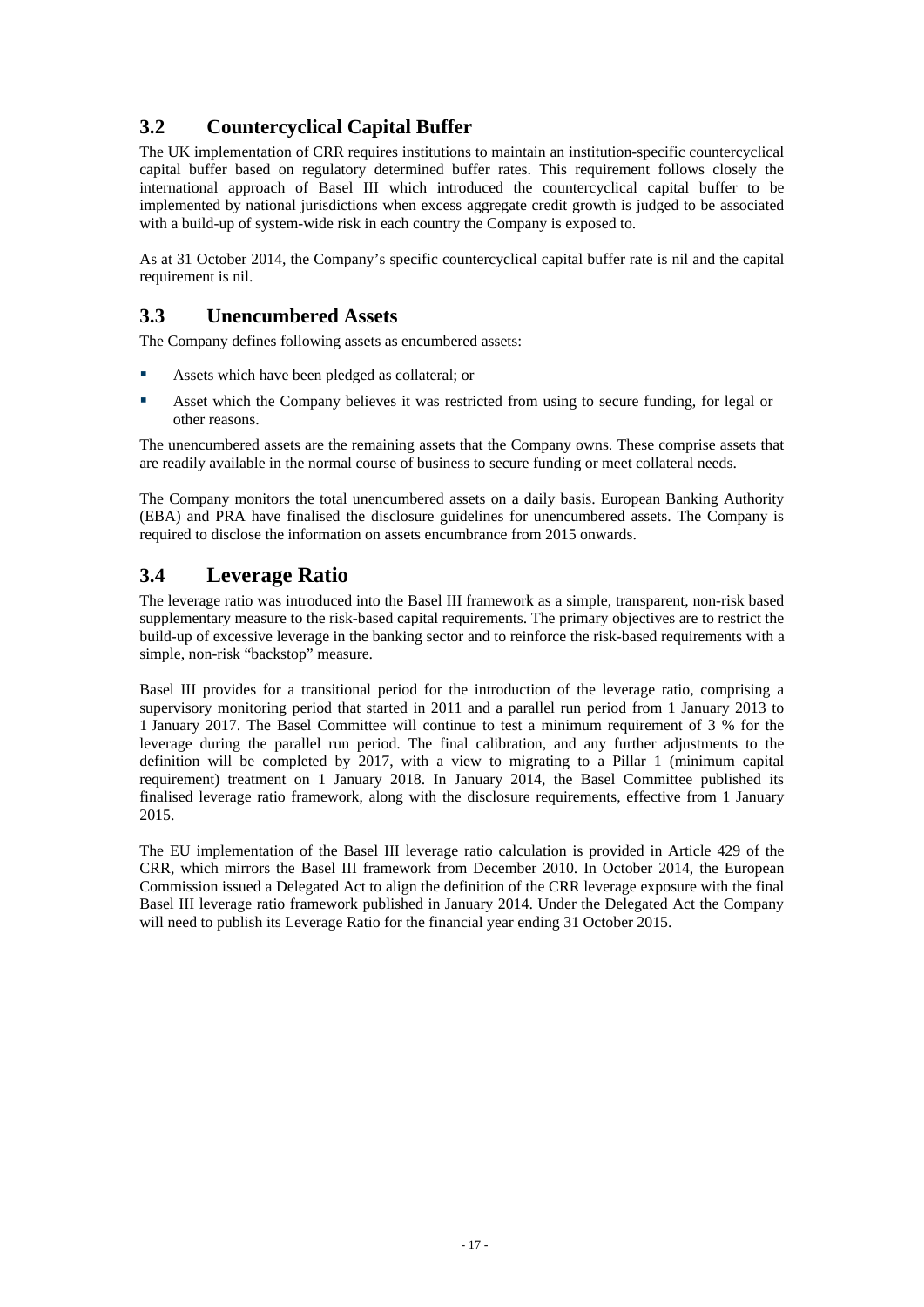# <span id="page-20-0"></span>**4.0 Capital Requirements**

Capital adequacy and capital ratios measured are monitored daily against internal thresholds by the Regulatory Reporting team in the Finance department. Any breaches would be escalated immediately. In addition ALCO receives monthly reports detailing capital requirements, while the Board and the ERC are updated on a quarterly basis.

Analysis, monitoring and reporting of risk profiles and performance against risk appetite limits and tolerances are conducted by the relevant risk functions. Results are reported to the ERC at least quarterly, with management committees updated on a more regular basis.

As at 31 October 2014, the Company's minimum capital requirements are illustrated below, expressed in terms of risk-weighted exposure, as calculated by the approaches adopted by the Company to calculate the minimum capital resources requirements. Exposure classes not mentioned below were immaterial and are not shown separately.

#### **Table 7: Risk exposure amount by risk type and calculation approach adopted (without transitional provisions)**

| As at 31 October 2014 (without transitional provisions)                            | Risk-<br>weighted<br>Exposure | <b>CET1 Capital</b><br>requirement<br>@ 4.5% | Tier 1 Capital<br>Requirement<br>@ 6% | <b>Total Capital</b><br>requirement<br>@8% |
|------------------------------------------------------------------------------------|-------------------------------|----------------------------------------------|---------------------------------------|--------------------------------------------|
| £'000                                                                              |                               |                                              |                                       |                                            |
| Risk-weighted exposure amounts for credit and counterparty credit                  |                               |                                              |                                       |                                            |
| Calculated under the Standardised Approach                                         |                               |                                              |                                       |                                            |
| Central governments or central banks                                               | 30.800                        | 1,386                                        | 1,848                                 | 2,464                                      |
| Public sector entities                                                             | 52                            | $\overline{2}$                               | 3                                     |                                            |
| Institutions                                                                       | 439,888                       | 19,795                                       | 26,393                                | 35.191                                     |
| Corporates                                                                         | 1,417,293                     | 63,778                                       | 85,038                                | 113,383                                    |
| Secured by mortgages on immovable property                                         | 402.702                       | 18.122                                       | 24.162                                | 32.216                                     |
| Equity                                                                             | 23,829                        | 1.072                                        | 1,430                                 | 1,906                                      |
| Other items                                                                        | 9,423                         | 424                                          | 565                                   | 754                                        |
|                                                                                    | 2,323,987                     | 104,579                                      | 139.439                               | 185,919                                    |
| Risk exposure amount for contributions to the default fund of a CCP                | 5,211                         | 234                                          | 313                                   | 417                                        |
|                                                                                    | 2,329,198                     | 104,814                                      | 139,752                               | 186,336                                    |
| Risk-weighted exposure amount settlement/delivery risk in the Trading book         | 7,054                         | 317                                          | 423                                   | 564                                        |
| Risk-weighted exposure amount for position, foreign exchange and commodities risks |                               |                                              |                                       |                                            |
| Calculated under the Standardised Approach                                         |                               |                                              |                                       |                                            |
| <b>Interest Rate</b>                                                               | 1.747.202                     | 78.624                                       | 104.832                               | 139,776                                    |
| Equity                                                                             | 713                           | 32                                           | 43                                    | 57                                         |
| Foreign Exchange                                                                   | 25,376                        | 1,142                                        | 1,523                                 | 2,030                                      |
| Commodities                                                                        | 515,784                       | 23,210                                       | 30,947                                | 41,263                                     |
|                                                                                    | 2,289,075                     | 103,008                                      | 137,345                               | 183,126                                    |
| Risk-weighted exposure amount for operational risk                                 |                               |                                              |                                       |                                            |
| Calculated under the Basic Indicator Approach                                      | 416,829                       | 18,757                                       | 25,010                                | 33,346                                     |
| Risk-weighted exposure amount for credit valuation adjustment                      |                               |                                              |                                       |                                            |
| Calculated under the Standardised Method                                           | 62,763                        | 2.824                                        | 127                                   | 5,021                                      |
| Total                                                                              | 5,104,918                     | 229,721                                      | 302,656                               | 408,393                                    |
| Surplus CET1 Capital Surplus over the minimum requirement                          |                               | 667,478                                      |                                       |                                            |
| Surplus Tier1 Capital over the minimum requirement                                 |                               |                                              | 594,543                               |                                            |
| Surplus Total Capital over the minimum requirement                                 |                               |                                              |                                       | 732,204                                    |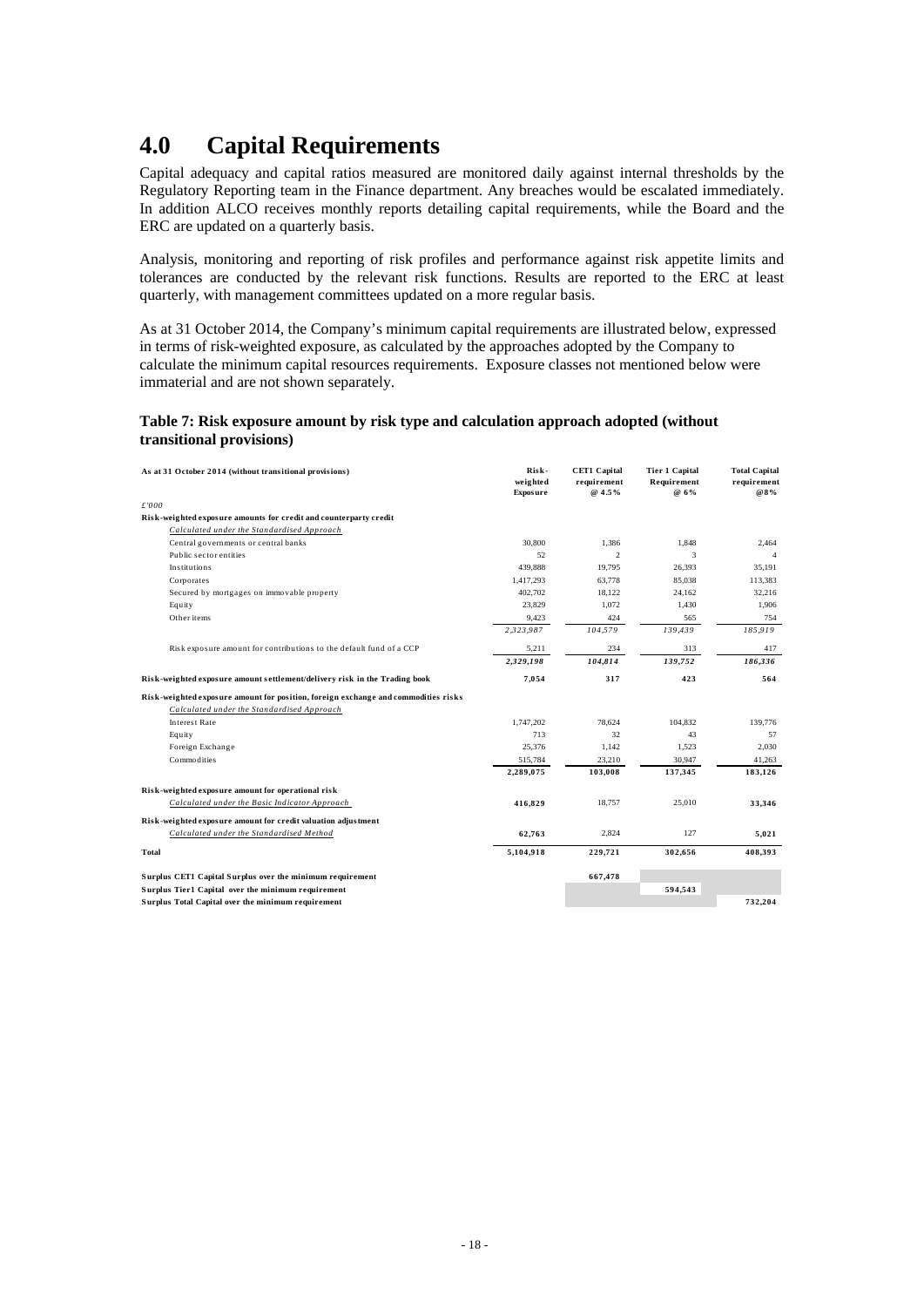### <span id="page-21-0"></span>**Table 8: Risk exposure amount by risk type and calculation approach adopted (with transitional provisions)**

| As at 31 October 2014 (with transitional provisions)                               | Risk-<br>weighted<br><b>Exposure</b> | <b>CET1 Capital</b><br>requirement<br>@ 4% | <b>Tier 1 Capital</b><br>Requirement<br>$@5.5\%$ | <b>Total Capital</b><br>requirement<br>@8% |
|------------------------------------------------------------------------------------|--------------------------------------|--------------------------------------------|--------------------------------------------------|--------------------------------------------|
| £'000                                                                              |                                      |                                            |                                                  |                                            |
| Risk-weighted exposure amounts for credit and counterparty credit                  |                                      |                                            |                                                  |                                            |
| Calculated under the Standardised Approach                                         |                                      |                                            |                                                  |                                            |
| Central governments or central banks                                               | 30,800                               | 1.232                                      | 1.694                                            | 2.464                                      |
| Public sector entities                                                             | 52                                   | $\overline{\mathfrak{L}}$                  | 3                                                |                                            |
| Institutions                                                                       | 439.888                              | 17,596                                     | 24,194                                           | 35,191                                     |
| Corporates                                                                         | 1,417,293                            | 56,692                                     | 77,951                                           | 113,383                                    |
| Secured by mortgages on immovable property                                         | 402,702                              | 16,108                                     | 22,149                                           | 32,216                                     |
| Equity                                                                             | 23,829                               | 953                                        | 1,311                                            | 1,906                                      |
| Other items                                                                        | 9,423                                | 377                                        | 518                                              | 754                                        |
|                                                                                    | 2,323,987                            | 92,959                                     | 127,819                                          | 185,919                                    |
| Risk exposure amount for contributions to the default fund of a CCP                | 5,211                                | 208                                        | 287                                              | 417                                        |
|                                                                                    | 2,329,198                            | 93,168                                     | 128,106                                          | 186,336                                    |
| Risk-weighted exposure amount settlement/delivery risk in the Trading book         | 7,054                                | 282                                        | 388                                              | 564                                        |
| Risk-weighted exposure amount for position, foreign exchange and commodities risks |                                      |                                            |                                                  |                                            |
| Calculated under the Standardised Approach                                         |                                      |                                            |                                                  |                                            |
| <b>Interest Rate</b>                                                               | 1,747,202                            | 69.888                                     | 96.096                                           | 139,776                                    |
| Equity                                                                             | 713                                  | 29                                         | 39                                               | 57                                         |
| Foreign Exchange                                                                   | 25,376                               | 1,015                                      | 1.396                                            | 2,030                                      |
| Commodities                                                                        | 515,784                              | 20.631                                     | 28,368                                           | 41,263                                     |
|                                                                                    | 2,289,075                            | 91,563                                     | 125,899                                          | 183,126                                    |
| Risk-weighted exposure amount for operational risk                                 |                                      |                                            |                                                  |                                            |
| Calculated under the Basic Indicator Approach                                      | 416,829                              | 16.673                                     | 22.926                                           | 33,346                                     |
| Risk-weighted exposure amount for credit valuation adjustment                      |                                      |                                            |                                                  |                                            |
| Calculated under the Standardised Method                                           | 62,763                               | 2,511                                      | 138                                              | 5,021                                      |
| Total                                                                              | 5,104,918                            | 204,197                                    | 277,457                                          | 408,393                                    |
| Surplus CET1 Capital Surplus over the minimum requirement                          |                                      | 674,676                                    |                                                  |                                            |
| Surplus Tier1 Capital over the minimum requirement                                 |                                      |                                            | 601,416                                          |                                            |
| Surplus Total Capital over the minimum requirement                                 |                                      |                                            |                                                  | 713.878                                    |

Calculation methods for the capital requirements above are listed in Appendix 3.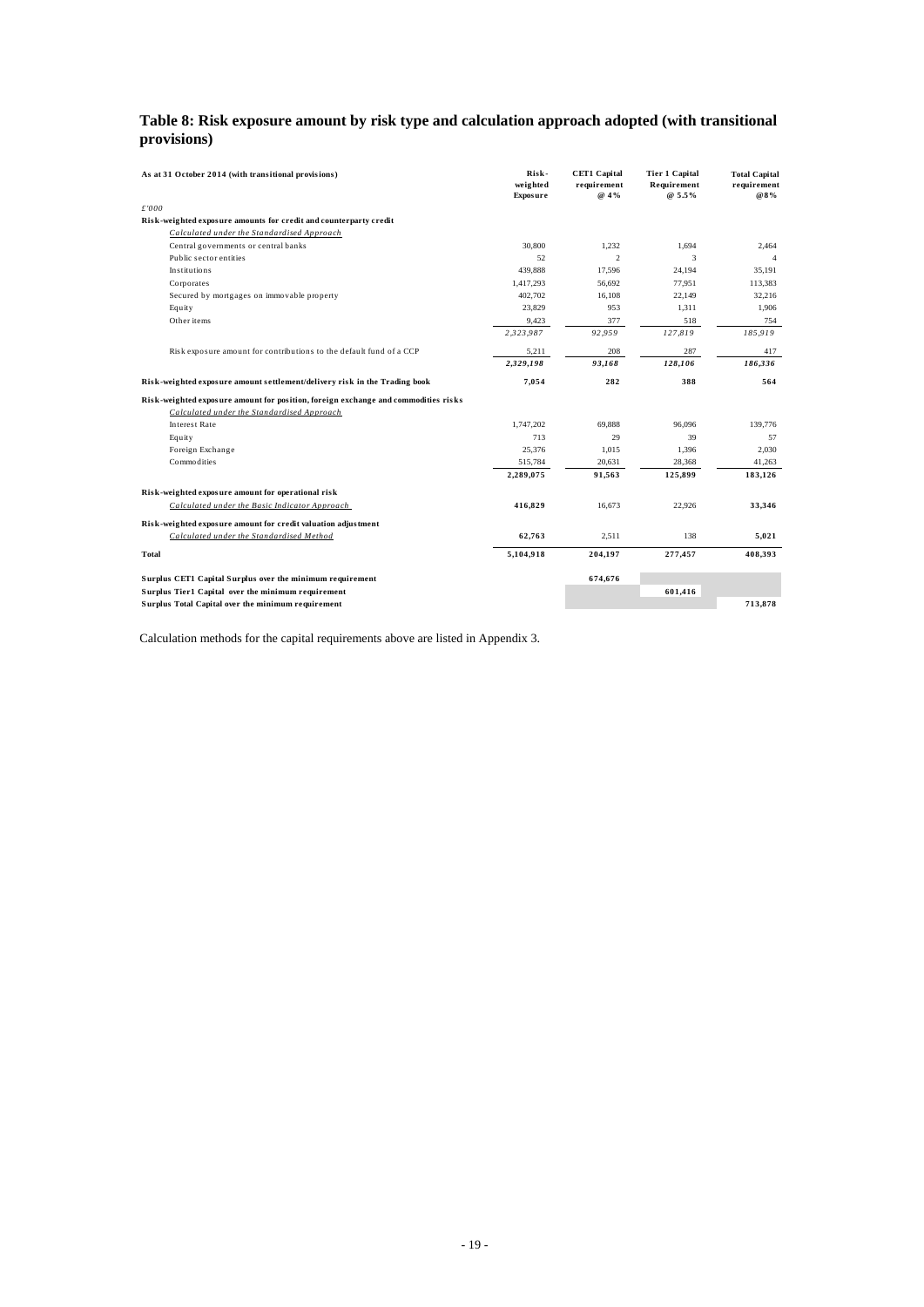# <span id="page-22-0"></span>**5.0 Credit Risk**

## **5.1 Definition of Credit Risk**

The Company defines credit risk as the risk of loss associated with counterparty's potential inability or unwillingness to fulfil its on- and off-balance sheet payment obligations. Credit risk may arise directly from the risk of default of a primary obligor (e.g., issuer, debtor, borrower or policyholder), or indirectly from a secondary obligor (e.g., guarantor, reinsurance) and/or through off-balance sheet exposures, contingent credit risk and/or transactional risk. Credit risk includes counterparty credit risk from both trading and non-trading activities. Exposure to credit risk occurs any time funds are extended, committed or invested through actual or implied contractual agreement.

## **5.2 Governance and Framework**

Credit risk exposures across all lending and trading activities are aggregated and reported to the ERC on a quarterly basis.

Individually, credit risk is controlled and reported as follows:

#### *Banking Book Credit Risk*

The loan credit risk profile is managed through ERC and more specifically the ELRMC. The monitoring of Credit risk is a continual process. All borrowers are subject to a risk assessment and an exposure/limit review at least annually, with risk managed proactively on an ongoing basis. Borrowers that experience a material deterioration in credit quality and/or that may breach their covenant are added to a watch list which is monitored by the ELRMC and senior management.

Risk appetite is managed and controlled through exposure limits defined across single names, country, industry sector and ratings. Single Name exposures across the Banking Book are limited to the lower of any RBC group limits and the Company's Single Name Framework.

Ongoing monitoring and review processes undertaken by Group Risk Management Credit include:

- Borrower Risk Rating (BRR) Regular Reviews BRRs (measures probability of borrower default) are reviewed quarterly;
- Continuous Risk Assessment The impact of new information on borrowers is assessed on an ongoing basis to adjust BRR if appropriate;
- Borrower Classification Code (BCC) Considers the probability of recovery of all monies due to the Company, and is based on an assessment of the borrower's current repayment capacity, including structure and collateral; and
- Limit monitoring Exposures are monitored against single name limits.

Lending credit risk is mitigated through guarantees, collateral and/or the use of credit default swaps (CDS) where commercially feasible. As at 31 October 2014, none of the loans within the Company's loan portfolio carried any CDS as the credit worthiness of the borrowers remains within the Company's risk appetite.

Risk appetite is managed and controlled through exposure limits across single names, country, industry sector and ratings. Loan transactions are signed off by the Regulatory Reporting team for compliance with Regulatory Large Exposure Limits.

#### *Trading Credit Risk*

Each trading credit risk type is managed both separately as part of the RBC Group framework, and as part of a combined exposure metric specific to the Company, with exposure and limit usage reported daily to front office and senior management by GRM Trading Credit Risk.

The Company's Single Name Limit Framework is the primary constraint on the Trading Credit Exposure. The limits defined as part of this framework are directly related to the Company's Risk Appetite Framework (RAF). This Framework is approved by the Board annually. The Managing Director of Credit Risk has the authority to approve temporary excesses. All operational limit excesses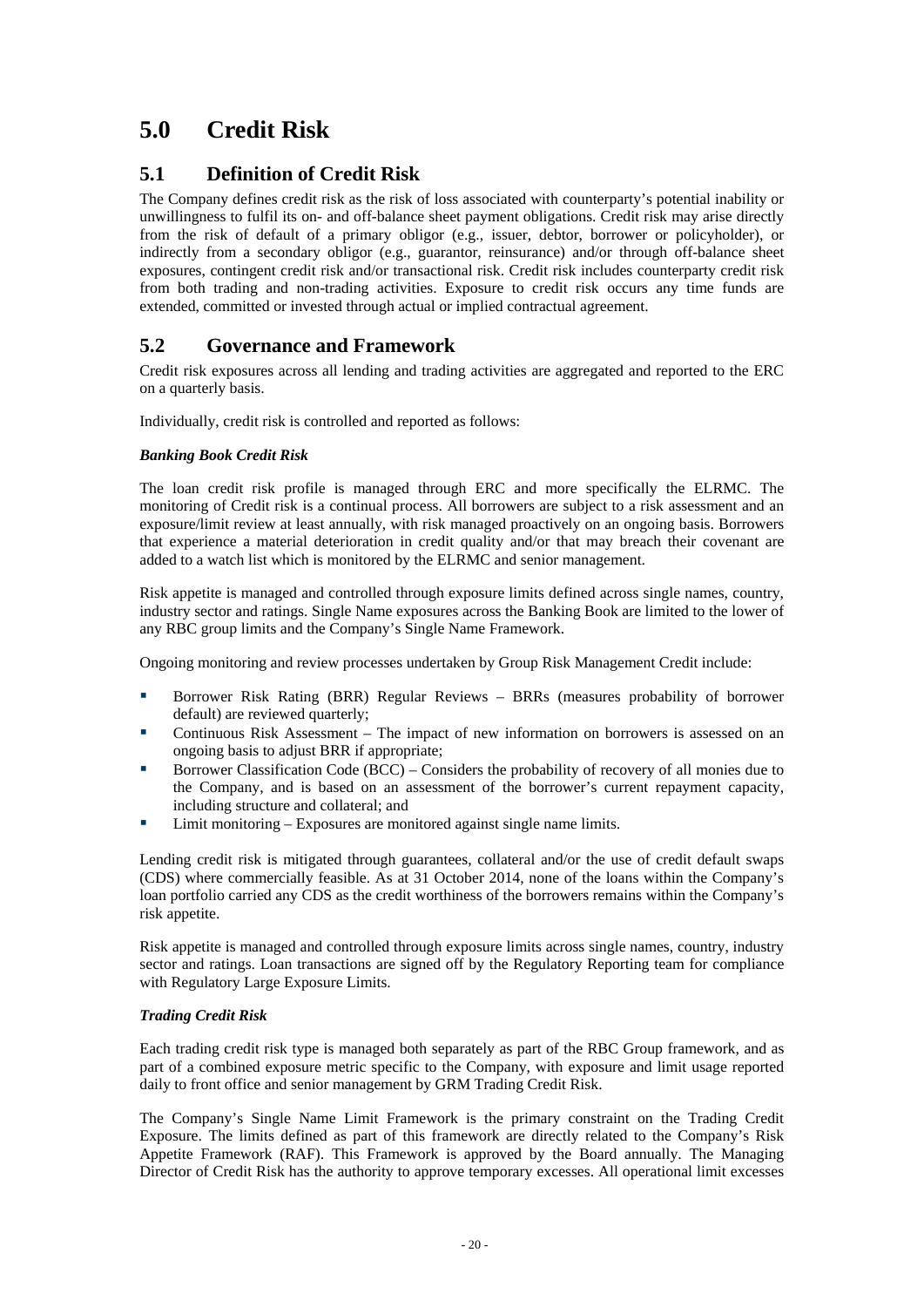<span id="page-23-0"></span>are reported to the ETRMC. Monthly exposure data is also reviewed by the ETCRMC, ETRMC, and ERC.

The Regulatory Reporting team also reports the overall capital requirement, including capital requirement on the credit risk, to the Company's senior management on a daily basis.

#### *Assigning Internal Capital and Credit Limits*

The Company assigns credit risk ratings to its borrowers to reflect its assessment of the specific credit risk of each borrower over a 3-year horizon (or full credit cycle as appropriate) starting from the time of risk assessment or revision or confirmation. The 3-year time horizon is consistent with the term of the majority of the credit risk exposures. The Company extends the term of the rating horizon in the case of specific portfolios where the nature of the business predominantly exposes the bank to longer term exposures. On the other hand, the ratings of very weak borrowers are assigned to primarily reflect their riskiness based on current conditions and short-term expectations.

The rating is determined through an assessment of factors, specific to the industry and/or product, that differentiate the riskiness of the borrowers and reflects the probability of default of the borrower over the time horizon of the rating. The currency of the rating is maintained through a process of continuous monitoring and periodic review. This internal rating will be used to determine capital allocation.

## **5.3 Credit Risk Profile**

The Company's credit risk is derived from its banking and trading activities. The table below indicates the risk-weighted exposure amounts of credit and counterparty credit risk from these two activities.

#### **Table 9: Risk exposure amounts by banking and trading activities**

| As at 31 October 2014                                                      |                |         |           |
|----------------------------------------------------------------------------|----------------|---------|-----------|
| £'000                                                                      | <b>Banking</b> | Trading | Total     |
| Risk-weighted exposure amounts for credit and counterparty credit          |                |         |           |
| Calculated under the Standardised Approach                                 |                |         |           |
| Central governments or central banks                                       | 30,158         | 642     | 30,800    |
| Public sector entities                                                     |                | 52      | 52        |
| Institutions                                                               | 17,820         | 422,068 | 439,888   |
| Corporates                                                                 | 1,043,746      | 373,547 | 1,417,293 |
| Secured by mortgages on immovable property                                 | 402,702        |         | 402,702   |
| Equity                                                                     | 23,829         |         | 23,829    |
| Other items                                                                | 9,423          |         | 9,423     |
|                                                                            | 1,527,678      | 796,309 | 2,323,987 |
| Risk exposure amount for contributions to the default fund of a CCP        |                | 5,211   | 5,211     |
|                                                                            | 1,527,678      | 801,520 | 2,329,198 |
| Risk-weighted exposure amount settlement/delivery risk in the Trading book |                | 7,054   | 7,054     |
| <b>Total</b>                                                               | 1,527,678      | 808,574 | 2,336,252 |

### **5.3.1 Banking Book Credit Risk**

The Capital Markets Banking Book credit profile is managed through monthly review of the ELRMC, with the Wealth Management lending portfolio monitored at the quarterly British Isles and Caribbean Risk and Compliance Committee (BIC-RCC). The combined banking book credit risk profile for the Company is reported to the ERC on a quarterly basis. All borrowers are subject to a risk assessment at least annually, with risk managed proactively on an ongoing basis. Borrowers with material deterioration in credit quality which may breach their covenant are added to a watch list for monitoring, and action is taken as appropriate.

Credit risk is mitigated through guarantees and collateral where considered appropriate and commercially feasible. Furthermore, certain lending facilities are sub-participated to RBC London Branch.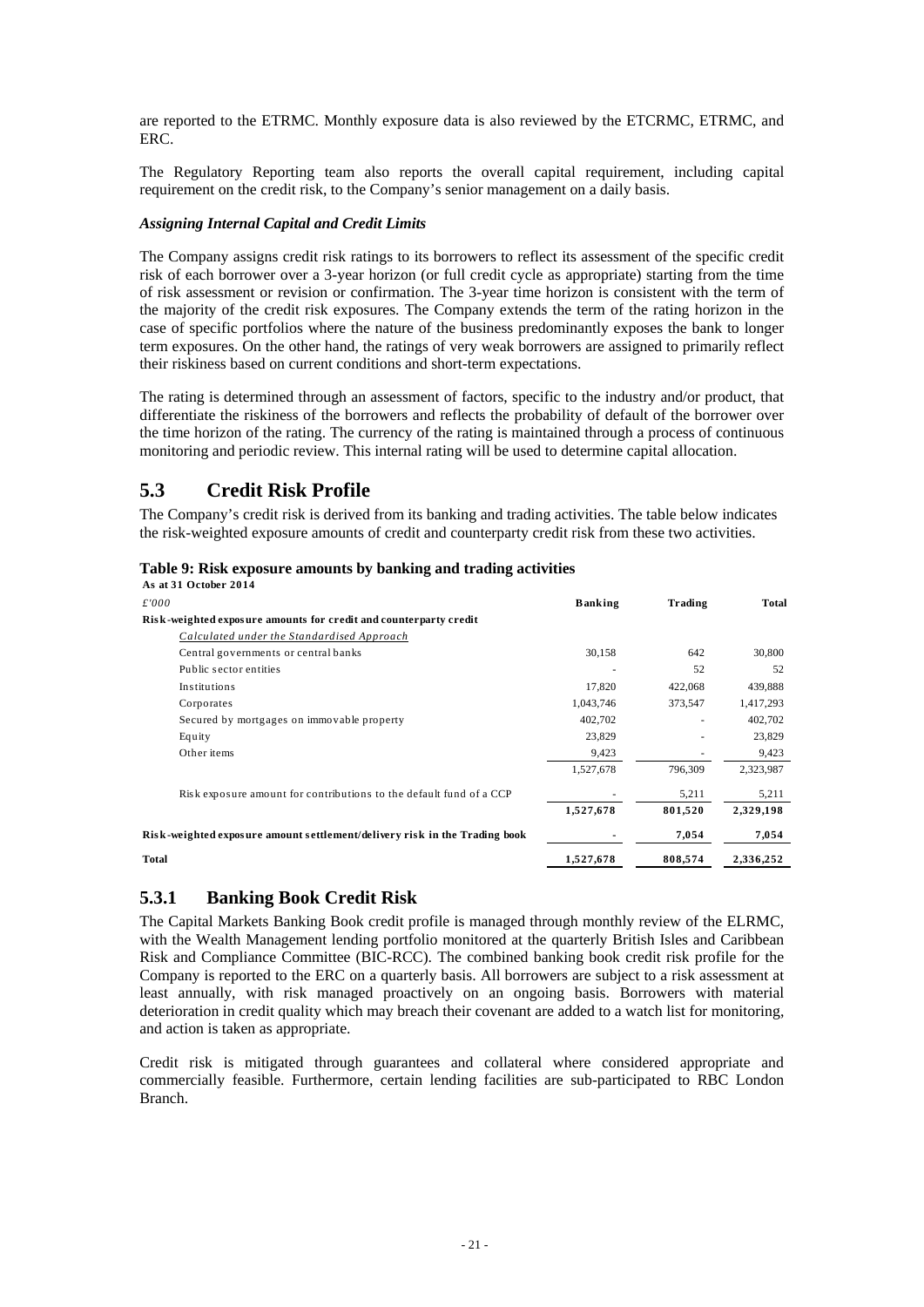<span id="page-24-0"></span>As at 31 October [2](#page-24-1)014, the Company had total gross credit exposures<sup>2</sup> of £6.9 billion, and the average gross credit exposure is £7.1 billion over the ten months period since the implementation of the CRR. Detailed exposures by exposure class, residual maturity and geographic distribution are shown in the tables below.

#### **Table 10: Gross credit exposures within the banking book**

**As at 31 October 2014**

| £'000                                                |           |           |           |
|------------------------------------------------------|-----------|-----------|-----------|
| Exposure amounts for credit risk in the banking book | Gross     | Final     | $Risk-$   |
|                                                      | Exposure  | Exposure  | weighted  |
|                                                      |           |           | Exposure  |
| On balance sheet exposures                           |           |           |           |
| Central governments or central banks                 | 2,580,013 | 2,580,013 | 30,158    |
| Institutions                                         | 302,716   | 87,271    | 17,466    |
| Corporates                                           | 667,989   | 503,353   | 501,463   |
| Secured by mortgages on immovable property           | 1,023,257 | 1,004,037 | 396,749   |
| Equity                                               | 23,829    | 23,829    | 23,829    |
| Other items                                          | 9,423     | 9,423     | 9,423     |
|                                                      | 4,607,227 | 4,207,926 | 979,088   |
| Off balance sheet exposures                          |           |           |           |
| Central governments or central banks                 | 64,628    | 32,314    |           |
| Institutions                                         | 1,770     | 1,770     | 354       |
| Corporates                                           | 2,220,872 | 655,078   | 542,282   |
| Secured by mortgages on immovable property           | 33,805    | 16,487    | 5,954     |
|                                                      | 2,321,075 | 705,649   | 548,590   |
| <b>Total</b>                                         | 6,928,302 | 4,913,575 | 1,527,678 |
| Small and medium enterprises, included in Corporates | 156,267   | 137,184   | 137,184   |

#### **Table 11: Average gross credit exposures within the banking book**

#### **For the year ended 31 October 2014\***

| £'000 |                                                                                                                                                                  |           |           |           |
|-------|------------------------------------------------------------------------------------------------------------------------------------------------------------------|-----------|-----------|-----------|
|       |                                                                                                                                                                  | Gross     | Final     | $Risk-$   |
|       |                                                                                                                                                                  | Exposure  | Exposure  | weighted  |
|       |                                                                                                                                                                  |           |           | Exposure  |
|       | On balance sheet exposures                                                                                                                                       |           |           |           |
|       | Central governments or central banks                                                                                                                             | 3,150,963 | 3,150,963 | 35,248    |
|       | Institutions                                                                                                                                                     | 76,620    | 22,931    | 4,601     |
|       | Corporates                                                                                                                                                       | 621,802   | 458,577   | 456,651   |
|       | Secured by mortgages on immovable property                                                                                                                       | 995,630   | 977,302   | 389,345   |
|       | Equity                                                                                                                                                           | 25,706    | 25,706    | 25,706    |
|       | Other items                                                                                                                                                      | 6,311     | 6,311     | 6,311     |
|       |                                                                                                                                                                  | 4,877,032 | 4,641,790 | 917,862   |
|       | Off balance sheet exposures                                                                                                                                      |           |           |           |
|       | Central governments or central banks                                                                                                                             | 219,920   | 109,960   |           |
|       | Institutions                                                                                                                                                     | 207,559   | 1,578     | 316       |
|       | Corporates                                                                                                                                                       | 1,772,374 | 558,566   | 448,144   |
|       | Secured by mortgages on immovable property                                                                                                                       | 37,454    | 18,028    | 6,499     |
|       |                                                                                                                                                                  | 2,237,307 | 688,132   | 454,959   |
|       | <b>Total</b>                                                                                                                                                     | 7,114,339 | 5,329,922 | 1,372,821 |
|       | Small and medium enterprises, included in Corporates<br>*Average exposure is over the ten months period since the implementation of the CRR from 1 January 2014. | 189,611   | 134,963   | 134,966   |

<span id="page-24-1"></span> 2 Gross credit risk exposure is after accounting offsets, but without taking into account the effects of the credit risk mitigation. Final exposure is after the accounting offsets and the credit risk mitigation.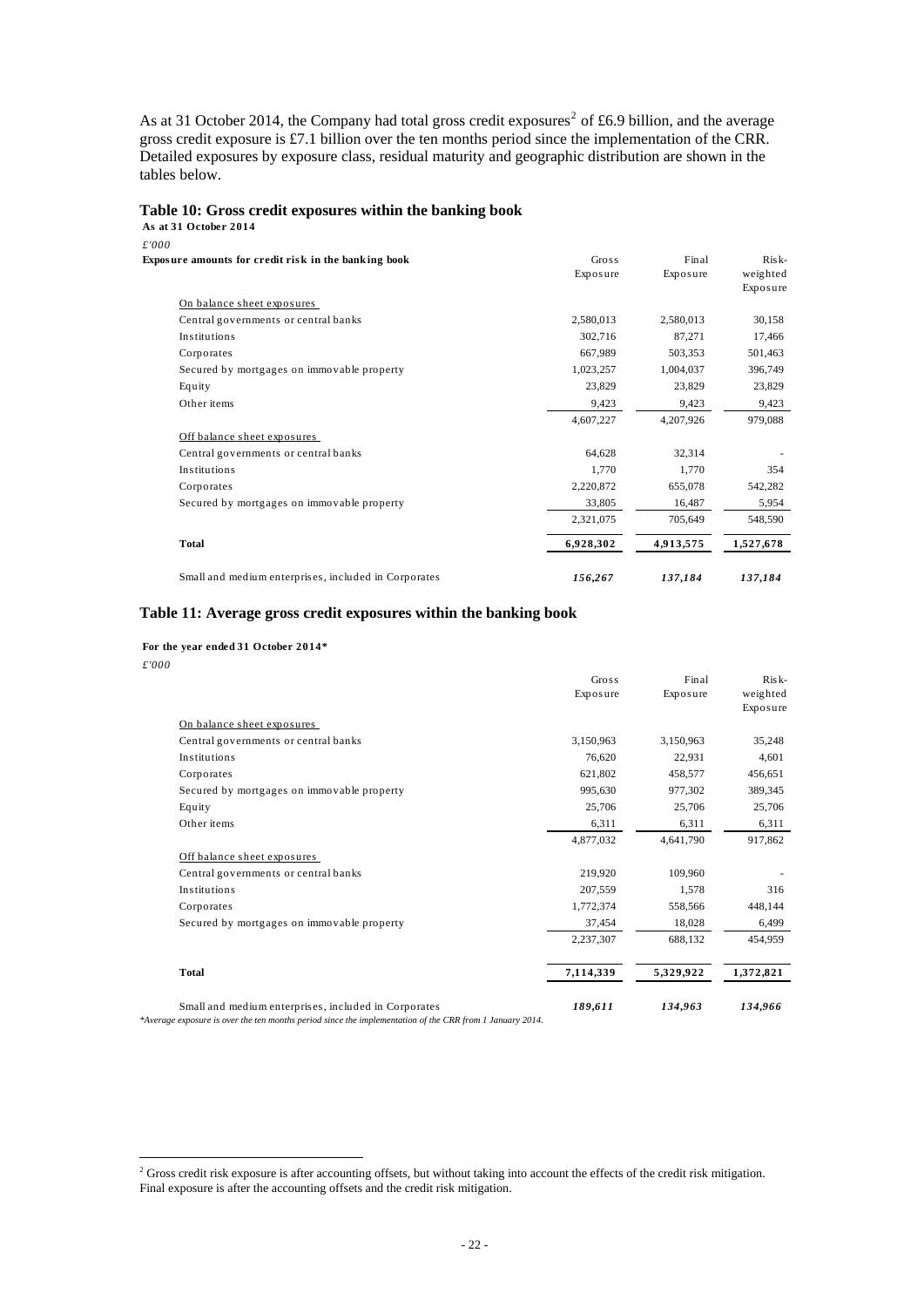#### <span id="page-25-0"></span>**Table 12: Gross credit exposure by residual maturity**

**As at 31 October 2014**

| £'000                                                      |                          |                      |                          |           |                                              |           |
|------------------------------------------------------------|--------------------------|----------------------|--------------------------|-----------|----------------------------------------------|-----------|
| Gross exposure amounts for credit risk in the banking book | Less than 1<br>month     | $1$ to $3$<br>months | months                   |           | 3 to 12 1 to 5 years Greater than<br>5 years | Total     |
| On balance sheet exposures                                 |                          |                      |                          |           |                                              |           |
| Central governments or central banks                       | 2,580,013                |                      |                          |           | ÷,                                           | 2,580,013 |
| Institutions                                               | 87,271                   |                      | $\overline{\phantom{a}}$ | 215,445   | ٠                                            | 302,716   |
| Corporates                                                 | 2,360                    | 14,853               | 150,055                  | 396,778   | 103,943                                      | 667,989   |
| Secured by mortgages on immovable property                 | 25,590                   | 14,142               | 79,689                   | 903,836   | ÷,                                           | 1,023,257 |
| Equity                                                     |                          |                      |                          |           | 23,829                                       | 23,829    |
| Other items                                                | 9,423                    |                      |                          |           |                                              | 9,423     |
|                                                            | 2,704,657                | 28,995               | 229,744                  | 1,516,059 | 127,772                                      | 4,607,227 |
| Off balance sheet exposures                                |                          |                      |                          |           |                                              |           |
| Central governments or central banks                       |                          |                      |                          | 64,628    |                                              | 64,628    |
| Institutions                                               | 1.770                    |                      |                          |           |                                              | 1,770     |
| Corporates                                                 | 23,457                   | 17,441               | 399,787                  | 1,715,449 | 64,738                                       | 2,220,872 |
| Secured by mortgages on immovable property                 | $\overline{\phantom{a}}$ | $\overline{a}$       | ٠                        | 33,805    | ٠                                            | 33,805    |
|                                                            | 25,227                   | 17,441               | 399,787                  | 1,813,882 | 64,738                                       | 2,321,075 |
| Total                                                      | 2,729,884                | 46,436               | 629,531                  | 3,329,941 | 192,510                                      | 6,928,302 |

#### **Table 13: Final credit exposure by residual maturity**

**As at 31 October 2014** *£'000* **Final exposure amounts for credit risk in the bank ing book** Less than 1 month 1 to 3 months 3 to 12 1 to 5 years Greater than months 5 years **Total** On balance s heet expos ures Central governments or central banks 2,580,013 - - - - - - - 2,580,013 Institutions 87,271 - - - - - 87,271 Corporates 2,052 14,274 120,001 263,432 103,594 503,353 Secured by mortgages on immovable property 25,542 14,142 77,800 886,553 - 1,004,037 Equity 23,829 23,829 23,829 Other items 9,423 - - - - - - 9,423 2,704,301 28,416 197,801 1,149,985 127,423 4,207,926 Off balance sheet exposures Central governments or central banks - - - - - 32,314 - 32,314 - 32,314 **Institutions** 1,770 - - - - - 1,770 Corporates 20,261 8,721 60,616 526,233 39,247 655,078 Secured by mortgages on immovable property  $\qquad \qquad$  - 16,487 - 16,487 - 16,487 22,031 8,721 60,616 575,034 39,247 705,649 **Total 2,726,332 37,137 258,417 1,725,019 166,670 4,913,575**

# Table 14: Credit conversion factor for off balance sheet credit exposures As at 31 October 2014

| £'000                                                |                       |                   |                          |                               |
|------------------------------------------------------|-----------------------|-------------------|--------------------------|-------------------------------|
| Exposure amounts for credit risk in the banking book | Conversion<br>Factors | Gross<br>Exposure | Final<br>Exposure        | Risk-<br>weighted<br>Exposure |
| Off balance sheet exposures                          |                       |                   |                          |                               |
| Central governments or central banks                 | 50%                   | 64,628            | 32,314                   |                               |
| Institutions                                         | 100%                  | 1.770             | 1,770                    | 354                           |
| Corporates                                           | 0%                    | 235               | $\overline{\phantom{0}}$ | ٠                             |
|                                                      | 50%                   | 2,181,068         | 620,586                  | 507,789                       |
|                                                      | 100%                  | 39.569            | 34,492                   | 34,492                        |
| Secured by mortgages on immovable property           | 50%                   | 33.805            | 16.487                   | 5,954                         |
| Total                                                |                       | 2,321,075         | 705,649                  | 548,589                       |
|                                                      |                       |                   |                          |                               |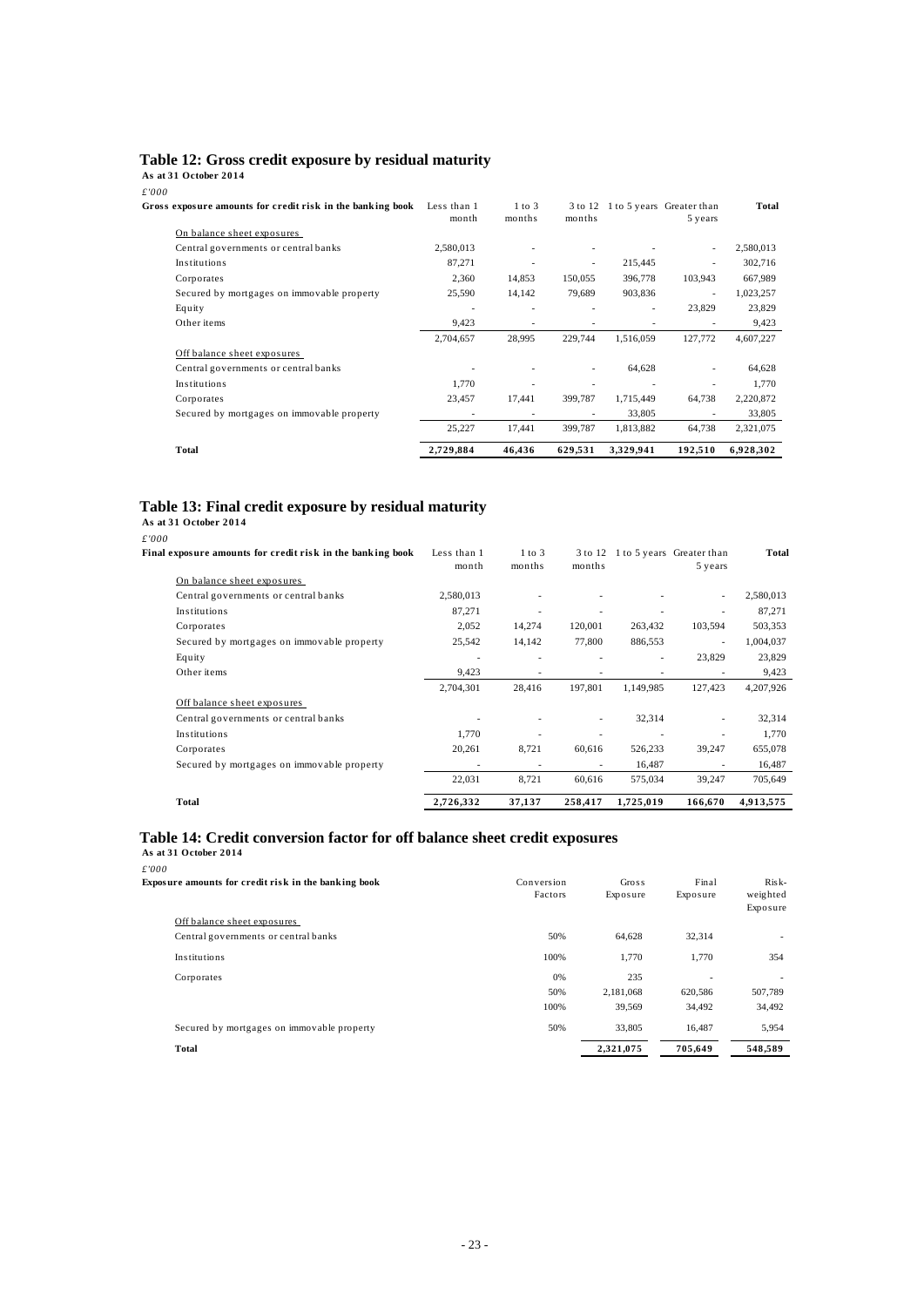## <span id="page-26-0"></span>Table 15: Gross credit exposure by geographic distribution As at 31 October 2014

| £'000<br>Gross exposure amounts for credit risk in the banking book | Asia-<br>Pacific             | Caribbean                | <b>EEA</b> | Europe<br>Other          | Middle<br>East           | North<br>A merica | Others | Total     |
|---------------------------------------------------------------------|------------------------------|--------------------------|------------|--------------------------|--------------------------|-------------------|--------|-----------|
| On balance sheet exposures                                          |                              |                          |            |                          |                          |                   |        |           |
| Central governments or central banks                                | $\overline{\phantom{a}}$     | $\overline{\phantom{a}}$ | 2,579,948  | 65                       |                          |                   |        | 2,580,013 |
| Institutions                                                        | 40                           | $\overline{\phantom{a}}$ | 295,848    | 11                       |                          | 6,792             | 24     | 302,716   |
| Corporates                                                          | 22,424                       | 235                      | 502,568    | 34,787                   | 6,625                    | 100,348           | 1,002  | 667,989   |
| Secured by mortgages on immovable property                          | ٠                            | $\overline{\phantom{a}}$ | 1,023,257  | $\overline{\phantom{a}}$ | $\overline{\phantom{a}}$ |                   | ٠      | 1,023,257 |
| Equity                                                              | $\qquad \qquad \blacksquare$ | ٠                        | 23,829     | ٠                        |                          |                   | ٠      | 23,829    |
| Other items                                                         | ٠                            | $\overline{\phantom{a}}$ | 9,423      | ٠                        | $\overline{\phantom{a}}$ |                   | ٠      | 9,423     |
|                                                                     | 22,464                       | 235                      | 4,434,873  | 34,863                   | 6,626                    | 107,140           | 1,026  | 4,607,227 |
| Off balance sheet exposures                                         |                              |                          |            |                          |                          |                   |        |           |
| Central governments or central banks                                |                              | ٠                        | 64,628     |                          |                          |                   | ٠      | 64,628    |
| Institutions                                                        | ٠                            | ٠                        | 1.770      |                          |                          |                   | ٠      | 1,770     |
| Corporates                                                          | 17,706                       | 16,743                   | 2,061,050  | 5,209                    | ٠                        | 120,164           | ٠      | 2,220,872 |
| Secured by mortgages on immovable property                          | ٠                            | $\overline{\phantom{a}}$ | 33,805     | ٠                        |                          |                   | ٠      | 33,805    |
| Equity                                                              | ٠                            |                          | ٠          | ٠                        |                          |                   |        |           |
| Other items                                                         | ٠                            | $\overline{\phantom{a}}$ | ٠          | ٠                        | $\overline{\phantom{a}}$ |                   |        |           |
|                                                                     | 17,706                       | 16,743                   | 2,161,253  | 5,209                    | ٠                        | 120,164           |        | 2,321,075 |
| Total                                                               | 40,170                       | 16,978                   | 6,596,126  | 40,072                   | 6,626                    | 227,304           | 1,026  | 6,928,302 |

# Table 16: Final credit exposure by geographic distribution As at 31 October 2014

| £'000                                                      |                          |                          |                          |                          |                          |                              |                          |                          |
|------------------------------------------------------------|--------------------------|--------------------------|--------------------------|--------------------------|--------------------------|------------------------------|--------------------------|--------------------------|
| Final exposure amounts for credit risk in the banking book | Asia-<br>Pacific         | Caribbean                | <b>EEA</b>               | Europe<br>Other          | Middle<br>East           | North<br>America             | Others                   | <b>Total</b>             |
| On balance sheet exposures                                 |                          |                          |                          |                          |                          |                              |                          |                          |
| Central governments or central banks                       |                          |                          | 2,579,948                | 65                       |                          |                              | ٠                        | 2,580,013                |
| Institutions                                               | 40                       | $\overline{\phantom{a}}$ | 80,404                   | 10                       | 1                        | 6,792                        | 24                       | 87,271                   |
| Corporates                                                 | 20,746                   | 227                      | 364,774                  | 32,786                   | 1,971                    | 81,847                       | 1,002                    | 503,353                  |
| Secured by mortgages on immovable property                 | $\overline{\phantom{a}}$ | $\overline{\phantom{a}}$ | 1,004,037                | ٠                        | $\overline{\phantom{a}}$ | $\qquad \qquad \blacksquare$ | ٠                        | 1,004,037                |
| Equity                                                     |                          | $\overline{\phantom{a}}$ | 23,829                   | ٠                        |                          | $\qquad \qquad \blacksquare$ | ٠                        | 23,829                   |
| Other items                                                |                          |                          | 9,423                    |                          |                          |                              |                          | 9,423                    |
|                                                            | 20,786                   | 227                      | 4,062,415                | 32,861                   | 1,972                    | 88,639                       | 1,026                    | 4,207,926                |
| Off balance sheet exposures                                |                          |                          |                          |                          |                          |                              |                          |                          |
| Central governments or central banks                       |                          | $\overline{\phantom{a}}$ | 32,314                   |                          |                          |                              | ٠                        | 32,314                   |
| Institutions                                               |                          |                          | 1.770                    |                          | $\overline{\phantom{a}}$ |                              | ٠                        | 1,770                    |
| Corporates                                                 | 8.850                    | 16,650                   | 568,493                  | 1.965                    | ٠                        | 59,120                       | ٠                        | 655,078                  |
| Secured by mortgages on immovable property                 | $\overline{\phantom{a}}$ | $\sim$                   | 16,487                   | $\overline{\phantom{a}}$ | $\overline{\phantom{a}}$ | $\qquad \qquad \blacksquare$ | ٠                        | 16,487                   |
| Equity                                                     |                          |                          |                          |                          |                          | ٠                            | $\overline{\phantom{a}}$ | $\overline{\phantom{a}}$ |
| Other items                                                | $\overline{\phantom{a}}$ | $\overline{\phantom{a}}$ | $\overline{\phantom{a}}$ | $\overline{\phantom{a}}$ | $\overline{\phantom{a}}$ | ٠                            | $\overline{\phantom{a}}$ |                          |
|                                                            | 8,850                    | 16,650                   | 619,064                  | 1,965                    |                          | 59,120                       | ٠                        | 705,649                  |
| Total                                                      | 29,636                   | 16,877                   | 4,681,479                | 34,826                   | 1,972                    | 147,759                      | 1,026                    | 4,913,575                |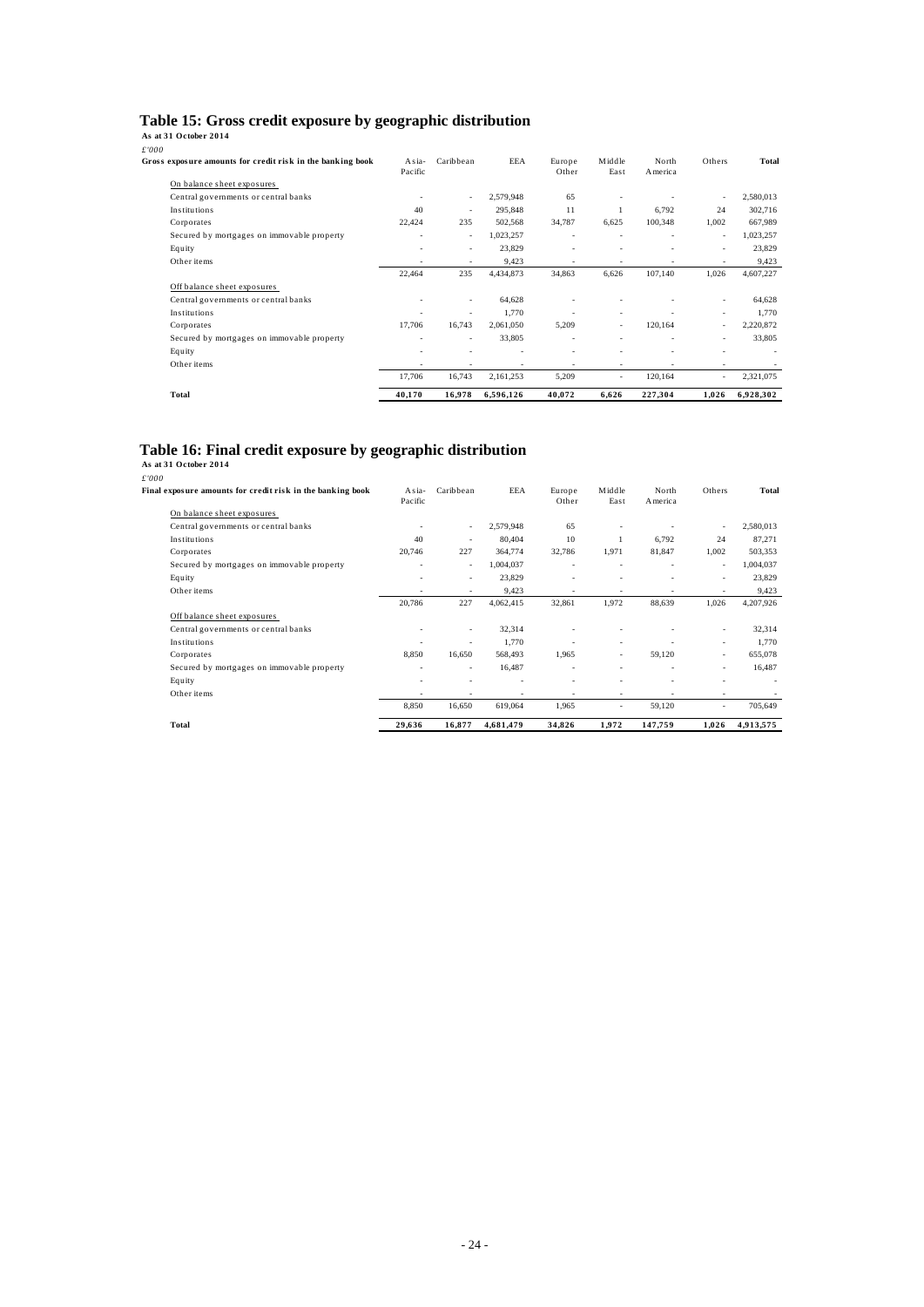<span id="page-27-0"></span>Further details on geographic distribution in relation to the EEA member states are shown below.

Table 17: Gross credit exposure by geographic distribution within the EEA As at 31 October 2014

| £'000                                               |           |                          |                          |         |            |        |           |
|-----------------------------------------------------|-----------|--------------------------|--------------------------|---------|------------|--------|-----------|
| Gross exposure in relation to the EEA member states | UK        | France                   | Spain                    | Germany | Netherland | Others | Total     |
| On balance sheet exposures                          |           |                          |                          |         |            |        |           |
| Central governments or central banks                | 2,579,177 | 771                      |                          |         |            | ٠      | 2,579,948 |
| Institutions                                        | 294.713   | 125                      | $\overline{\phantom{a}}$ | 1.006   |            | 4      | 295.848   |
| Corporates                                          | 341,202   | 18,462                   | 64,661                   | 19,586  | 30,505     | 28,152 | 502,568   |
| Secured by mortgages on immovable property          | 1,023,257 | ٠                        | $\overline{\phantom{a}}$ | ٠       |            | ٠      | 1,023,257 |
| Equity                                              | 23,829    |                          |                          | ۰       |            | ٠      | 23,829    |
| Other items                                         | 9,423     | $\overline{\phantom{a}}$ |                          |         | ٠          |        | 9,423     |
|                                                     | 4,271,601 | 19,358                   | 64.661                   | 20,592  | 30,505     | 28,156 | 4,434,873 |
| Off balance sheet exposures                         |           |                          |                          |         |            |        |           |
| Central governments or central banks                | ٠         | 64,628                   |                          |         |            | ٠      | 64,628    |
| Institutions                                        | ٠         |                          | $\overline{\phantom{a}}$ | 1.770   |            | ٠      | 1,770     |
| Corporates                                          | 51,845    | 1,789,022                | 135,934                  | 58,237  | 10,253     | 15,759 | 2,061,050 |
| Secured by mortgages on immovable property          | 33,805    |                          |                          |         |            |        | 33,805    |
|                                                     | 85,650    | 1,853,650                | 135,934                  | 60,007  | 10,253     | 15,759 | 2,161,253 |
| Total                                               | 4,357,251 | 1,873,008                | 200,595                  | 80,599  | 40,758     | 43,915 | 6,596,126 |

# Table 18: Final credit exposure by geographic distribution within the EEA As at 31 October 2014

| £'000                                               |           |                          |                          |                          |            |                          |           |
|-----------------------------------------------------|-----------|--------------------------|--------------------------|--------------------------|------------|--------------------------|-----------|
| Final exposure in relation to the EEA member states | UK        | France                   | Spain                    | Germany                  | Netherland | Others                   | Total     |
| On balance sheet exposures                          |           |                          |                          |                          |            |                          |           |
| Central governments or central banks                | 2,579,177 | 771                      | ٠                        |                          |            |                          | 2,579,948 |
| Institutions                                        | 79,267    | 125                      | ٠                        | 1,006                    |            | 6                        | 80,404    |
| Corporates                                          | 203,458   | 18,462                   | 64,661                   | 19,586                   | 30,505     | 28,102                   | 364,774   |
| Secured by mortgages on immovable property          | 1,004,037 |                          | $\overline{\phantom{a}}$ |                          |            | ٠                        | 1,004,037 |
| Equity                                              | 23,829    | ٠                        | $\overline{\phantom{a}}$ | ٠                        |            | $\overline{\phantom{a}}$ | 23,829    |
| Other items                                         | 9,423     | ٠                        |                          | ٠                        |            |                          | 9,423     |
|                                                     | 3,899,191 | 19.358                   | 64,661                   | 20.592                   | 30.505     | 28,108                   | 4,062,415 |
| Off balance sheet exposures                         |           |                          |                          |                          |            |                          |           |
| Central governments or central banks                | ٠         | 32.314                   |                          |                          |            | $\overline{\phantom{a}}$ | 32,314    |
| Institutions                                        |           |                          | $\overline{\phantom{a}}$ | 1.770                    |            | ٠                        | 1.770     |
| Corporates                                          | 19.552    | 438,939                  | 67.996                   | 21,285                   | 4.962      | 15.759                   | 568,493   |
| Secured by mortgages on immovable property          | 16,487    | $\overline{\phantom{a}}$ | $\overline{\phantom{a}}$ | $\overline{\phantom{a}}$ |            | ۰                        | 16,487    |
|                                                     | 36.039    | 471.253                  | 67,996                   | 23,055                   | 4.962      | 15,759                   | 619,064   |
| Total                                               | 3,935,230 | 490,611                  | 132,657                  | 43,647                   | 35,467     | 43,867                   | 4,681,479 |

## **5.3.2 Credit Risk Adjustments**

The Company defines a credit risk adjustment as the amount of specific loan provision for credit losses that has been recognised in its financial statements in accordance with the International Financial Reporting Standards (IFRS).

Under IFRS a provision for credit losses is established if there is objective evidence that the Company will not be able to collect all amounts due on its loans portfolio according to the original contractual terms or the equivalent value. This portfolio includes on-balance sheet exposures, such as loans and acceptances, and off-balance sheet items such as letters of credit, guarantees and unfunded commitments.

The provision is increased by the impairment losses recognised and decreased by the amount of writeoffs, net of recoveries. The provision for credit losses for on-balance sheet items is included as a reduction to assets, and the provision relating to off-balance sheet items is included in Other liabilities, disclosed in the Company's financial statements.

The Company assesses whether objective evidence of impairment exists individually for loans that are individually significant and collectively for loans that are not individually significant. If it is determined that no objective evidence of impairment exists for an individually assessed loan, whether significant or not, the loan is included in a group of loans with similar credit risk characteristics and collectively assessed for impairment. Loans that are individually assessed for impairment and for which an impairment loss is recognised are not included in a collective assessment of impairment.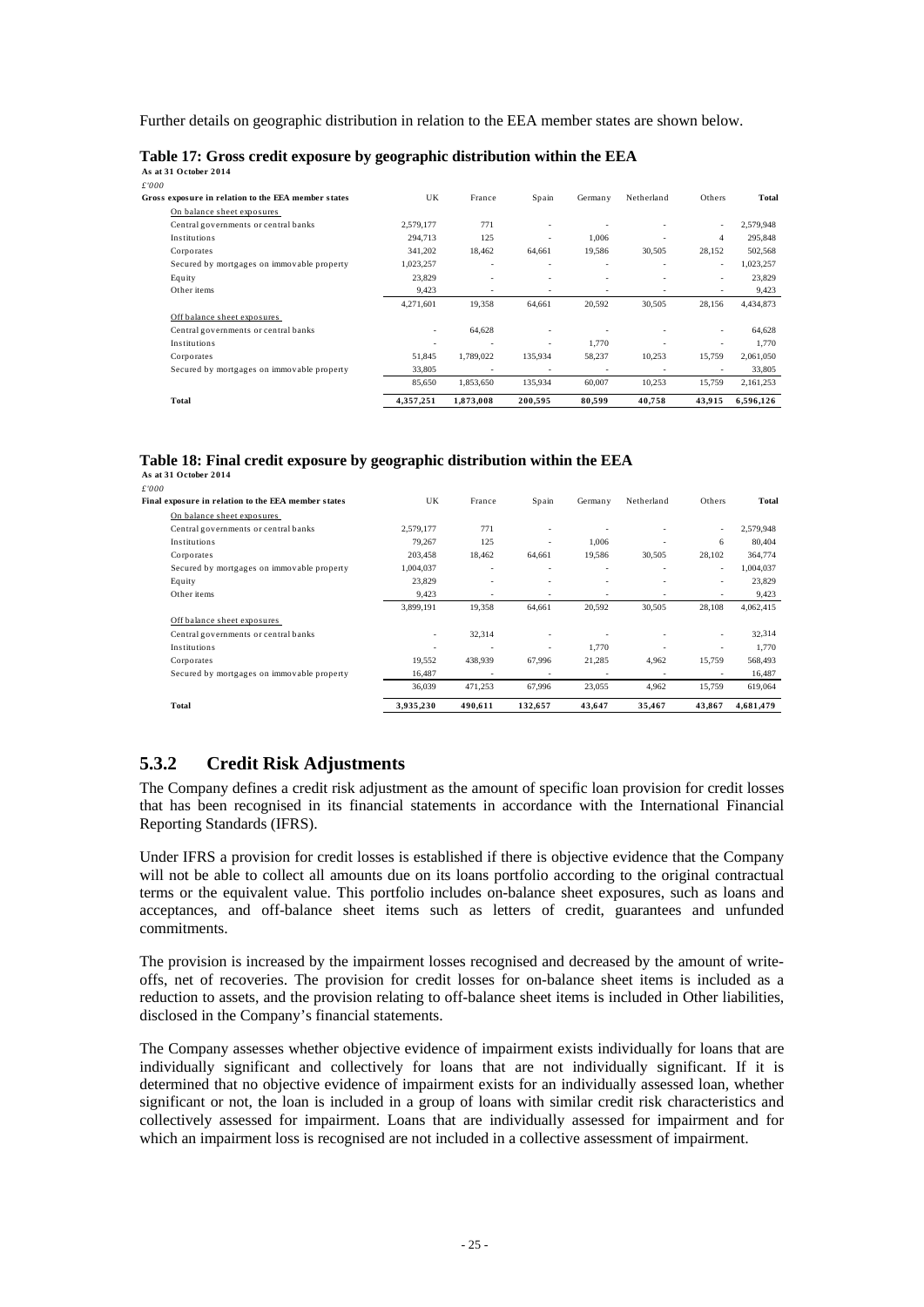<span id="page-28-0"></span>Provision for credit losses represent management's best estimates of losses incurred in the Company's loan portfolio at the balance sheet date. Management's judgement is required in making assumptions and estimations when calculating loan impairment provisions on both individually and collectively assessed loans. Any changes in the underlying assumptions and estimates used for both individually and collectively assessed loans can change from period to period and can significantly affect the results of operations.

#### *Individually assessed loans*

Loans which are individually significant are assessed individually for objective indicators of impairment. A loan is considered impaired when management determines that it will not be able to collect all amounts due according to the original contractual terms or the equivalent value.

Credit exposures of individually significant loans are evaluated based on factors including the borrower's overall financial condition, resources and payment record, and where applicable, the realisable value of any collateral. If there is evidence of impairment leading to an impairment loss, then the amount of the loss is recognised in income and is determined as the difference between the carrying amount of the loan, including accrued interest, and the estimated recoverable amount. The estimated recoverable amount is measured as the present value of expected future cash flows discounted at the loan's original effective interest rate, including cash flows that may result from the realisation of collateral less costs to sell. Individually-assessed impairment losses reduce the carrying amount of the loan through the use of a provision account and the amount of the loss is recognised in Provision for credit losses in the Statement of Income. Following impairment, interest income is recognised on the unwinding of the discount from the initial recognition of impairment.

Significant judgement is required in assessing evidence of impairment and estimation of the amount and timing of future cash flows when determining the impairment loss. When assessing objective evidence of impairment, the Company primarily considers specific factors such as the financial condition of the borrower, borrower's default or delinquency in interest or principal payments, local economic conditions and other observable data. In determining the estimated recoverable amount the Company considers discounted expected future cash flows at the effective interest rate inherent in the loan using a number of assumptions and inputs. Management judgement is involved when choosing these inputs and assumptions used such as the expected amount of the loan that will not be recovered and the cost of time delays in collecting principal and/or interest, and when estimating the value of any collateral held for which there may not be a readily accessible market. Changes in the amount expected to be recovered would have a direct impact on the Provision for credit losses.

#### *Past due*

The Company consider a loan being past due when the contractual payment of either principal of interest is not received by the Company in according with the payment schedule agreed. The past due loan is assessed for impairment purposes.

As at 31 October 2014, the Company does not have any general credit risk adjustments. Detailed analysis on specific provisions is included in the relevant disclosure above.

#### **Table 19: Reconciliation of provision for credit losses**

|                                     | 2014  |
|-------------------------------------|-------|
|                                     | £'000 |
| Provisions brought forward          | 129   |
| Provisions made in the year         |       |
| Provisions released during the year | (129) |
| Written off during the year         |       |
| Foreign exchange movement           |       |
| Provisions as at year end           |       |

No specific adjustments were proposed as at 31 October 2014.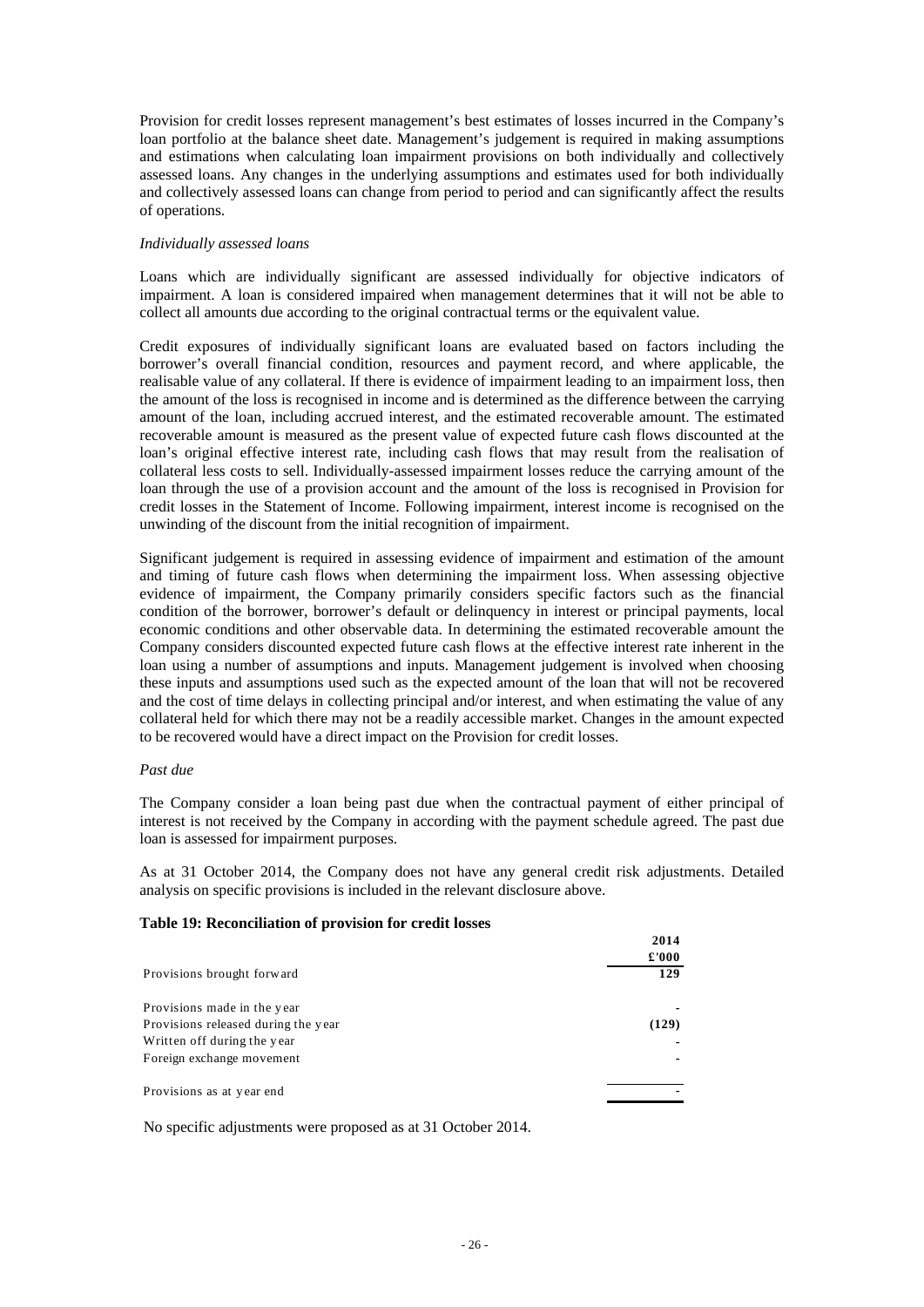## <span id="page-29-0"></span>**5.3.3 Counterparty Credit Risk**

Trading book counterparty risk arises from exposure to the following:

- Securities finance transactions (SFT), as part of Capital Market's fixed income, repo and equity finance businesses.
- Issuer risk, predominantly arising from the Capital Markets and Investor & Treasury Services businesses through the trading of debt and equity instruments.
- Derivatives, primarily through Capital Market's Exchange traded derivatives (ETD), over-thecounter (OTC) derivatives, and inter-group derivative transactions.

#### **Table 20: Trading credit risk**

| As at 31 October 2014                         |           |           |                      |
|-----------------------------------------------|-----------|-----------|----------------------|
| £'000                                         |           |           |                      |
| Counterparty credit risk exposure by products | Gross     | Final     | $Risk-$              |
|                                               | Exposure  | Exposure  | weighted<br>Exposure |
| Calculated under the Standardised Approach    |           |           |                      |
| Exchange traded derivatives                   | 805,043   | 741,333   | 97,292               |
| OTC derivatives                               | 690,772   | 322.929   | 123,212              |
| <b>SFTs</b>                                   | 2,311,492 | 2,311,492 | 575,805              |
| Total                                         | 3.807.307 | 3.375.754 | 796.309              |

Each trading credit risk type is managed both separately as part of the RBC Group framework, and as part of a combined exposure metric specific to the Company, with exposure and limit usage reported daily to senior management by GRM Trading Credit Risk.

The Company's Single Name Limit Framework is the primary constraint of the Company's trading credit exposure. The limits defined as part of this framework are directly related to the Company's risk appetite.

The Company's counterparty credit risk profile is largely made up of equity securities finance / stock lending and fixed income repurchase transactions (repo). Counterparty credit risk is managed through increasing over-collateralisation margins on riskier counterparties with margins being actively managed and exchanged daily. Cash margins are introduced once the market value of collateral is insufficient to cover the underlying amount of the repurchase agreement or securities borrowed or loaned. Collateral is an important mitigant of credit risk. The Company holds collateral mainly in the form of debt securities and equities and has the ability to use CDSs in order to enhance credit protection.

Credit counterparty risk from derivatives is mitigated where possible through netting agreements whereby derivative assets and liabilities with the same counterparty can be offset. The Company requires all netting arrangement to be legally enforceable. Collateral and cash margins are also obtained as an important mitigant of credit risk.

The Company ensures that any collateral held is sufficiently liquid, legally effective, enforceable and regularly reassessed. Any collateral taken is generally subject to a valuation adjustment with a percentage applicable to each type of collateral, which will be largely based on liquidity and price volatility of the underlying security.

As at 31 October 2014, the Company had total gross credit exposures of £3.8 billion, and the average gross credit exposure is £4.1 billion over the ten months period since the implementation of the CRR. Detailed exposures by products, exposure class, residual maturity and geographic distribution are shown in the tables below.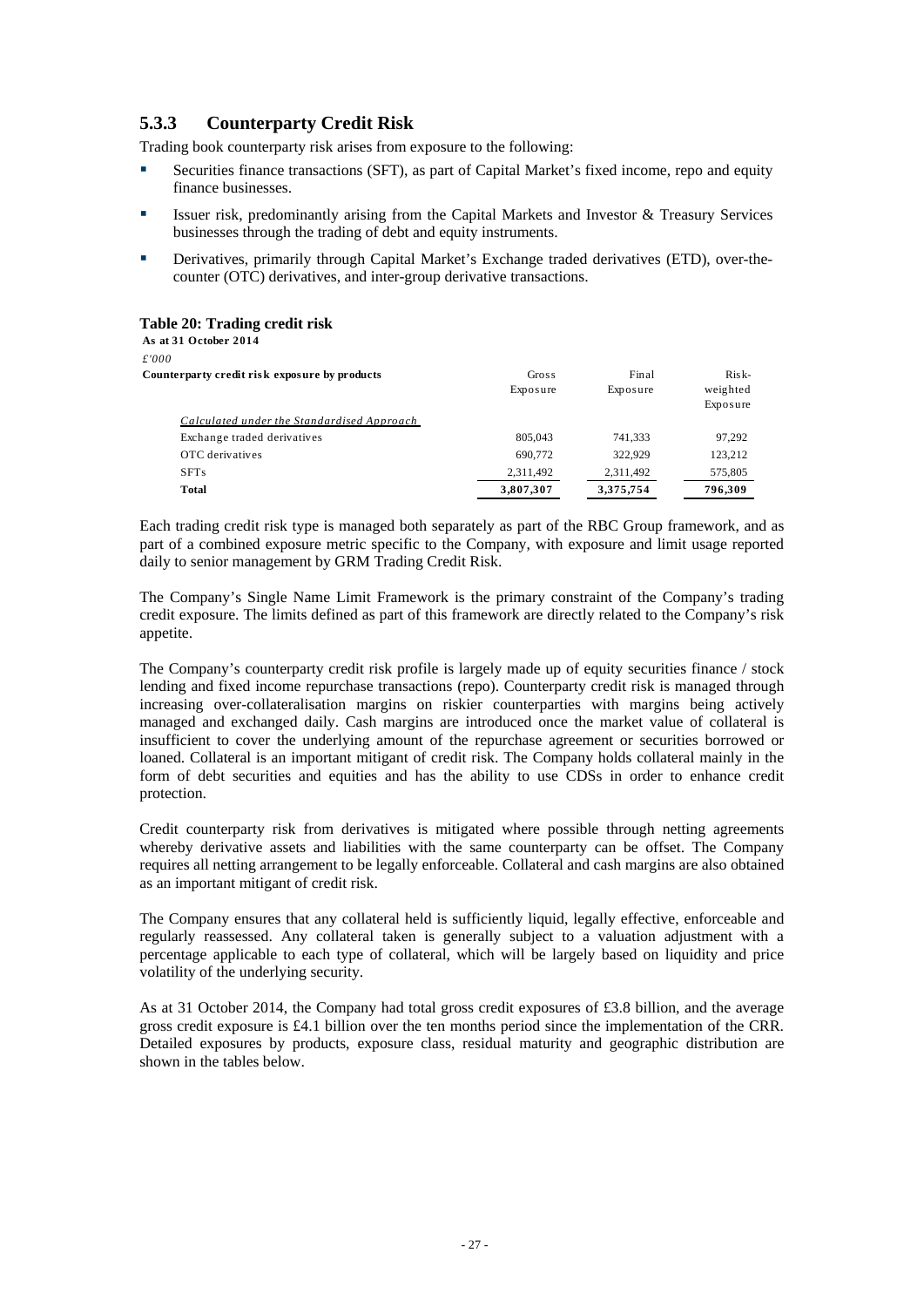#### <span id="page-30-0"></span>**Table 21: Counterparty credit risk by exposure class**

**As at 31 October 2014**

| Gross<br>Exposure | Final<br>Exposure | $Risk-$<br>weighted<br>Exposure |
|-------------------|-------------------|---------------------------------|
|                   |                   |                                 |
| 137.826           | 137,826           | 642                             |
| 259               | 259               | 52                              |
| 2,116,477         | 1,721,432         | 422,068                         |
| 1,552,745         | 1,516,237         | 373,547                         |
| 3,807,307         | 3,375,754         | 796,309                         |
|                   |                   |                                 |

Small and medium enterprises, included in Corporates - - -

#### **Table 22: Average counterparty credit risk exposure**

**For the year ended 31 October 2014 \***

*£'000*

| .                                                             |           |           |          |
|---------------------------------------------------------------|-----------|-----------|----------|
| Exposure amounts for counterparty credit risk in trading book | Gross     | Final     | $Risk-$  |
|                                                               | Exposure  | Exposure  | weighted |
|                                                               |           |           | Exposure |
| Calculated under the Standardised Approach                    |           |           |          |
| Central governments or central banks                          | 297.396   | 297.396   | 1,674    |
| Public sector entities                                        | 438       | 225,335   | 60,820   |
| Institutions                                                  | 2,500,293 | 1,928,117 | 474,194  |
| Corporates                                                    | 1,316,715 | 1,123,349 | 371,353  |
| Total                                                         | 4,114,842 | 3,574,197 | 908.041  |
|                                                               |           |           |          |

Small and medium enterprises, included in Corporates *---*

*\*Average exposure is over the ten months period since the implementation of the CRR from 1 January 2014.*

#### **Table 23: Gross counterparty credit exposure by residual maturity**

**As at 31 October 2014** *£'000*

| Total                                               | 1.566.285            | 1.715.434            | 244.331           | 211.302 | 69.955                         | 3,807,307 |
|-----------------------------------------------------|----------------------|----------------------|-------------------|---------|--------------------------------|-----------|
| Corporates                                          | 775.983              | 630.679              | 100.233           | 35.335  | 10.515                         | 1.552.745 |
| Institutions                                        | 790.138              | 999.017              | 91.915            | 175.967 | 59,440                         | 2,116,477 |
| Public sector entities                              | 55                   | 204                  | ۰                 |         | ۰.                             | 259       |
| Central governments or central banks                | 109                  | 85.534               | 52.183            |         | $\sim$                         | 137.826   |
| Gross exposure amounts for counterparty credit risk | Less than 1<br>month | $1$ to $3$<br>months | 3 to 12<br>months | vears   | 1 to 5 Greater than<br>5 years | Total     |
| .                                                   |                      |                      |                   |         |                                |           |

#### **Table 24: Final counterparty credit exposure by residual maturity**

**As at 31 October 2014**

*£'000*

| Final exposure amounts for counterparty credit risk | Less than 1<br>month | $1$ to $3$<br>months | 3 to 12<br>months | vears  | 1 to 5 Greater than<br>5 years | Total     |
|-----------------------------------------------------|----------------------|----------------------|-------------------|--------|--------------------------------|-----------|
| Central governments or central banks                | 109                  | 85.534               | 52.183            | ۰      |                                | 137.826   |
| Public sector entities                              | 55                   | 204                  | $\sim$            | ۰      | ۰                              | 259       |
| Institutions                                        | 733.561              | 854.628              | 84.689            | 48.554 |                                | 1.721.432 |
| Corporates                                          | 770.813              | 605.794              | 95.052            | 34,063 | 10.515                         | 1,516,237 |
| Total                                               | 1,504,538            | 1.546.160            | 231.924           | 82.617 | 10.515                         | 3.375.754 |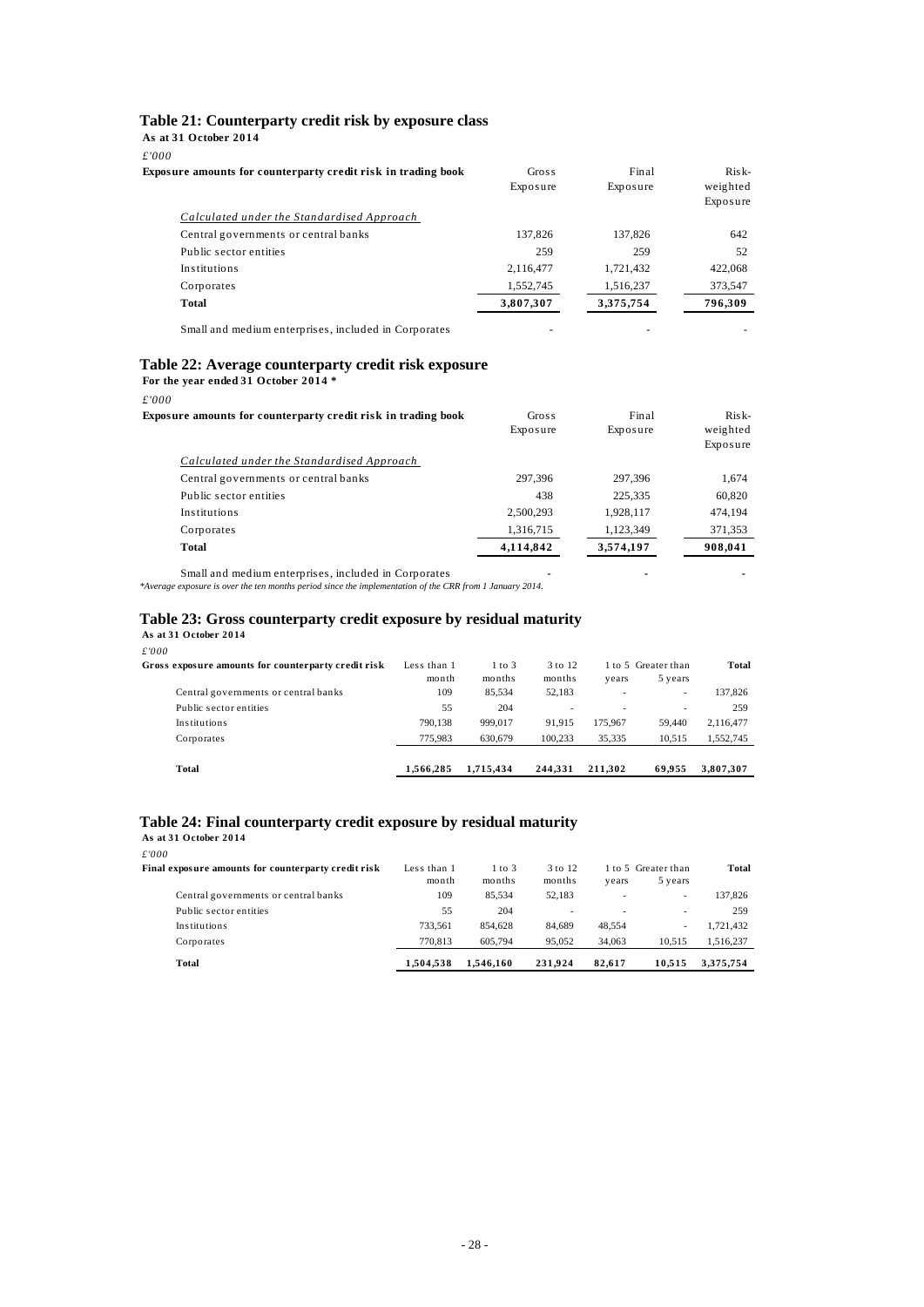# <span id="page-31-0"></span>**Table 25: Gross counterparty credit exposure by geographic distribution As at 31 October 2014**

*£'000*

| Corporates                                                  | 163,260       | 7.105     | 1.271.008 | 20.515          | $\sim$         | 87.187            | 3.670  | 1,552,745 |
|-------------------------------------------------------------|---------------|-----------|-----------|-----------------|----------------|-------------------|--------|-----------|
| Institutions                                                | 69.964        | ۰         | .561.281  | 107.720         | ۰              | 377.512           | $\sim$ | 2.116.477 |
| Public sector entities                                      | 55            | $\sim$    |           |                 | $\sim$         | 204               |        | 259       |
| Central governments or central banks                        | 3.897         | $\sim$    | 89.869    | -               | 41.094         | -                 | 2.966  | 137,826   |
| r nn<br>Gross exposure amounts for counterparty credit risk | A sia-Pacific | Caribbean | EEA       | Europe<br>Other | Middle<br>East | North<br>A merica | Others | Total     |

# **Table 26: Final counterparty credit exposure by geographic distribution** As at 31 October 2014

 $\frac{f}{\mathbf{F}}$ 

| Total                                                         | 234.077       | 7.105     | 2.535.885 | 128,235         | 41.094         | 422,722          | 6.636  | 3.375.754 |
|---------------------------------------------------------------|---------------|-----------|-----------|-----------------|----------------|------------------|--------|-----------|
| Corporates                                                    | 163.260       | 7.105     | 1.246.497 | 20.515          | $\sim$         | 75.190           | 3.670  | 1,516,237 |
| Institutions                                                  | 66.865        | ٠         | 1.199.519 | 107.720         | ٠              | 347,328          | ۰.     | 1,721,432 |
| Public sector entities                                        | 55            | ۰         |           |                 | $\sim$         | 204              | -      | 259       |
| Central governments or central banks                          | 3.897         | <b>.</b>  | 89.869    | $\sim$          | 41.094         | . .              | 2.966  | 137.826   |
| f '000<br>Final exposure amounts for counterparty credit risk | A sia-Pacific | Caribbean | EEA       | Europe<br>Other | Middle<br>East | North<br>America | Others | Total     |

Further details on geographic distribution in relation to the EEA member states are shown below.

# **Table 27: Gross credit exposure by geographic distribution within the EEA** As at 31 October 2014

*£'000*

| Total                                               | 2.253.255 | 245.071 | 78.722             | 216.676 | 43.594  | 28.502 | 13.376  | 29.753 | 13.209 | 2.922.158 |
|-----------------------------------------------------|-----------|---------|--------------------|---------|---------|--------|---------|--------|--------|-----------|
| Corporates                                          | .185.964  | 55.423  |                    | 3.123   |         | 196    | 13.376  |        | 12.926 | 1.271.008 |
| Institutions                                        | 1.028.381 | 189,648 | 56.069             | 213.553 | 43.594  |        |         | 29.753 | 283    | .561.281  |
| Central governments or central banks                | 38.910    |         | 22.653             |         |         | 28.306 |         |        |        | 89.869    |
| Gross exposure in relation to the EEA member states | UK        |         | France Netherlands | Germany | Belgium | Sweden | Finland | Spain  | Others | Total     |
| .                                                   |           |         |                    |         |         |        |         |        |        |           |

# **Table 28: Final credit exposure by geographic distribution within the EEA** As at 31 October 2014

*£'000*

| Total                                                    | 1.925.343 | 245.071 | 158.315            | 78.722  | 43.594  | 28.502 | 13.376  | 29.753 | 13.209 | 2.535.885 |
|----------------------------------------------------------|-----------|---------|--------------------|---------|---------|--------|---------|--------|--------|-----------|
| Corporates                                               | .161.453  | 55.423  | 3.123              |         |         | 196    | 13.376  |        | 12.926 | .246.497  |
| Institutions                                             | 724,980   | 189,648 | 155.192            | 56,069  | 43.594  |        |         | 29.753 | 283    | .199.519  |
| Central governments or central banks                     | 38.910    |         |                    | 22.653  |         | 28,306 |         |        |        | 89.869    |
| .<br>Final exposure in relation to the EEA member states | UK        |         | France Netherlands | Germany | Belgium | Sweden | Finland | Spain  | Others | Total     |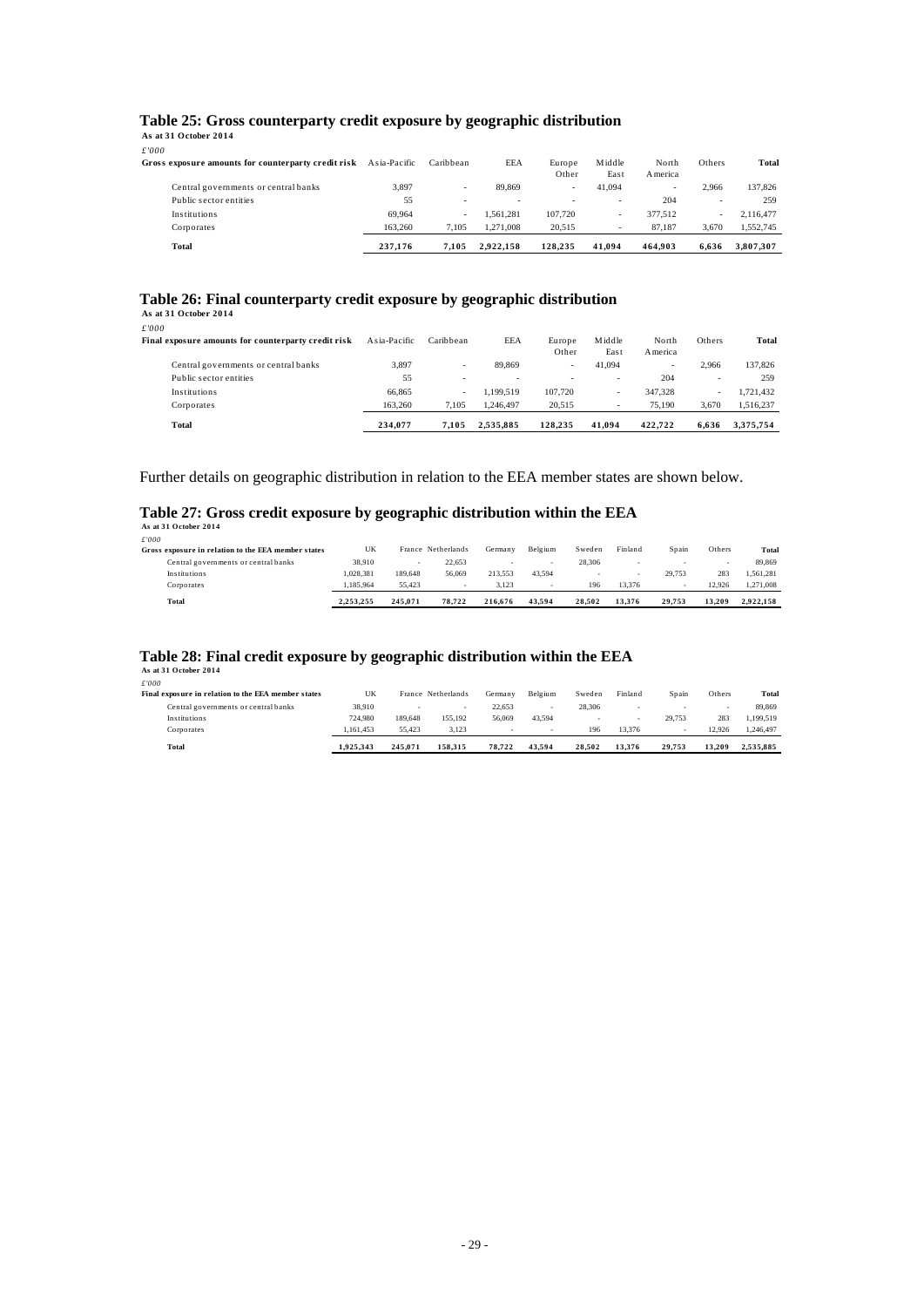#### <span id="page-32-0"></span>**5.3.4 Wrong-Way Risk Exposures**

The Company has detailed policies and procedures in place to ensure that the wrong-way risk is closely monitored. General wrong-way risk exists when there is a positive correlation between the probability of default of counterparties to general market risk factors. GRM-Enterprise Market Risk monitors general wrong-way risk using a variety of counterparty risk metrics including geographically centered hypothetical and historical stress events and single risk factor stresses and sensitivities.

For securities financing transactions, specific wrong-way risk counterparty exposure is incurred when the Company enters into a securities financing transaction with a counterparty where the underlying collateral held by the Company includes securities issued by the counterparty or any affiliate of that counterparty. Collateral value will deemed to be zero for any such security included in a counterparty collateral pool. Where the risk to the collateral and the risk of default by the counterparty are potentially correlated, GRM will evaluate and perform ad hoc wrong-way risk analyses against potential scenarios, as appropriate.

For derivative transactions, specific wrong-way risk exists when the exposure to a particular counterparty is positively and highly correlated with the probability of default of the counterparty due to the nature of the transactions with the counterparty. Specific guidelines have been established to calculate the exposure as well as the internal approval process to be used. GRM-Market Risk and GRM-Trading Credit Risk are responsible for the monitoring of the wrong-way risk in derivative transactions.

#### **5.3.5 Counterparty Credit Risk Arising from Derivative Transactions**

As at 31 October 2014, the final exposure arising from derivative transactions amounted to £835.8 million, excluding £228.4 million relating to the margin receivables. Refer to the previous section for detailed disclosure on exposures by product type.

| Table 27. Counterparty create risk for acrivative transactions |                |              |             |           |             |             |              |
|----------------------------------------------------------------|----------------|--------------|-------------|-----------|-------------|-------------|--------------|
| As at 31 October 2014                                          | Gross Positive | <b>Gross</b> | Netting     | Initial   | Collateral  | Final       | <b>Gross</b> |
|                                                                | Fair Value     | PFCE*        | Benefits    | Exposure  | Allocated** | Exposure*** | Notional     |
|                                                                |                |              |             |           |             |             |              |
| £'000                                                          |                |              |             |           |             |             |              |
| Calculated under the Mark to Market Method                     |                |              |             |           |             |             |              |
| <b>Exchanged Traded Derivatives</b>                            |                |              |             |           |             |             |              |
| Commodities                                                    | 134,255        | 438,109      | (214, 591)  | 357,773   | (24, 327)   | 333,446     | 4,371,382    |
| Equities                                                       | 50,164         | 186,701      | (90,081)    | 146,784   | (38, 374)   | 108,410     | 3,032,628    |
| <b>Interest Rate</b>                                           | 27,607         | 109,221      | (61, 935)   | 74,893    | (898)       | 73,995      | 159,516,123  |
|                                                                | 212,026        | 734,031      | (366, 607)  | 579,450   | (63,599)    | 515,851     | 166,920,133  |
| Over-The-Counter Derivatives                                   |                |              |             |           |             |             |              |
| Commodities                                                    | 19,349         | 2,998        |             | 22,347    | (10,930)    | 11,417      | 29,980       |
| Credit Default Swaps                                           | 2,714          | 37,596       | (22, 503)   | 17,807    | (17, 807)   |             | 514,957      |
| Equities                                                       | 316,815        | 521,921      | (431,090)   | 407,646   | (111, 864)  | 295,782     | 8,038,900    |
| Foreign Exchange and Gold                                      | 280,445        | 291,136      | (405, 272)  | 166,309   | (166, 309)  | ٠           | 21,705,153   |
| Interest Rate                                                  | 207,196        | 85,518       | (218,988)   | 73,726    | (60, 933)   | 12,793      | 11,342,477   |
|                                                                | 687,835        | 939,169      | (1,077,853) | 687,835   | (367, 843)  | 319,992     | 41,631,467   |
| Total                                                          | 899.861        | 1.673.200    | (1.444.460) | 1.267.285 | (431, 442)  | 835.843     | 208,551,600  |

#### **Table 29: Counterparty credit risk for derivative transactions**

*\*PFCE stands for potential future credit exposure.* 

*\*\*Collateral allocated amount is the collateral mark to market value after appropriate volatility adjustments. \*\*\*The final exposure does not include margin receivable of £228.4 million.* 

The Company uses (CDS) to manage the traded credit risk arising from its trading activities. The table below indicates the notional amounts of CDS sold and purchased at year end.

#### **Table 30: Notional of CDS**  As at 31 October 2014 Notional

| £'000                |         |
|----------------------|---------|
| Own credit portfolio |         |
| Buy                  | 370,076 |
| Sell                 | 144.881 |
| Total                | 514,957 |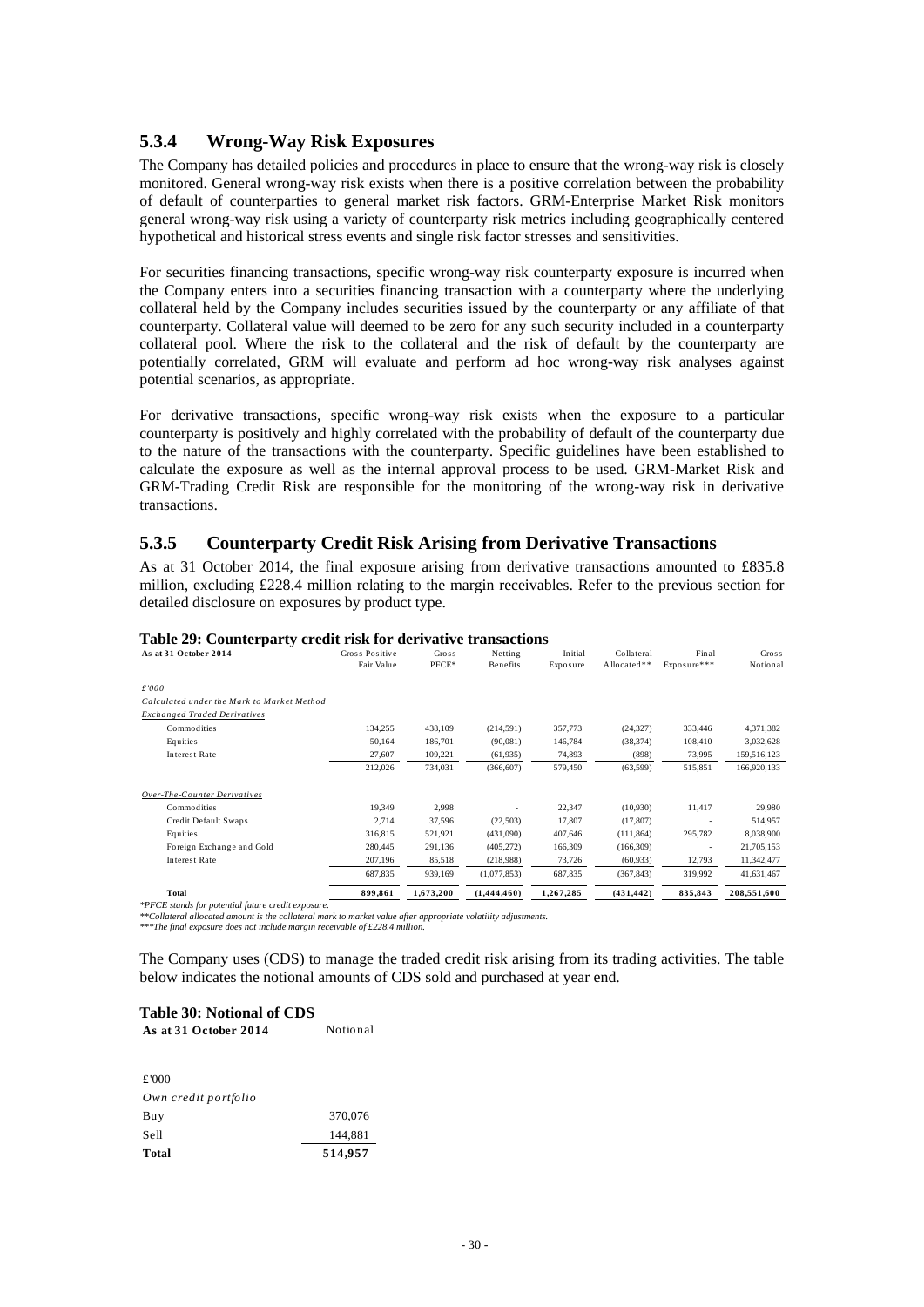<span id="page-33-0"></span>As at 31 October 2014, the Company received total collateral of £522.1 million for derivative transactions. The Company also pledges collateral for its OTC derivative transactions. As at the year end, if RBC's credit rating had been downgraded by three notches, it would be required to pledge additional collateral of £34.6 million to its OTC derivative counterparties. The Company maintains a sufficient level of high quality liquid assets to satisfy any additional collateral requirements triggered by the downgrade of its credit rating.

## **5.3.6 Use of Credit Risk Mitigation Techniques**

The Company uses the following credit risk mitigation techniques to actively manage its credit risks within its banking and trading portfolios:

- Netting and set-off,
- Collateral, and
- Risk transfers.

The Company has detailed policies in place to ensure that credit mitigation is appropriately recognised and captured for regulatory capital purposes. In order to recognise the credit risk mitigation, the Company takes into account the following factors:

- Effectiveness and enforceability of the legal arrangements in place;
- **Correlation between the value of collateral and the credit quality of the obligor;**
- Eligibility and quality of the collateral received.

The Company will often seek to enter into standard master netting agreements with counterparties for derivative and SFT transactions. These master netting agreements enable the Company to apply on/off balance sheet netting to reduce net credit exposure.

Collateral received from derivative and SFT transactions are mainly government and other high quality securities. All financial collateral is subject to daily revaluation and the Company also performs a revaluation on all properties held as collateral every three years. The valuation is then reviewed by a Credit Specialist and GRM. Credit Management is responsible for ensuring that the revaluation is executed in a timely manner.

The Company has established the following principles for collateral management:

- Collateral must be liquid i.e. actively traded in secondary markets.
- Collateral must be of high credit quality.
- Collateral must be readily settled at an authorized clearing agency.
- Collateral should be exchanged on a regular basis.
- GRM risk capture and reporting must be in place.
- Collateral must be able to be independently valued.
- Collateral should be held so that it is available and protected in the event of a counterparty's default.
- Securities issued by a counterparty or its related entities are not eligible as collateral, (excludes specified equity derivative transactions).
- Collateral should be diversified and not concentrated by issuer type or issue.

Guarantees and funded/unfunded risk participation arrangements have been sought mainly from other financial institutions by the Company to transfer its credit exposure to a counterparty which is more credit worthy than the original counterparty to reduce the overall credit risk.

The market risk and credit concentrations within the credit mitigation taken are monitored by the Regulatory Reporting team through its daily capital requirements and large exposure reporting process.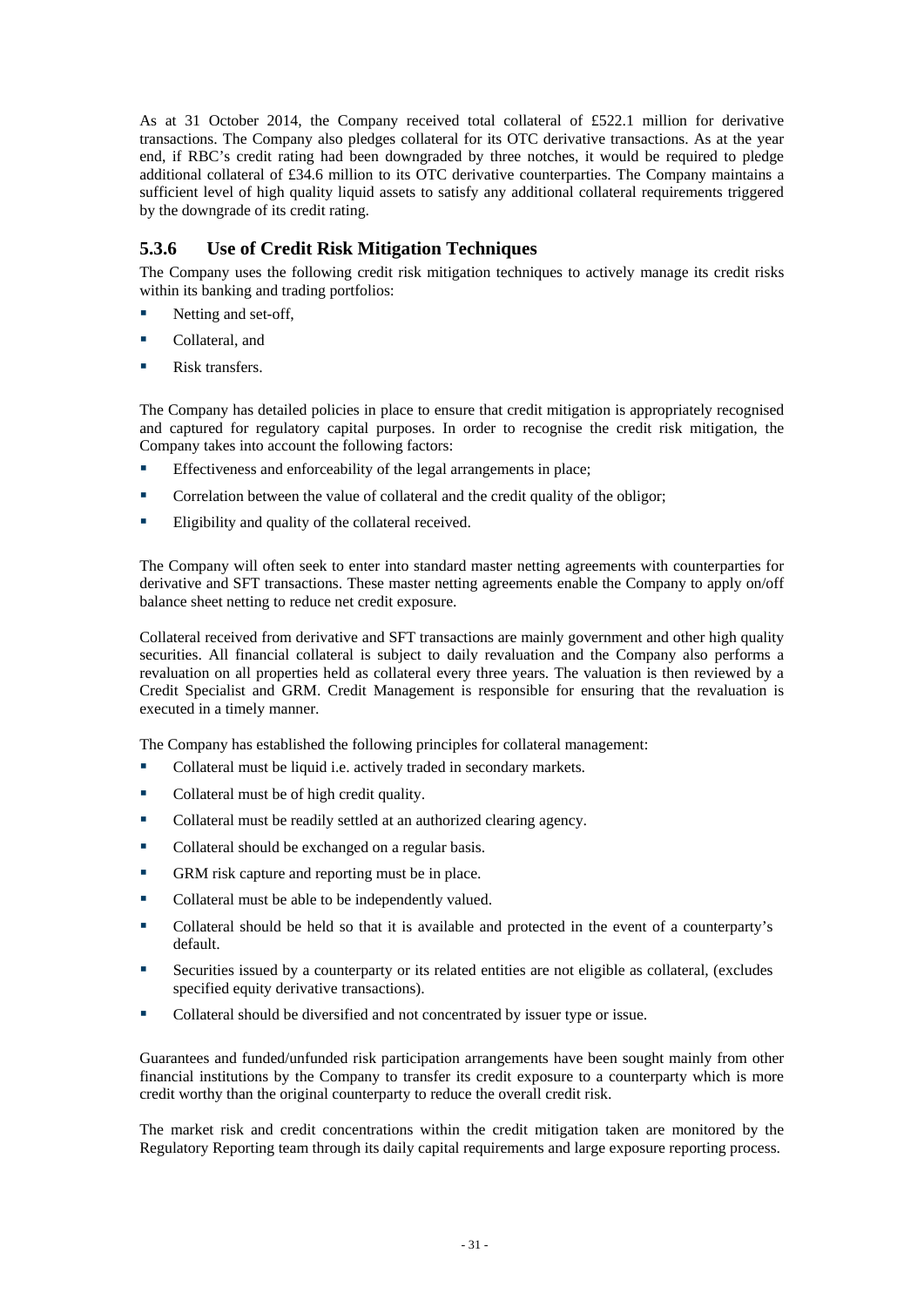#### <span id="page-34-0"></span>**5.3.7 Use of External Credit Assessment Institutions**

The Company uses the following external credit assessment institutions (ECAIs) for banking book credit risk and counterparty credit risk calculations purposes throughout the reporting period:

- Standard & Poor's, and
- Moody's.

As at 31 October 2014, the gross exposure amount subject to the use of the ECAIs was about £19.6 billion, which accounts for  $37.6\%$  $37.6\%$  of the total gross exposure<sup>3</sup> at year end.

#### **Table 31: Exposures amounts subjected to the use of the ECAIs As at 31 October 2014**

| £'000<br>Exposure amounts subject to the use of the ECAIs | Gross<br>Exposure | Final<br>Exposure | $Risk-$<br>weighted<br>Exposures |
|-----------------------------------------------------------|-------------------|-------------------|----------------------------------|
| Central governments or central banks                      | 163,536           | 131,222           | 541                              |
| Public sector entities                                    | 259               | 259               | 52                               |
| Institutions                                              | 1,666,464         | 1,132,139         | 304,209                          |
| Corporates                                                | 2,204,955         | 959,918           | 397,052                          |
| Total                                                     | 4,035,214         | 2,223,538         | 701,854                          |

Majority of the Company's credit exposures subject to the use of ECAIs (84.6%) are to those counterparties with Credit Quality Step  $(CQS)$  1 and  $2<sup>4</sup>$  $2<sup>4</sup>$  $2<sup>4</sup>$ . Exposures amounts by CQS are shown below.

#### **Table 32: Exposures amounts by CQS**

**As at 31 October 2014**

|       | <b>Total</b> | 4,035,214 | 2,223,538 |
|-------|--------------|-----------|-----------|
|       | 6            |           |           |
|       | 5            | 12,193    | 6,097     |
|       | 4            |           |           |
|       | 3            | 610,690   | 285,653   |
|       | 2            | 1,394,652 | 488,533   |
|       | 1            | 2,017,679 | 1,443,255 |
|       | <b>CQS</b>   |           |           |
| £'000 |              | Exposure  | Exposure  |
|       |              | Gross     | Final     |
|       |              |           |           |

<sup>&</sup>lt;sup>3</sup> Total gross exposure amounts exclude the exposure amount for contributions to the default fund of a CCP.<br><sup>4</sup> CQS 1-3 represent investment grades (e.g. S&P: AAA+ to BBB-).

<span id="page-34-2"></span><span id="page-34-1"></span>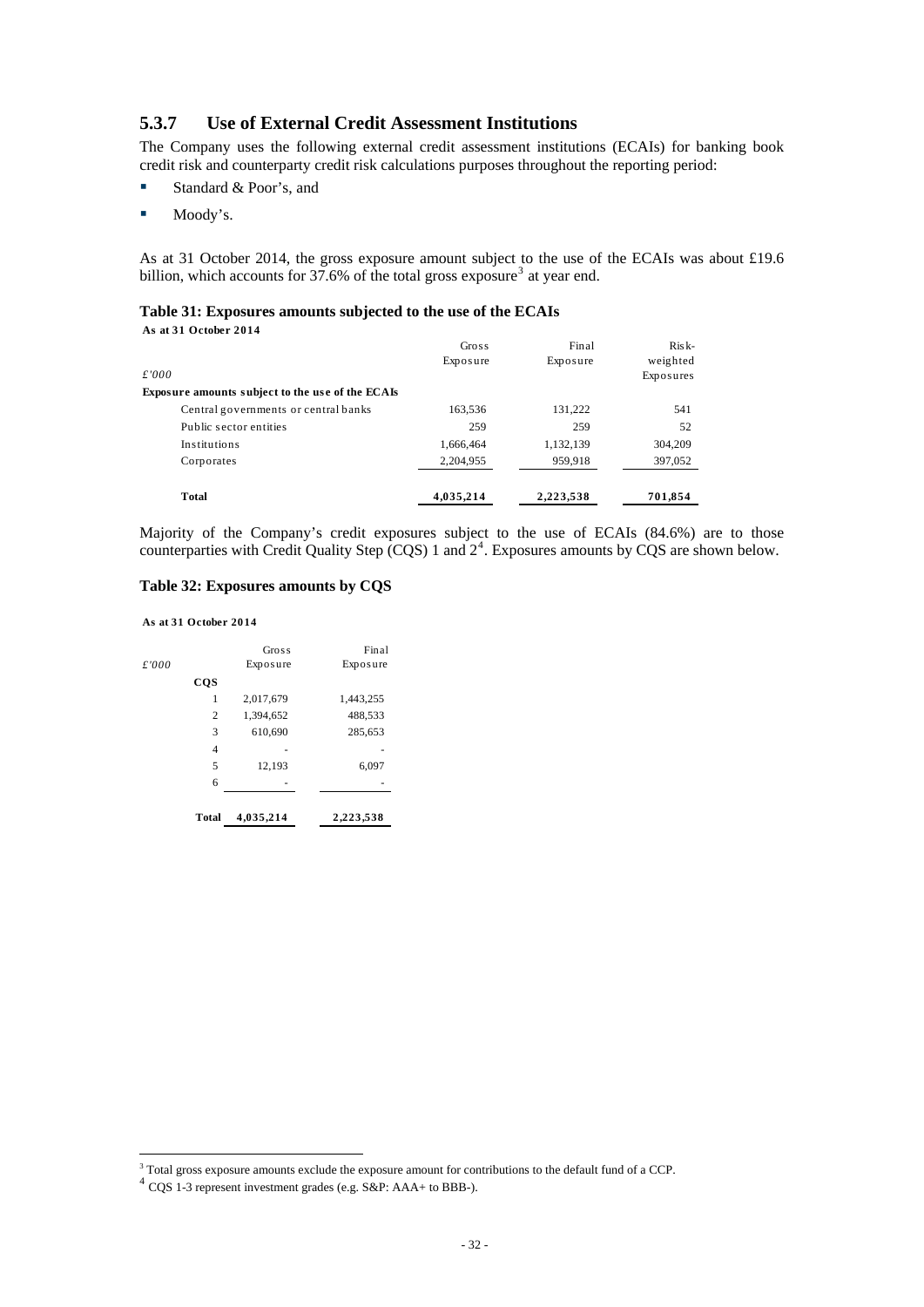# <span id="page-35-0"></span>**6.0 Market Risk**

## **6.1 Definition of Market Risk**

The Company defines the market risk as the risk of loss resulting from changes in market factors and the volatility of these factors. Mark risk can be exacerbated by thinly-traded or illiquid markets.

The Company considered market risk to fall into the following categories:

- *Credit Spread Risk<sup>[5](#page-35-1)</sup>*: The risk of loss due to the change in credit spreads on all financial instruments whose accounting fair value depends on credit spreads. This includes securities, credit derivatives and fair value liabilities.
- **Interest Rate Risk:** The risk of loss resulting from changes in interest rates and/or the volatility of interest rates.
- *Foreign Exchange Risk:* The risk of loss resulting from changes in exchange rates and/or the volatility of exchange rates.
- *Equity Risk:* The risk of loss resulting from changes in equity prices, indices and/or equity implied volatility.
- *Commodity Risk:* The risk of loss resulting from changes in commodity prices and/or the volatility of commodity prices.
- *Underwriting Risk:* The risk of loss resulting from (i) the failure to place or sell a particular security or bond concurrent with a negative market or credit risk event; and (ii) inadequate due diligence in connection with a securities offering.

## **6.2 Governance and Framework**

Market Risk is managed through the Company's Market Risk Framework which is governed and overseen by the Head of Market Risk in London. The Company is also subject to the RBC Group policies laid out in the RBC Group Market Risk Framework and standing orders.

The market risk management function produces daily reports for the business and senior management detailing the Company's exposure against limits, as well as monthly summary reports for the ETRMC and quarterly for the ERC.

The Company's market risk appetite is set and reviewed by the Board. The Company has a range of limits in place covering the risk measurement metrics noted above. All limits set by the Company are consistent with the stated risk appetite. In addition to the Board approved limits, exposures are also limited by the RBC Group limit structure.

The Company uses a two tier market risk limit structure:

- *Tactical limits* are set and approved by the Board and are constrained by economic capital limits. Tactical limits are designed so risk taken cannot exceed available financial resources. All tactical limit excesses and limit changes are reported to the ETRMC and the European Risk Committee; and
- *Operational limits* are approved by the Managing Director of GRM-Market Risk and reviewed as required by the ETRMC. Operational limits must always remain lower than tactical limits. All operational limit excesses and limit changes are reported to the ETRMC.

The Regulatory Reporting team also reports the overall capital requirement, including capital requirement on market risk, to the Company's senior management on a daily basis.

Additional information is provided in the Company's Annual Accounts and Financial Statements.

<span id="page-35-1"></span><sup>&</sup>lt;u>.</u>  $<sup>5</sup> CRR$  considers the credit spread risk in the trading book is part of specific interest rate risk.</sup>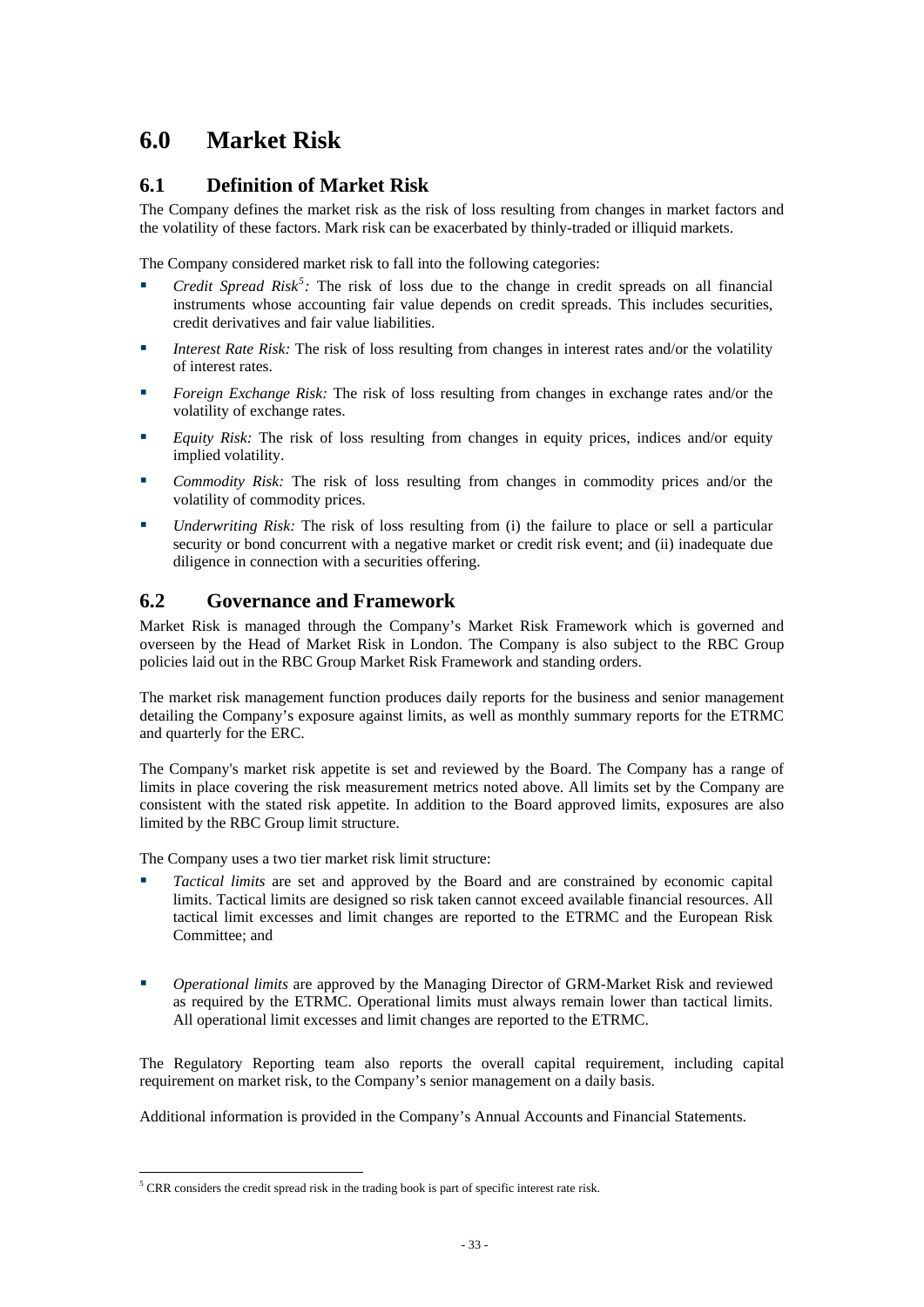## <span id="page-36-0"></span>**6.3 Risk Profile**

As at 31 October 2014, the Company's capital requirement in relation to the market risk is £183 million.

#### **Table 33: Market risk by risk type**

| As at 31 October 2014                                                                                                                                                      | Risk-weighted<br><b>Exposure</b> | Capital<br>Requirement |  |
|----------------------------------------------------------------------------------------------------------------------------------------------------------------------------|----------------------------------|------------------------|--|
| £'000                                                                                                                                                                      |                                  |                        |  |
| Interest rate risk                                                                                                                                                         | 1,747,202                        | 139,776                |  |
| Equity risk                                                                                                                                                                | 713                              | 57                     |  |
| Large exposure excess                                                                                                                                                      |                                  |                        |  |
| Foreign-exchange risk                                                                                                                                                      | 25,376                           | 2,030                  |  |
| Commodities risk                                                                                                                                                           | 515,784                          | 41,263                 |  |
|                                                                                                                                                                            | 2,289,075                        | 183,126                |  |
| *Capital requirement on the position risk includes the capital requirement of £8.3 million in relation to the securitisation positions held in the Company's trading book. |                                  |                        |  |

The Company had no Underwriting or CIU trading book risk as at the financial year-end.

## **6.4 Securitisations**

#### **6.4.1 Definitions**

The Company defines securitisation as a transaction or scheme, whereby the credit risk associated with an exposure or pool of exposures is tranched, having both of the following characteristics:

- a) payments in the transaction or scheme are dependent upon the performance of the exposure or pool of exposures; and
- b) the subordination of tranches determines the distribution of losses during the ongoing life of the transaction or scheme.

Re-securitisation means securitisation where the risk associated with an underlying pool of exposures is tranched and at least one of the underlying exposures is a securitisation position.

A securitisation position can be either classified as:

- *Traditional securitisation*: a securitisation involving the economic transfer of the exposures being securitised.
- *Synthetic securitisation:* a securitisation where the transfer of risk is achieved by the use of credit derivatives or guarantees, and the exposures being securitised remain exposures of the originator institution.

### **6.4.2 Objectives of Securitisation Activities**

The Company trades a range of European securitised products in the secondary market. These transactions are included the Company's trading book. The Company is not engaged in any securitisation of its own originated assets or the securitisation of third party assets via special purpose vehicles.

The Company monitors the market and credit risks arising from its securitisation positions in the similar manner as those of non-securitisation trading positions. Refer to the Company's risk governance and control framework discussion in the previous sections.

In addition, the Company adopts RBC's Trading Book Securitisation Framework, which requires:

- a comprehensive understanding of the risk characteristics of its individual securitisation exposures as well as the risk characteristics of the pools underlying its securitisation exposures;
- access performance information on the underlying pools on an on-going basis in a timely manner, including exposure type, percentage of loans past due, default rate, prepayment rates,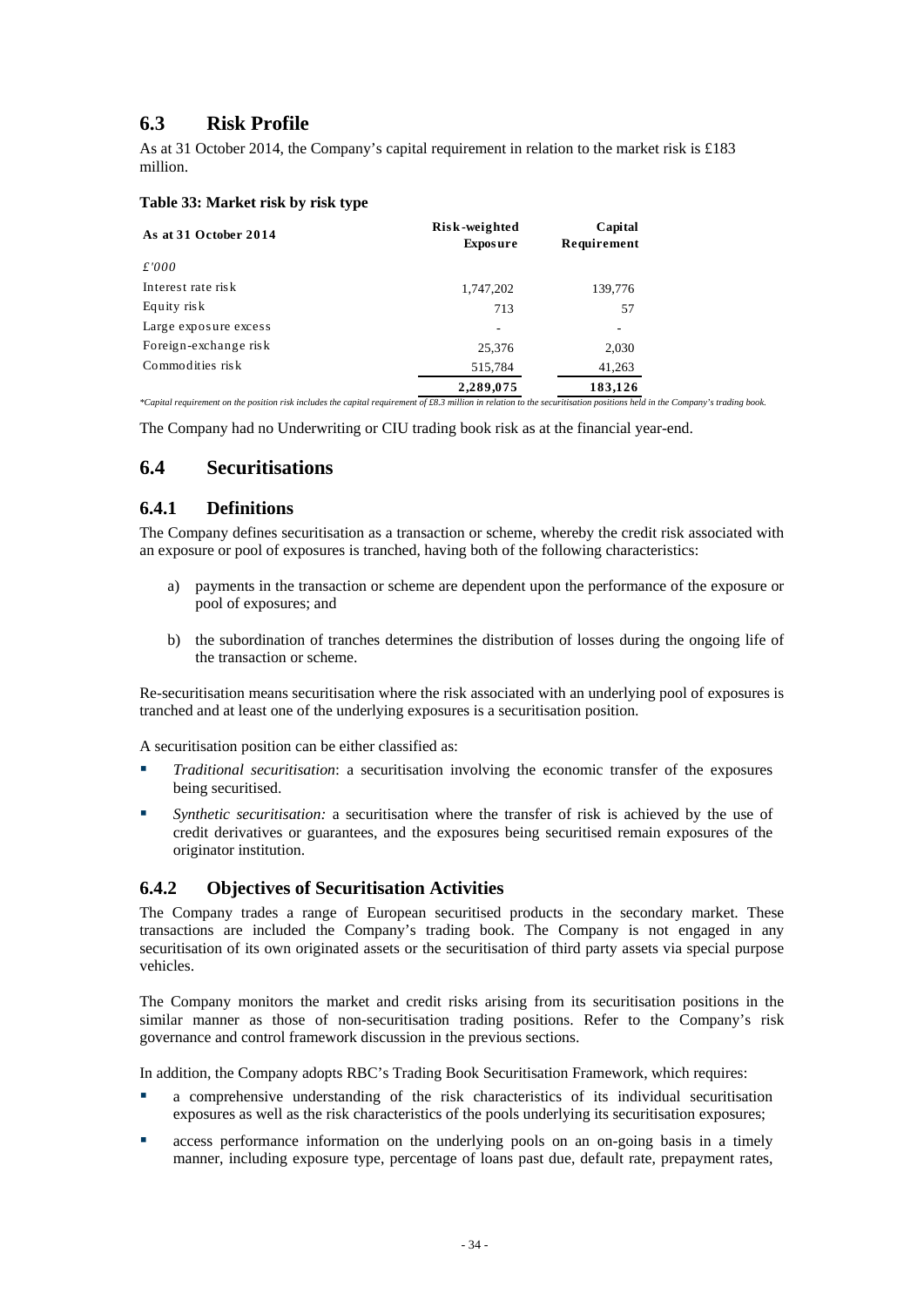<span id="page-37-0"></span>loans in foreclosure, property type, occupancy, average credit score or other measures of creditworthiness, average loan-to-value ratio and industry and geographic diversifications;

 a thorough understanding of all structural features of a securitisation transaction that would materially impact the performance of the Company's exposures to the transactions, such as the contractual waterfall and waterfall-related triggers, credit enhancement, liquidity enhancements, market value triggers, and deal-specific definitions of default.

### **6.4.3 Summary of Relevant Accounting Policies**

*Recognition and measurement of financial instruments* 

Financial instruments, including securitisation positions, are classified at inception, based on management's intention, as at fair value through profit or loss (FVTPL) or available-for-sale (AFS). Certain debt securities with fixed or determinable payments and which are not quoted in an active market may be classified as loans and advances.

Trading securities include securities purchased for sale in the near term which are classified as FVTPL by nature and securities which are designated as FVTPL under the fair value option and are reported at fair value. Obligations to deliver trading securities sold short are recorded as liabilities and carried at fair value. Realised and unrealised gains and losses on these securities are recorded as Net trading income. Dividend and interest income accruing on trading securities are recorded in Interest income. Interest and dividends accrued on interest-bearing and equity securities sold short are recorded in Interest expense.

AFS securities include: (i) securities which may be sold to meet liquidity needs, in response to or in anticipation of changes in interest rates and resulting prepayment risk, changes in foreign currency risk, changes in funding sources or terms; and (ii) loan substitute securities which are client financings that have been structured as after-tax investments rather than conventional loans in order to provide the clients with a borrowing rate advantage. AFS securities are measured at fair value. Unrealised gains and losses arising from changes in fair value are included in Other components of equity. Changes in foreign exchange rates for AFS equity securities are recognised in Other components of equity, while changes in foreign exchange rates for AFS debt securities are recognised in Net trading income. When the security is sold, the cumulative gain or loss recorded in Other components of equity is included as net gain (loss) on AFS securities in Net trading income. Purchase premiums or discounts on AFS debt securities are amortised over the life of the security using the effective interest method and are recognised in Net interest income. Dividend and interest income accruing on AFS securities are recorded in Net interest income.

At each reporting date, and more frequently when conditions warrant, the Company evaluates AFS securities to determine whether there is any objective evidence of impairment. Such evidence includes: for debt instruments, when an adverse effect on future cash flows from the asset or group of assets can be reliably estimated; for equity securities, when there is a significant or prolonged decline in the fair value of the investment below its cost.

When assessing impairment for debt instruments the Company primarily considers counterparty ratings and security-specific factors, including subordination, external ratings, and the value of any collateral held, for which there may not be a readily accessible market. Significant judgement is required in assessing impairment as management is required to consider all available evidence in determining whether objective evidence of impairment exists and whether the principal and interest on the AFS debt security can be fully recovered.

In assessing whether there is any objective evidence that suggests that equity securities are impaired, the Company considers factors which include the length of time and extent the fair value has been below cost, along with management's assessment of the financial condition, business and other risks of the issuer. Management weighs all these factors to determine the impairment but to the extent that management judgement may differ from the actual experience of the timing and amount of the recovery of the fair value, the estimate for impairment could change from period to period based upon future events that may or may not occur, the conclusion for the impairment of the equity securities may differ.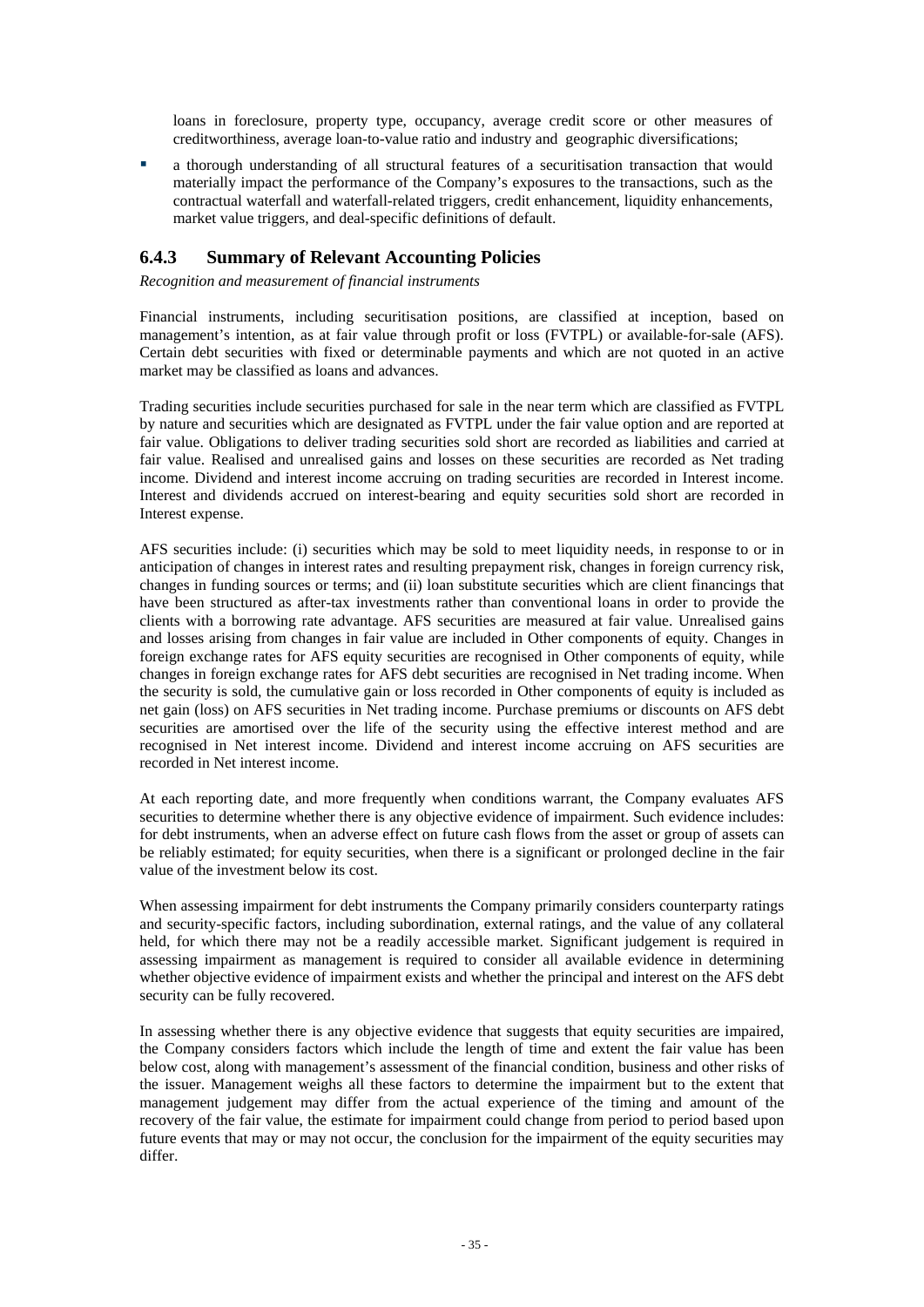<span id="page-38-0"></span>If an AFS security is impaired, the cumulative unrealised loss previously recognised in Other components of equity is removed from equity and recognised under Net trading income. This amount is determined as the difference between the cost/amortised cost and current fair value of the security less any impairment loss previously recognised. Subsequent to impairment, further declines in fair value are recorded in Net trading income, while increases in fair value are recognised in Other components of equity until sold. For AFS debt securities, reversal of previously recognised impairment losses is recognised in Statement of Income if the recovery is objectively related to a specific event occurring after recognition of the impairment loss.

#### *Derecognition of financial assets*

Financial assets are derecognised from the Balance Sheet when the contractual rights to the cash flows from the assets have expired, when the Company retains the rights to receive the cash flows of the assets but assume an obligation to pay those cash flows to a third party subject to certain pass-through requirements or when the contractual rights to receive the cash flows and substantially all of the risk and rewards of the assets have been transferred. When the Company retains substantially all of the risks and rewards of the transferred assets, the transferred assets are not derecognised from the Balance Sheet and are accounted for as secured financing transactions. When the Company neither retains nor transfers substantially all risks and rewards of ownership of the assets, the Company derecognises the assets if control over the assets is relinquished. If the Company retains control over the transferred assets, the Company continues to recognise the transferred assets to the extent of its continuing involvement.

#### **6.4.4 Risk Profile**

As at 31 October 2014, the Company had a total exposure of £57.9 million in relation to the securitisation positions, resulting in own funds requirement of £8.3 million using the Standardised calculation. Detailed analysis on the securitisation positions is included in the tables below.

#### **Table 34: Exposures by underlying exposure type**

As at 31 October 2014 *£'000*

| <b>Exposure Type</b>              | Exposure | Risk-weighted | Capital     |
|-----------------------------------|----------|---------------|-------------|
|                                   |          | Exposure      | Requirement |
| <i>Traditional securitisation</i> |          |               |             |
| Loans to corporates               | 27,174   | 93,958        | 7,518       |
| Consumer loans                    | 30,768   | 9.952         | 796         |
|                                   | 57,942   | 103,910       | 8,314       |

#### **Table 35: Securitisation exposures by seniority**

**As at 31 Octobe r 2014** *£'000*

| L 171717<br>Tranche | Exposure | Risk-weighted | Capital     |
|---------------------|----------|---------------|-------------|
|                     |          | Exposure      | Requirement |
| Senior              | 6,349    | 1,270         | 102         |
| Mezzanine           | 49,525   | 76,789        | 6,144       |
| First loss          | 2,068    | 25,851        | 2,068       |
|                     | 57,942   | 103,910       | 8,314       |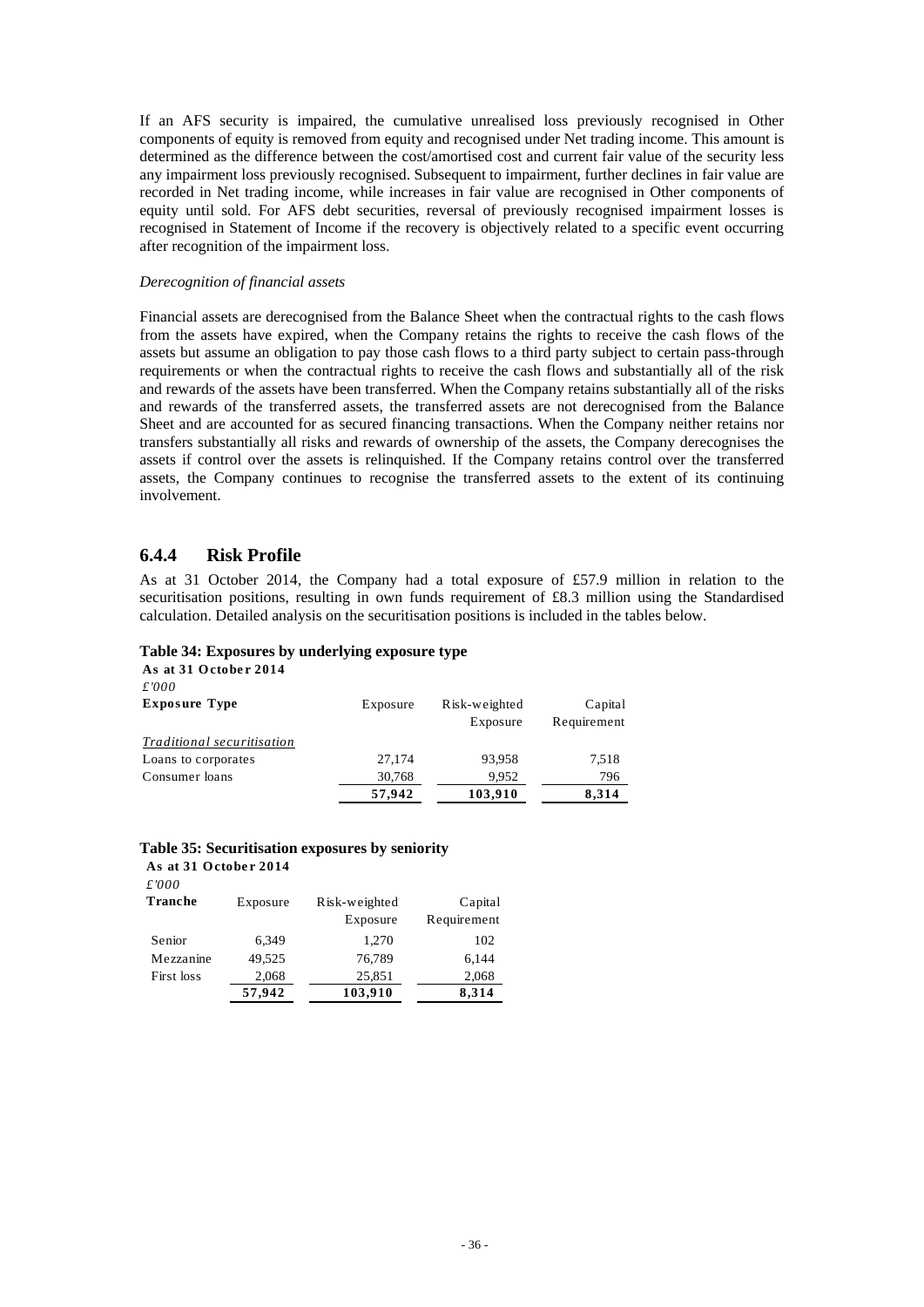#### <span id="page-39-0"></span>**Table 36: Securitisation exposures by risk weighting**

**As at 31 Octobe r 2014**

| £'000                               |          |               |             |
|-------------------------------------|----------|---------------|-------------|
| <b>Risk Weighting</b>               | Exposure | Risk-weighted | Capital     |
|                                     |          | Exposure      | Requirement |
| <i>Exposures rated by ECAIs</i>     |          |               |             |
| 20%                                 | 23.819   | 4.764         | 381         |
| 50%                                 | 7.725    | 3.863         | 309         |
| 100%                                | 13.716   | 13.716        | 1,097       |
| 350%                                | 8,551    | 29,927        | 2,396       |
| 1250%                               | 2,063    | 25,789        | 2,063       |
|                                     | 55.874   | 78.059        | 6.246       |
| <i>Exposures not rated by ECAIs</i> |          |               |             |
| 1250%                               | 2.068    | 25,851        | 2,068       |
| Total                               | 57,942   | 103,910       | 8,314       |

The Company uses the following three ECAIs in assigning the appropriate risk weights for the securitisation positions held:

- Standard & Poor's,
- Moody's, and
- Fitch Ratings.

# **7.0 Operational Risk**

The Company defines operational risk as the risk of loss resulting from inadequate or failed internal processes, people and systems or from external events, and includes legal risk. The Company assesses its operational risk profile through a combination of qualitative and quantitative methods.

A variety of risk and control criteria are used to assess different business lines within the Company. The information is used to generate the risk profiles for each business area. These quantitative profiles are analysed at an aggregate level to provide a view of the risk profile of the business and the local platform as a whole. These profiles are reported to various committees for discussion and action. Specific risks and issues as well as overall themes are discussed.

The Operational Risk Appetite Framework is a formally articulated structure comprised of an operational risk appetite, operational risk tolerance and operational risk profile. The Company's Operational Risk Appetite definition is: 'The level of operational risk the Company is willing to accept on a risk-reward basis. The operational risk tolerance is defined as the operational risk level beyond which the entity/ platform/ business line should not go, regardless of what the entity/ platform/ business is comfortable with.'

An operational risk report is presented to each of the committees and captures both Capital Markets and Wealth Management activities within the Company.

The Company has adopted the Basic Indicator Approach to calculate the own funds requirement for operational risk. As at 31 October 2014, the own funds requirement for operational risk is £33.3 million.

## **8.0 Non-trading Book Equity Exposures**

The Company holds a small equity portfolio within its non-trading book in order to maintain its memberships with a number of clearing houses and exchanges in Europe. The Company has no intention of actively trading these equities for short term profit making purposes.

This equity portfolio has been disclosed as AFS securities in the Company's audited financial statements in according to IFRS. The Company measures its AFS securities at fair value. Unrealised gains and losses arising from changes in fair value are included in Other components of equity. Changes in foreign exchange rates for AFS equity securities are recognised in Other components of equity, while changes in foreign exchange rates for AFS debt securities are recognised in Net trading income. When the security is sold, the cumulative gain or loss recorded in Other components of equity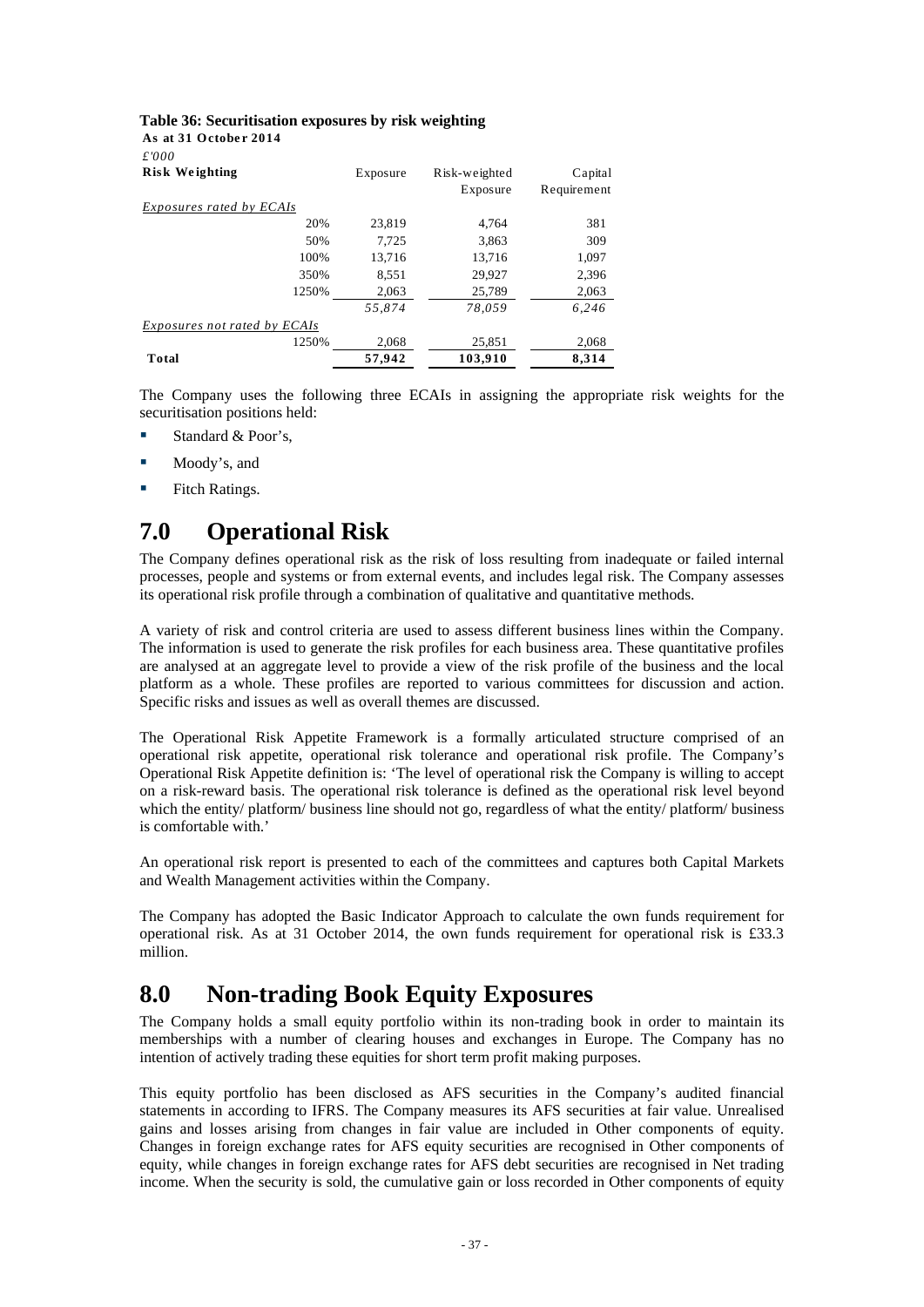<span id="page-40-0"></span>is included as net gain (loss) on AFS securities in Net trading income. Dividend and interest income accruing on AFS securities are recorded in Net interest income.

At each reporting date, and more frequently when conditions warrant, the Company evaluates AFS securities to determine whether there is any objective evidence of impairment (e.g. a significant or prolonged decline in the fair value of the investment below its cost). If an AFS security is impaired, the cumulative unrealised loss previously recognised in Other components of equity is removed from equity and recognised under Net trading income. This amount is determined as the difference between the cost and current fair value of the security less any impairment loss previously recognised. Subsequent to impairment, further declines in fair value are recorded in Net trading income, while increases in fair value are recognised in Other components of equity until sold.

As at 31 October 2014, the Company had a total AFS reserve of £18.3 million arising from the nontrading book equity exposures. Currently, this AFS reserve has been excluded from the Company's CET1 Capital, and it is expected to be fully included in the CET1 Capital from 1 January 2015.

#### **Table 37: Non-trading book equity exposures**

| As at 31 October 2014        |          |
|------------------------------|----------|
| £'000                        | Unlisted |
| As at 1 November             |          |
| Cost                         | 925      |
| Accumulated unrealised gains | 24,637   |
|                              | 25,562   |
| Realised gains/(losses)      |          |
| Unrealised gains/(losses)    | (1,733)  |
| As at 31 October             | 23,829   |
| Accumulated unrealised gains | 22,904   |
| Less: Deferred tax $@20\%$   | (4,578)  |
| <b>AFS</b> reserve           | 18,326   |

## **9.0 Interest Rate Risk in the Banking Book**

Interest Rate Risk in the Banking Book (IRRBB) is the current or prospective risk to earnings or balance sheet value for the banking book arising from adverse movements in interest rates. The Company's banking book activities include Wealth Management and Corporate Banking lending and accepting retail deposits from Wealth Management clients. The majority of the loan book is fully matched from an interest rate risk perspective. A small proportion (less than 15%) of loans has been issued on a fixed rate basis. These loans are converted to floating rate through use of interest rate swaps, therefore mitigating any interest rate risk posed by these loans.

RBC Corporate Treasury sets and monitors an IRRBB limit for Wealth Management within the Company. The IRRBB limit is based on the expected loss in Economic Value of Equity (EVE) and the expected adverse impact on 12-month net interest income (NII) due to a 100bp change in Interest rate.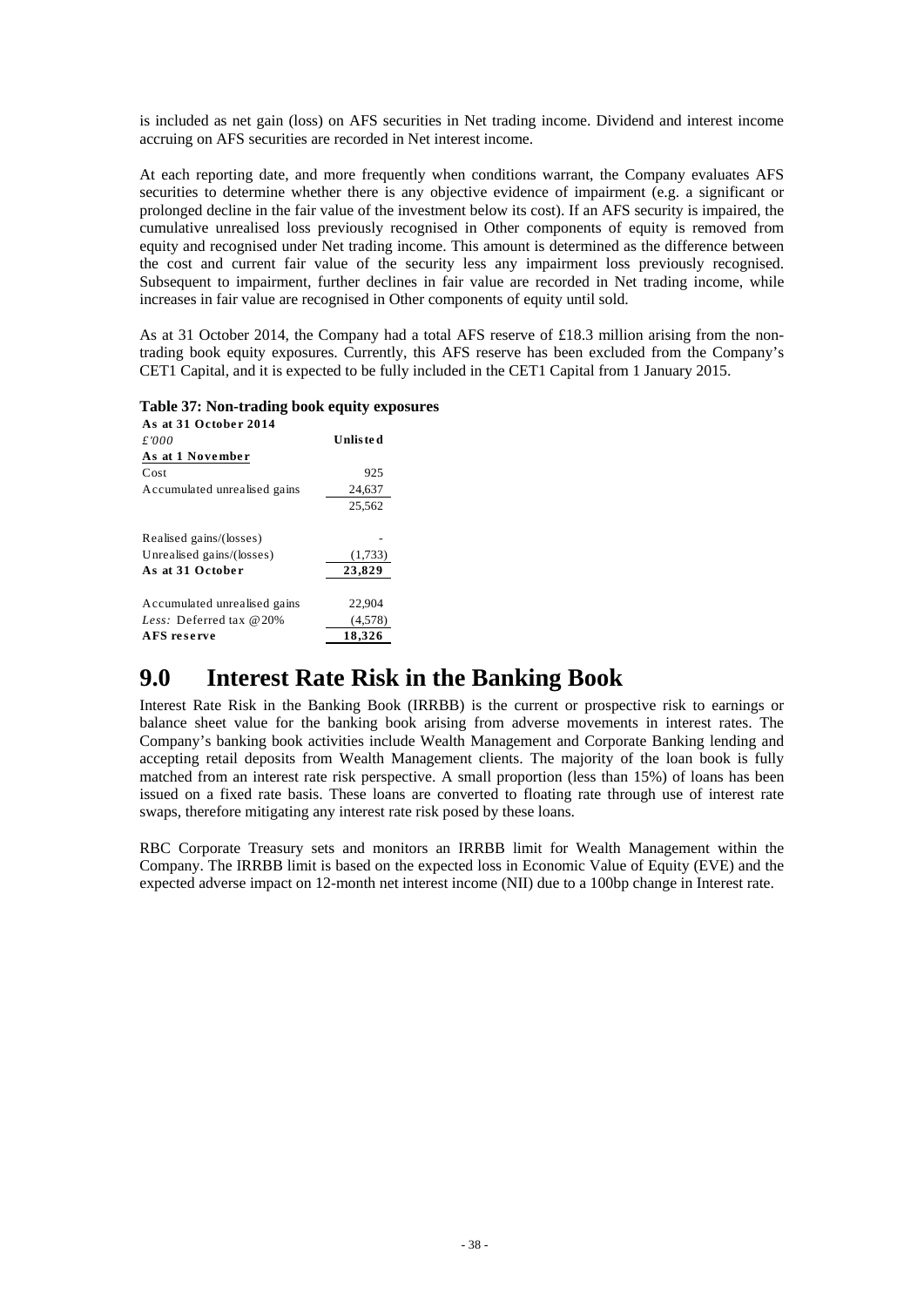## <span id="page-41-0"></span>**10.0 Remuneration**

Remuneration disclosures are made in line with the Company's application of the requirements of Article 450 of the CRR.

## **10.1 Constitution and Activities of the EHRC**

RBC Europe Limited has a Human Resources Committee which is responsible for the application of the compensation principles, practices and processes within all of RBC's operations on the UK mainland, except BlueBay Asset Management Ltd., to ensure that they support the business objectives determined by the Board of Directors and/or senior management and take into appropriate account sound risk management practices, including long-term and short-term risk. Within the authority delegated by the Board, the Committee is responsible for approving compensation policy and in doing so takes into account the pay and benefits across our Company. This includes the terms of bonus plans, other incentive plans and the individual compensation packages of Executive Directors and other senior Company employees, including all material risk takers (Code Staff).

The members of the Committee during 2014 were:

- Clare Spottiswoode (Chair) (until 21 October 2014)
- **Dr John Roberts**
- **Janice Fukakusa**
- **Art Siksna**
- **Jim Pettigrew.**

All of the members of the Committee are independent of day to day management under the standards set out by the Board. Ms Spottiswoode, Dr Roberts and Mr Pettigrew are all independent Non-Executive Directors. No individual is involved in decisions relating to his or her own compensation.

There were four meetings in fiscal year 2014. All the members of the Committee attended all Committee meetings.

During the year, the Committee received advice from RBC Europe Limited's Head of Human Resources, Head of Compliance and Chief Risk Officer, who provided advice to the Committee on the implications of the compensation policy on risk and risk management.

#### **External Consultants**

The Committee received independent advice on executive compensation issues from PricewaterhouseCoopers LLP.

#### **Role of the Relevant Stakeholders**

The Committee takes full account of the Company's strategic goals in setting compensation policy and is mindful of its duties to shareholders and other stakeholders. The Committee seeks to preserve shareholder value by ensuring the successful retention, recruitment and motivation of employees.

## **10.2 Criteria for the Identification of Code Staff**

In 2014, the Company adopted new requirements for identifying Code Staff as required under the PRA's Remuneration Code. The new criteria were applied with effect from 26th June 2014. The following groups of employees have been identified as meeting the criteria for Code Staff:

#### **Qualitative Criteria**

Those captured by the qualitative criteria include:

- Board Directors;
- senior management including individuals registered with the UK regulators as holding a significant influence function (a SIF):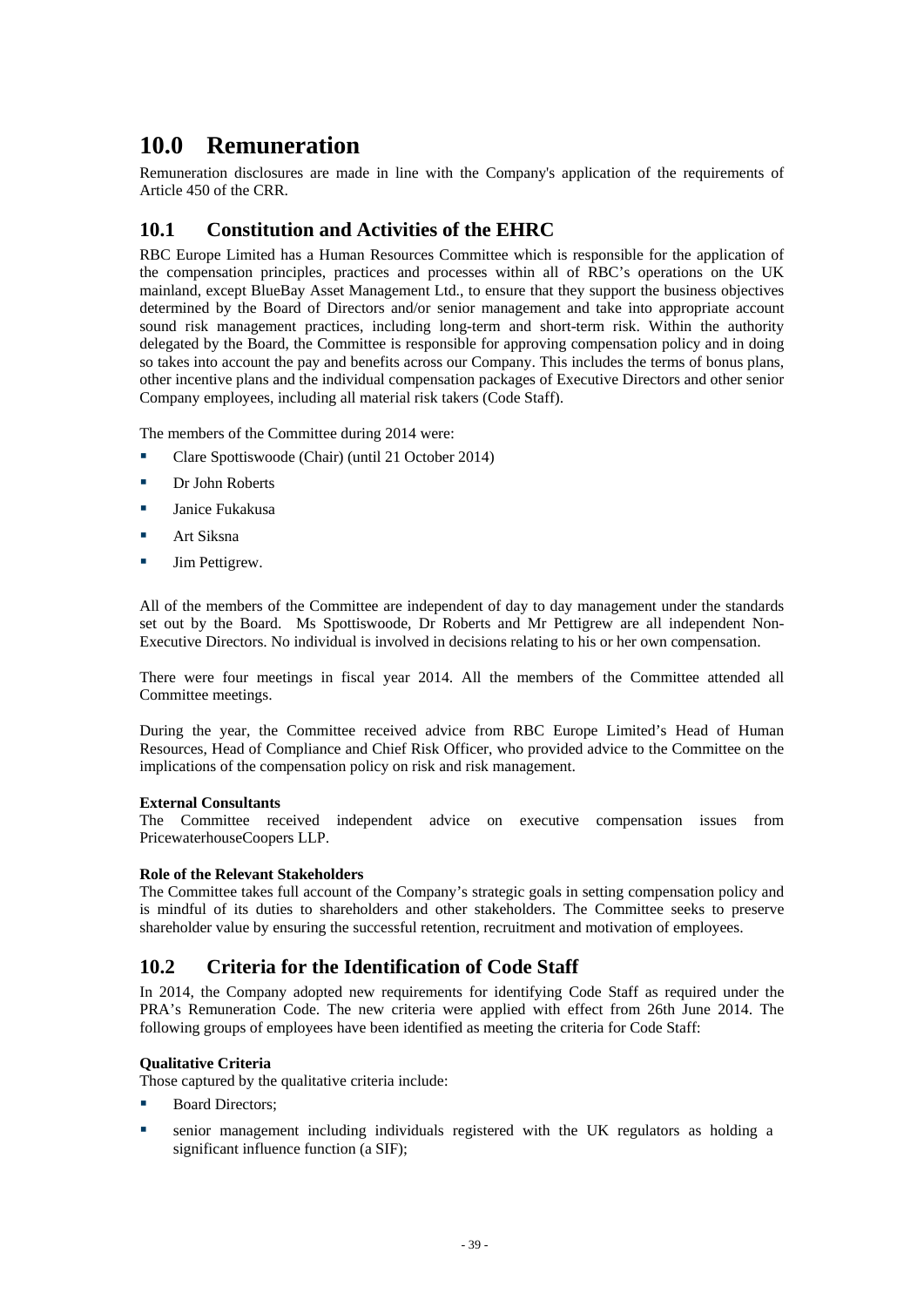- <span id="page-42-0"></span> senior control function management including risk, compliance and internal audit and heads of human resources, information technology, legal and tax;
- those who have authority either individually or as members of a committee to approve or veto new products or decisions that result in market or credit risk exposures that exceed specified thresholds (the lower of €5m and 0.5% of the Company's Common Equity Tier One Capital).

#### **Quantitative Criteria**

Those captured by the qualitative criteria include:

- employees awarded total compensation of  $\epsilon$ 500,000 or more in the preceding financial year;
- **EXECUTE:** employees within the 0.3% of the number of staff who have been awarded the highest total compensation in the preceding year; and
- employees awarded compensation in the preceding financial year which was equal to or greater than the lowest total compensation awarded to those meeting specified qualitative criteria.

However, in accordance with the Remuneration Code, employees identified under the quantitative criteria were then assessed to determine if the professional activities of the employee or category of employees gave them the ability to make decisions that could have a material impact on the risk profile of the Company. All the regulatory reporting and approval requirements on the outcomes of this assessment were completed in respect of 2014 in accordance with the Remuneration Code.

## **10.3 Design and Structure of Compensation for Code Staff**

The Company's approach to compensation is based on five guiding principles:

- **•** compensation aligns with shareholder interests;
- **EXECUTE:** compensation aligns with sound risk management principles;
- **•** compensation rewards performance;
- **EXECOMPERIST:** compensation enables the Company to attract, engage and retain talent; and
- **EXECOM** compensation rewards behaviours that are consistent with the core values of the Company.

All the Company's compensation policies and plans align with these principles and are approved by the European Human Resources Committee. Compensation comprises:

#### **a) Salary**

All Code Staff receive a salary that reflects their market value, responsibility and contribution to the Company.

#### **b) Annual Incentives**

All Code Staff, other than the Independent Non-Executive Directors and overseas Board Directors, are eligible to participate in discretionary performance based incentive schemes.

Performance based annual discretionary incentives may be awarded based on the performance of the Company, the business, and the individual as detailed below. Annual incentives for Code Staff are subject to review by the Chief Risk Officer Europe to ensure they adequately reflect risk and performance, and are subject to review and approval by the European Human Resources Committee.

All compensation plans contain minimum compensation deferral requirements for Code Staff in line with the Remuneration Code. At least 50% of variable compensation is delivered in equity-linked awards which are subject to retention periods of 6 months post vesting, in line with the Remuneration Code. Depending on the compensation plan, the vesting of deferred compensation is either:

- 25% at the end of year one, 25% at the end of year two, and 50% at the end of year three, or
- 100% at the end of year three.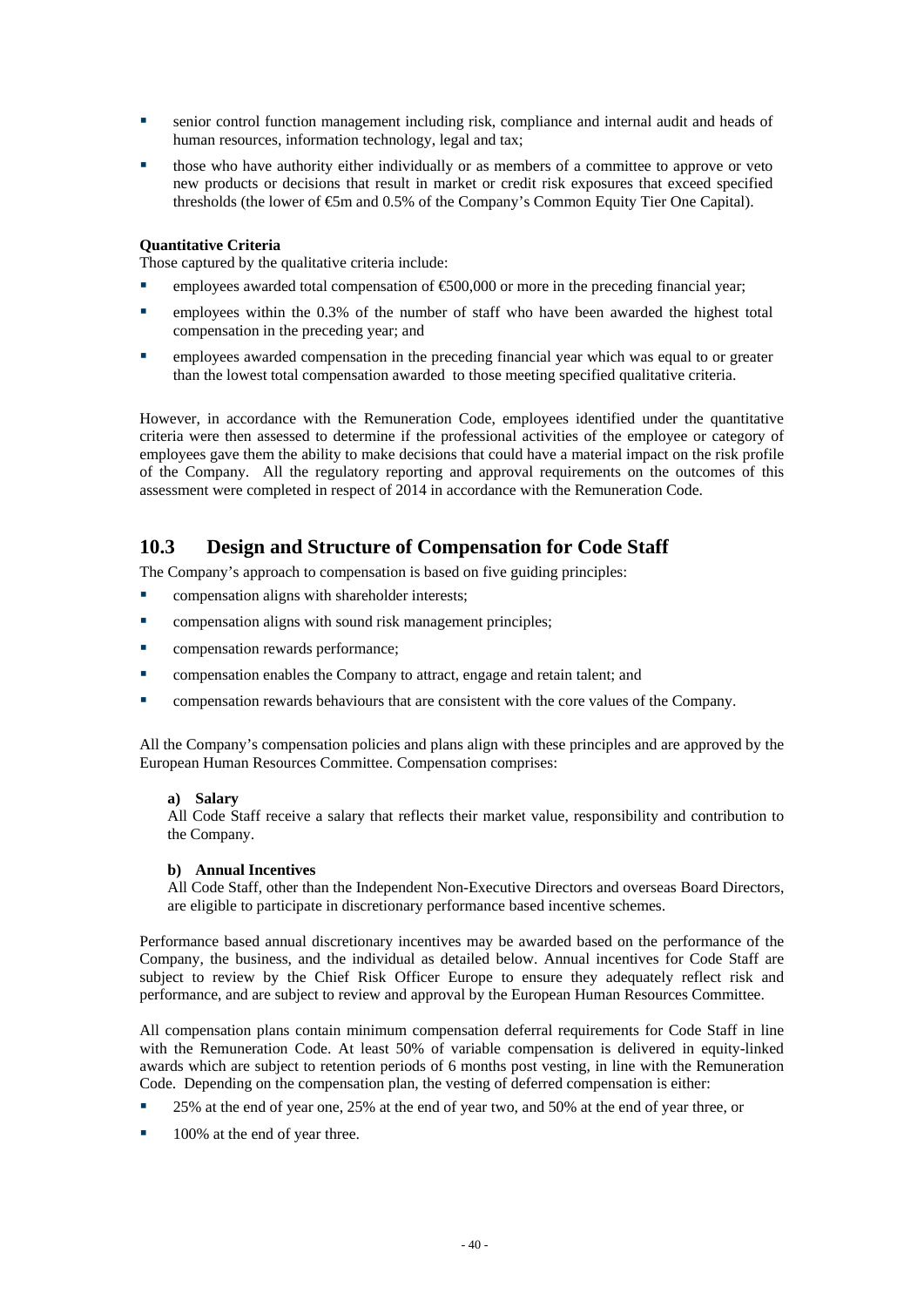## <span id="page-43-0"></span>**10.4 The Link between Pay and Performance for Code Staff**

Variable compensation plans reward employees on the basis of several factors, including individual, business segment and enterprise results relative to established performance objectives that are aligned with the risk appetite of RBC. A significant portion of performance-based pay is deferred in the form of equity incentive awards in order to align compensation with the risk time horizon and motivate employees to generate longer-term value for shareholders. To create a clear relationship between pay and performance, employees have an opportunity to earn higher compensation for outstanding performance, and conversely, earn less compensation when RBC, a business segment and/or individual results fall below expectations.

At the individual level, there are a number of factors that are considered in determining the extent to which an employee participates in a discretionary bonus distribution. Individual performance is evaluated using both financial and non-financial measures. Non-financial measures considered in the discretionary bonus evaluation process include the following:

- Adherence to our Code of Conduct. All employees are expected to adhere to our Code of Conduct, and failure to adhere through unethical or non-compliant behaviours results in disciplinary or corrective action, which may include immediate or eventual dismissal. All employees receive Code of Conduct training and testing on joining RBC and every year thereafter;
- Compliance with a full range of risk management policies specific to individual job requirements as outlined in employee Performance Management Documents;
- Assessment of key behaviours, which are part of the RBC Global Performance Management process, and include the obligation to:
	- Abide by the letter and spirit of rules and procedures established by regulators.
	- Follow all relevant internal policies and procedures including, but not limited to, trading and position limits and standing orders.
	- At all times, act in the best interests of RBC and its clients.
	- Escalate, on a timely basis, any areas of material concern related to any of the above.
	- Lead by example so that those employees who report to you adopt similar high standards;
- **Reports from control functions, including those from Internal Audit, Compliance (regulatory** gaps, trades beyond excess limits), and Group Risk Management regarding operational, market and credit risks, among others; and
- Assessment of accountabilities and detailed action plans to implement and monitor changes required to close the gaps identified during risk management or internal audit reviews.

Employees that are not meeting the above mentioned non-financial performance standards for their role are subject to our corrective action process, which can include either a significant reduction in bonus amounts or dismissal.

Furthermore, prior to vesting, Code Staff deferred compensation is subject to review under the firm's risk and performance adjustment process whereby actual risk and performance outcomes are reviewed and if materially different from assessments made when deferred compensation was granted, or if misconduct has occurred, then deferred compensation may be reduced or forfeited in full.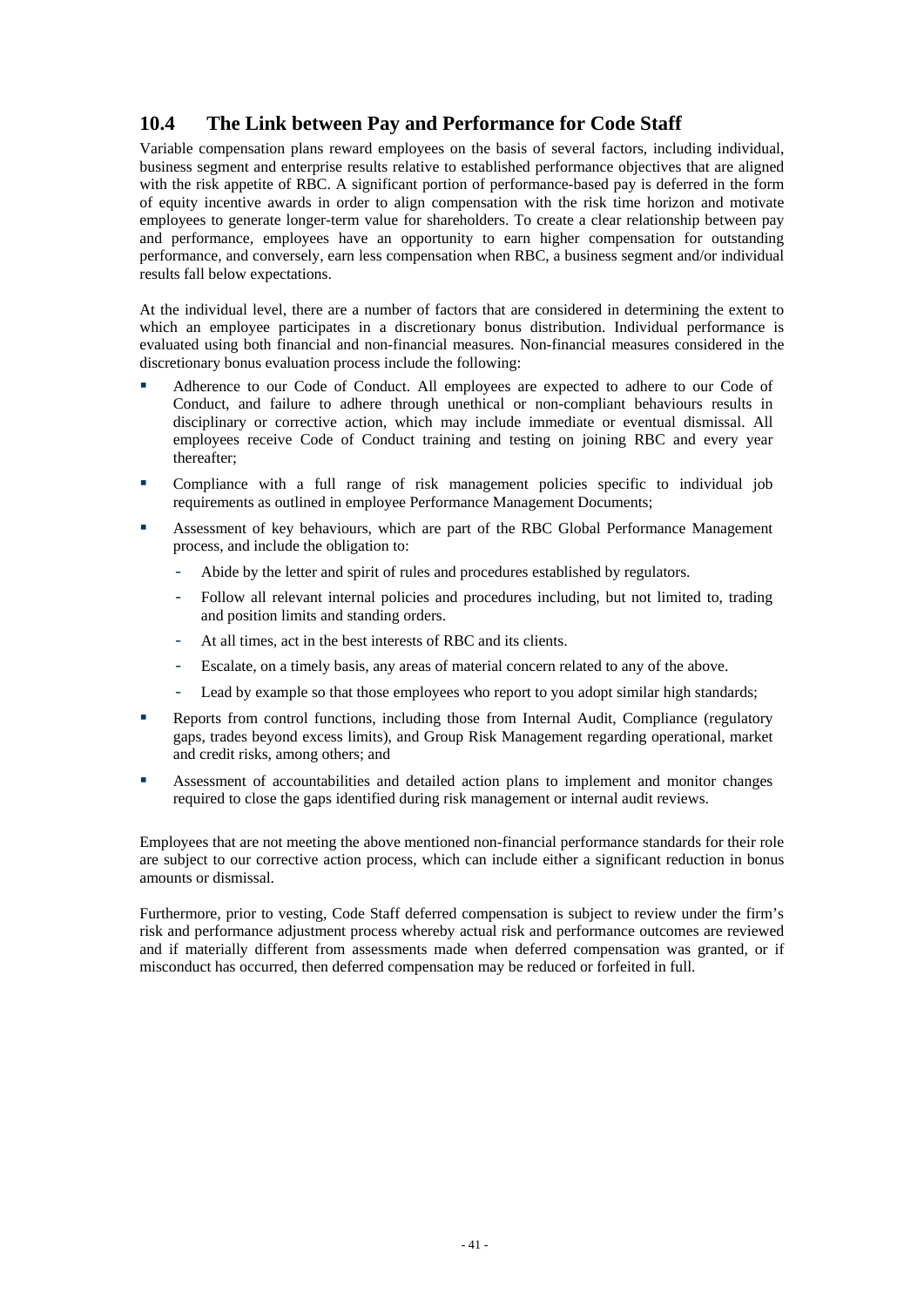## <span id="page-44-0"></span>**10.5 Disclosures on Remuneration**

During year ended 31 October 2014, remuneration for staff whose professional activities have a material impact on the risk profile of the business was as follows:

#### **Table 38: Aggregate remuneration expenditure**

|                                                 | 2014                      |
|-------------------------------------------------|---------------------------|
|                                                 | <b>RBC</b> Europe Limited |
|                                                 | <b>GBPm</b>               |
| Aggregate remuneration expenditure (Code Staff) | 43.7                      |

*Includes fixed and variable remuneration awarded in respect of performance year 2014 (including deferred components)*

#### **Table 39: Analysis of remuneration between fixed and variable amounts**

|                                    |                          | 2014        |              |
|------------------------------------|--------------------------|-------------|--------------|
|                                    | <b>Code Staff</b>        |             |              |
|                                    | <b>Senior Management</b> | Other       | <b>Total</b> |
| Number of Code Staff               | 22                       | 76          | 98           |
|                                    | <b>GBPm</b>              | <b>GBPm</b> | <b>GBPm</b>  |
| <b>Total Fixed Remuneration</b>    | 4.5                      | 7.0         | 11.5         |
| <b>Total Variable Remuneration</b> | 17.2                     | 15.0        | 32.2         |

#### **Table 40: Analysis by remuneration bands**

Number of Code Staff paid €1m plus by remuneration band

| 2014                                  |                             |  |
|---------------------------------------|-----------------------------|--|
| <b>RBC</b> Europe Limited             |                             |  |
| <b>Remuneration band</b>              | <b>Number of Code Staff</b> |  |
| $\oplus$ m - $\oplus$ .5m             | 5                           |  |
| $\bigoplus .5m - \bigoplus m$         | $\overline{4}$              |  |
| $€2m - €2.5m$                         | $\overline{2}$              |  |
| $€2.5m - €3m$                         | 1                           |  |
| $\mathcal{E}$ 3m - $\mathcal{E}$ 3.5m |                             |  |
| $\bigoplus$ .5m - $\bigoplus$ m       |                             |  |
| $\bigoplus$ m - $\bigoplus$ .5m       |                             |  |
| $\bigoplus$ 5m - $\bigoplus$ m        |                             |  |
| $\mathfrak{S}$ m - $\mathfrak{S}$ m   |                             |  |
| $\mathfrak{m}$ - $\mathfrak{m}$       |                             |  |

*Table prepared in Euros in accordance with Article 450 of CRR (exchange rate of €1 : £0.8138)*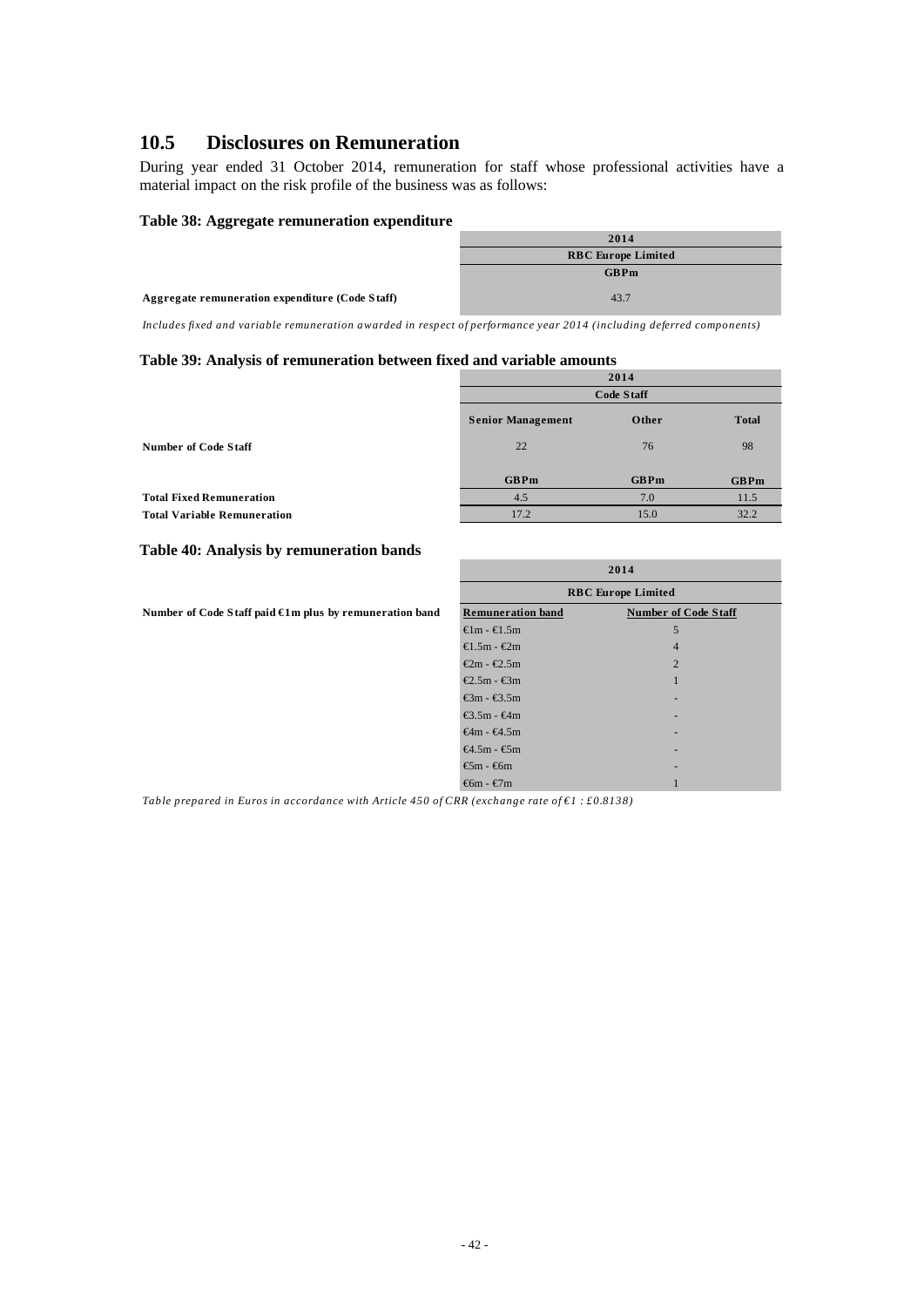# <span id="page-45-0"></span>**11.0 Appendices**

# **11.1 Appendix 1: Board Membership**

**Current Independent Non-Executive Directors** 

| <b>Director</b>                     | <b>Role</b>                                                                                                                                                    | <b>Biography</b>                                                                                                                                                                                                                                                                                                                                                                                                                                                                                                                                                                                                                                                                                                                                                                                                                                                                                                                                                                                                                                                                                                                                                                                                                                                                                                                            |
|-------------------------------------|----------------------------------------------------------------------------------------------------------------------------------------------------------------|---------------------------------------------------------------------------------------------------------------------------------------------------------------------------------------------------------------------------------------------------------------------------------------------------------------------------------------------------------------------------------------------------------------------------------------------------------------------------------------------------------------------------------------------------------------------------------------------------------------------------------------------------------------------------------------------------------------------------------------------------------------------------------------------------------------------------------------------------------------------------------------------------------------------------------------------------------------------------------------------------------------------------------------------------------------------------------------------------------------------------------------------------------------------------------------------------------------------------------------------------------------------------------------------------------------------------------------------|
| John Roberts<br>(Residency:<br>UK)  | Chairman<br>Member of European<br><b>Risk Committee</b><br>European Audit<br>Committee and<br>interim chair of<br>European Human<br><b>Resources Committee</b> | John Roberts is the former CEO of United Utilities plc,<br>Manweb and Hyder Utilities. His current roles include<br>Chairman of the Halite Energy Group Limited, Electricity<br>North West,<br>Impello plc<br>and BlueBay<br>Asset<br>Management.<br>He is an adviser to Glennmont Partners and Senn<br>Delaney LLP.<br>He is a Fellow of the Royal Academy of Engineering, the<br>Institution of Engineering and Technology and the<br>Association of Chartered Certified Accountants. He is a<br>Companion of the Chartered Management Institute.<br>He was awarded the CBE in 2005.                                                                                                                                                                                                                                                                                                                                                                                                                                                                                                                                                                                                                                                                                                                                                      |
| Jim Pettigrew<br>(Residency:<br>UK) | Chair of European<br>Audit Committee and<br>European Risk<br>Committee<br>Member of European<br><b>Human Resources</b><br>Committee                            | Jim Pettigrew was born and educated in Dundee. He<br>graduated in Law at Aberdeen University and obtained a<br>post-graduate diploma in accountancy studies from<br>Glasgow University before embarking on Chartered<br>Accountant (CA) training with Arthur Young McClelland<br>Moores & Co (now Ernst and Young). After qualifying<br>as CA in 1984, Jim undertook a number of commercial<br>finance roles in Scotland prior to joining the London-<br>based FTSE 100/250 international insurance broker<br>Sedgwick Group plc. During an 11-year period at<br>Sedgwick, he held several senior financial positions<br>including Group Treasurer and Deputy CFO.<br>He was then CFO at the money and derivatives broker<br>ICAP for 8 years before joining Ashmore, the FTSE 250<br>emerging asset manager, as COO and as part of the small<br>management team that successfully floated the business<br>on the LSE in October 2006. Most recently, Jim has been<br>CEO of CMC Markets. He currently holds a number of<br>non-executive directorships including Aberdeen Asset<br>Management plc. He is Chairman of Edinburgh<br>Investment Trust plc and Clydesdale Bank plc, in<br>addition to Senior Independent Director at Crest<br>Nicholson plc.<br>He is Vice President of the Institute of Chartered<br>Accountants of Scotland. |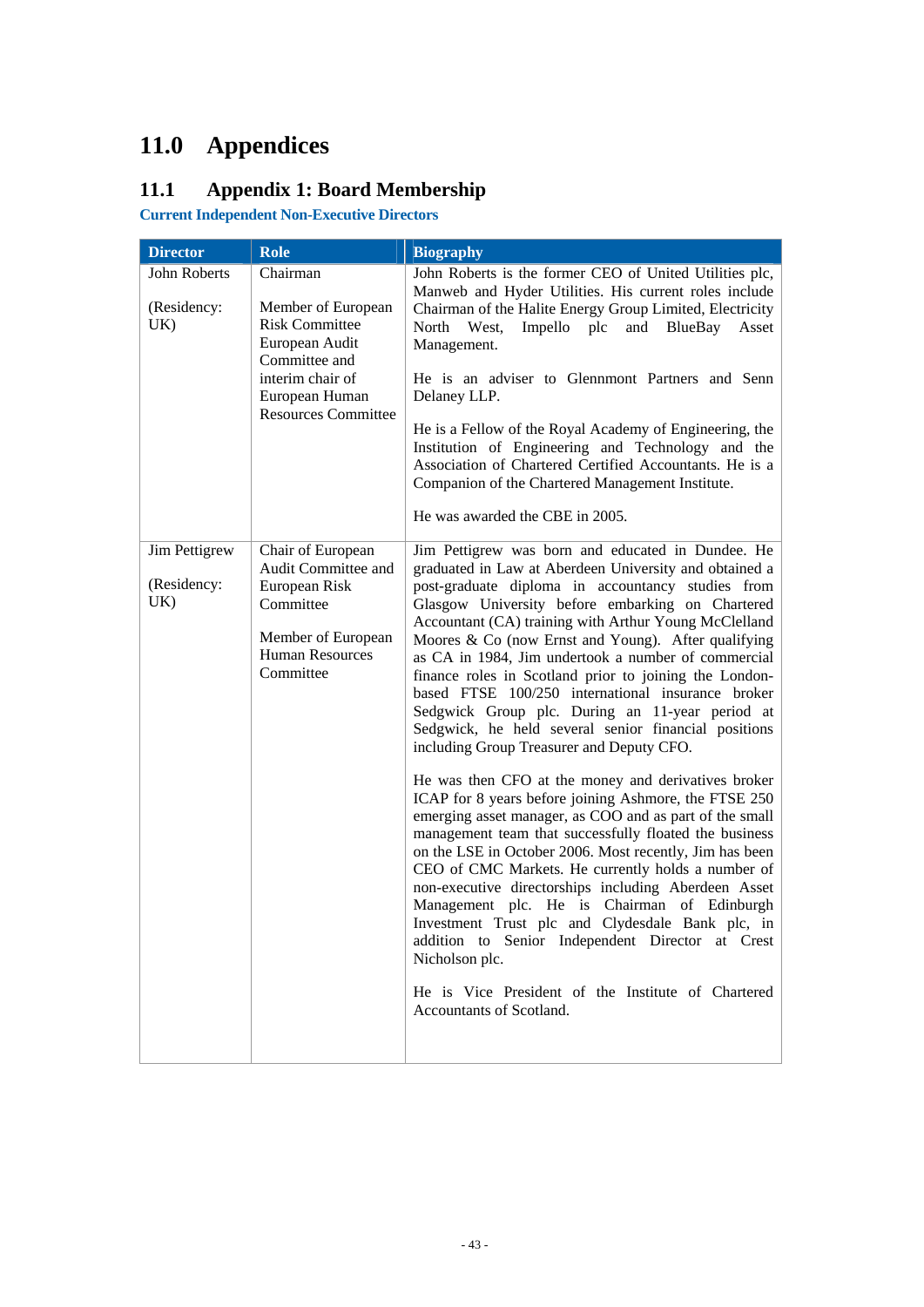## **Current Shareholder Representative Non-Executive Directors**

| <b>Director</b>                              | <b>Role</b>                                                                                                                                                                           | <b>Biography</b>                                                                                                                                                                                                                                                                                                                     |
|----------------------------------------------|---------------------------------------------------------------------------------------------------------------------------------------------------------------------------------------|--------------------------------------------------------------------------------------------------------------------------------------------------------------------------------------------------------------------------------------------------------------------------------------------------------------------------------------|
| Janice<br>Fukakusa<br>(Residency:<br>Canada) | <b>Chief Administrative</b><br>Officer and Chief<br>Financial Officer,<br><b>RBC</b><br>Member of European<br>Audit Committee and<br>European Human<br><b>Resources</b><br>Committee. | Started career with PricewaterhouseCoopers LLP where<br>she obtained the professional designations of Chartered<br>Accountant and Chartered Business Valuator.<br>Holds a BA from University of Toronto and holds a<br>MBA from Schulich School.                                                                                     |
| Doug<br>McGregor<br>(Residency:<br>Canada)   | Chairman and CEO<br>of RBC Capital<br>Markets<br>Group Head, RBC<br>Capital Markets and<br>RBC Investor &<br><b>Treasury Services</b>                                                 | Joined Pitfield MacKay Ross Limited in 1979 before<br>moving to Marcil Trust in 1982. Marcil Trust was<br>acquired by RBC in 1990.<br>Holds a BA (Hons) and an MBA from the University of<br>Western Ontario.<br>Currently Chairman of the Board of Directors of<br>Investment Industry Regulatory Organization of Canada<br>(IROC). |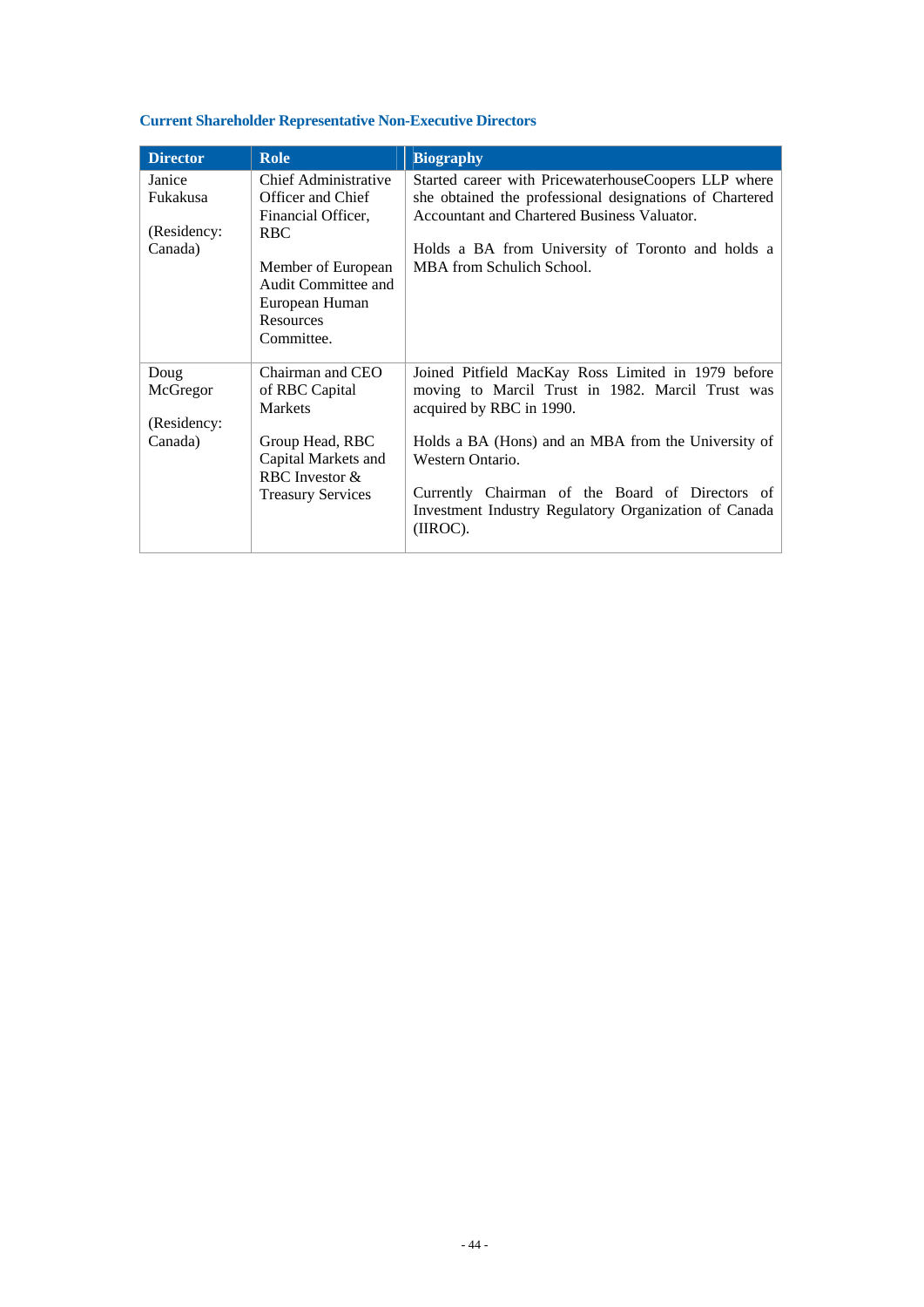#### **Executive Directors**

| <b>Director</b>                       | <b>Role</b>                                     | <b>Biography</b>                                                                                                                                                                                                                                                                                                                                                                                                                                                                                                                                                                             |
|---------------------------------------|-------------------------------------------------|----------------------------------------------------------------------------------------------------------------------------------------------------------------------------------------------------------------------------------------------------------------------------------------------------------------------------------------------------------------------------------------------------------------------------------------------------------------------------------------------------------------------------------------------------------------------------------------------|
| Graeme<br>Hepworth<br>(Residency: UK) | Chief Risk Officer -<br>Europe                  | Started with RBC in 1997 in Group Risk focusing on<br>Foreign Exchange products before taking on GRM's<br>Portfolio Management focusing on loan portfolio<br>risk analysis, economic capital and policy. Moved to<br>New York in 2004 to take on the role of Head of<br>Market Risk for the Capital Markets businesses in<br>the USA.<br>Currently focusing on an integrated approach to risk<br>management across the areas of Market, Credit,<br>Liquidity and Operational Risk in our European<br>businesses.<br>Mathematics<br>Qualified CFA and Masters in<br>(University of Waterloo). |
| Stephen Krag<br>(Residency: UK)       | Chief Financial Officer,<br>Europe              | Joined RBC Capital Markets in April 2011 from<br>Daiwa Capital Markets Europe where he was Chief<br>Financial Officer.<br>Prior to this, Stephen was Chief Operating Officer<br>for HBOS Treasury Services and held a number of<br>senior finance positions within capital markets,<br>equities and global financial market businesses for<br>NatWest Securities.<br>Graduated from Cambridge University and is a<br>qualified Chartered Accountant.                                                                                                                                         |
| David Thomas<br>(Residency: UK)       | CEO Europe, RBC<br><b>Capital Markets</b>       | Joined RBC Capital Markets in 1992 following<br>periods at National Westminster Bank and Sherwood<br>Systems. He has held positions in IT, Risk<br>Management and Compliance.<br>Holds a BSc (Hons) in Chemistry and Management<br>Studies from Loughborough University.                                                                                                                                                                                                                                                                                                                     |
| Harry Samuel<br>(Residency: UK)       | CEO, RBC Investor &<br><b>Treasury Services</b> | Started with RBC in 1989 in FX and Money<br>Markets, working in London, Toronto and Sydney.<br>Holds a BA (Hons) from McGill University and MSc<br>from the London School of Economics.                                                                                                                                                                                                                                                                                                                                                                                                      |

#### **Number of Directorships as at 31 October 2014**

| Chief Executive (1)           |    |
|-------------------------------|----|
| Non-Executive (2)             |    |
| Independent Non-Executive (2) | 10 |
| Executive (3)                 |    |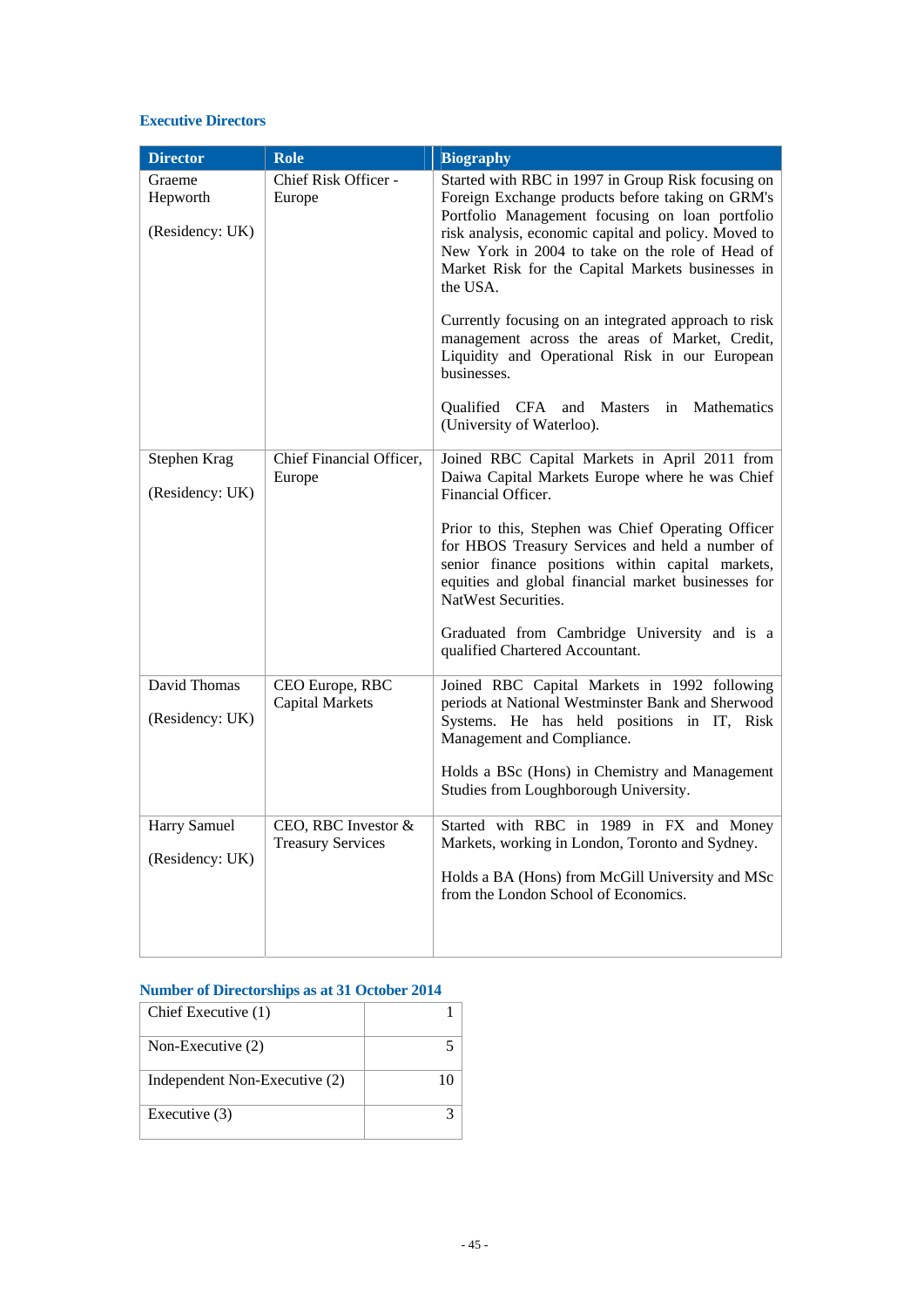# <span id="page-48-0"></span>**11.2 Appendix 2: Governance Committees**

| <b>Committee</b>                                           | <b>Frequency</b>            |
|------------------------------------------------------------|-----------------------------|
| European Risk Committee (ERC)                              | Quarterly                   |
| European Asset and Liability Committee (ALCO)              | Monthly                     |
| European Audit Committee (EAC)                             | Quarterly                   |
| European Operating Committee (EOC)                         | Monthly                     |
| European Human Resources Committee (EHRC)                  | Quarterly                   |
| European Trading Credit Risk Management Committee (ETCRMC) | Monthly                     |
| European Trading Risk Management Committee (ETRMC)         | Fortnightly and as required |
| European Loan Risk Management Committee (ELRMC)            | Monthly                     |
| <b>Operational Risk Committee (ORC)</b>                    | Monthly                     |
| Reputation and Compliance Committee (RACC)                 | Monthly                     |
| <b>Attestation Committee</b>                               | Monthly                     |
| Valuations Committee (VC)                                  | Monthly                     |
| New Business Committee (NBC)                               | Monthly and as required     |
| Technology, Operations and Functions Forum (TOFF)          | Bi-weekly                   |